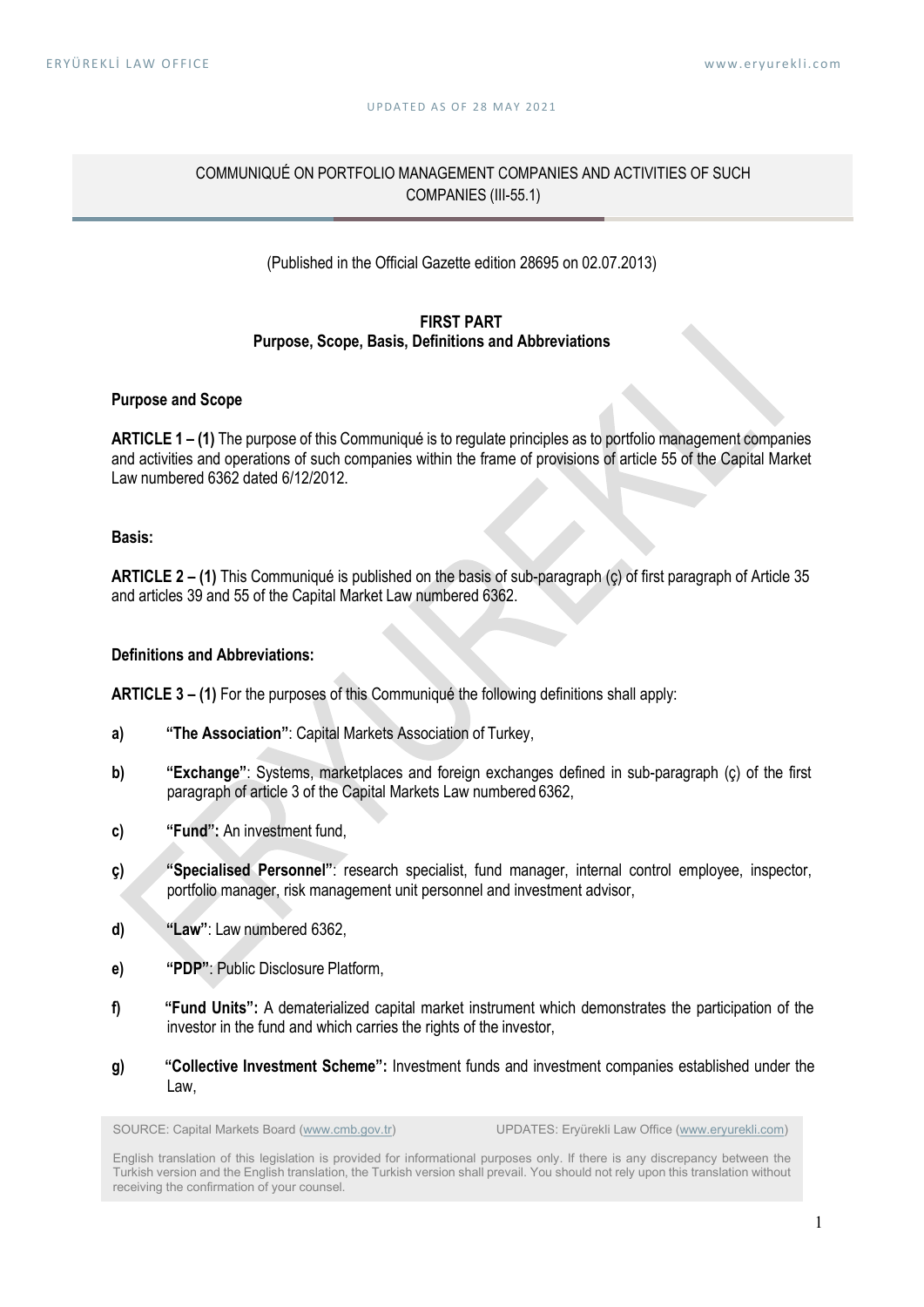- ğ) "Board": Capital Markets Board,
- h) "CRA": Central Registry Agency Incorporation,
- ı) "Inspector": Personnel in charge of supervision and audit of conduct of activities of central and decentralized organizations of the portfolio management company in accordance with the capital market legislation and other relevant laws and regulations and within the frame of provisions of articles of association and written procedures pertaining to internal control and risk management system,
- i) "Customer": Collective investment schemes receiving services from a portfolio management company within the frame of a portfolio management agreement to be signed,
- j) "Partner of Significant Influence": Ownership of shares representing 5% or more of capital shares or voting rights in the company, or of privileged shares which give the right to elect or nominate a number of directors corresponding to absolute majority of the number of members of the board of directors in the general assembly of shareholders, even if they are below this threshold,
- k) "Portfolio": Total of money market and capital market instruments, precious metals and all other assets and transactions deemed appropriate by the Board,
- l) "Portfolio Custodian": A firm providing portfolio custody services according to article 56 of the Law,
- m) "Portfolio Management": Individual and collective portfolio management activities,
- n) "SPL": Capital Markets Licensing Registry and Training Institution Incorporation,
- o) "Company": A portfolio management company,
- ö) "Takasbank": İstanbul Settlement and Custody Incorporation,
- p) "Other Organized Marketplaces": Alternative operating systems, multilateral trading platforms and other organized markets, other than exchanges, which bring together the buyers and sellers of capital market instruments, intermediate their trading, and establish and operate systems and platforms for them,
- r) "TCC": Turkish Commercial Code numbered 6102 dated 13/01/2011,
- s) "TTRG": Turkish Trade Registry Gazette,
- ş) "Investment Firms": Intermediary institutions and other capital market institutions which are established to provide investment services and activities the establishment and operating principles of which are determined by the Board and banks.
- t) "Subcontracted Portfolio Management": the activity of managing, under an agreement to be signed, a certain part or all of the portfolio under the management of an authorised organisation, without directly executing agreements with the customers of the organisation to which services are provided

### SECOND PART Foundation Principles of Portfolio Management Companies Portfolio

#### Management Company

ARTICLE 4 – (1) Portfolio management company is a capital market institution founded in the form of a joint-stock company the main field of activity of which is to establish and manage funds. Management of portfolios of investment companies, and pension funds established according to the Individual Pension Saving and Investment System Law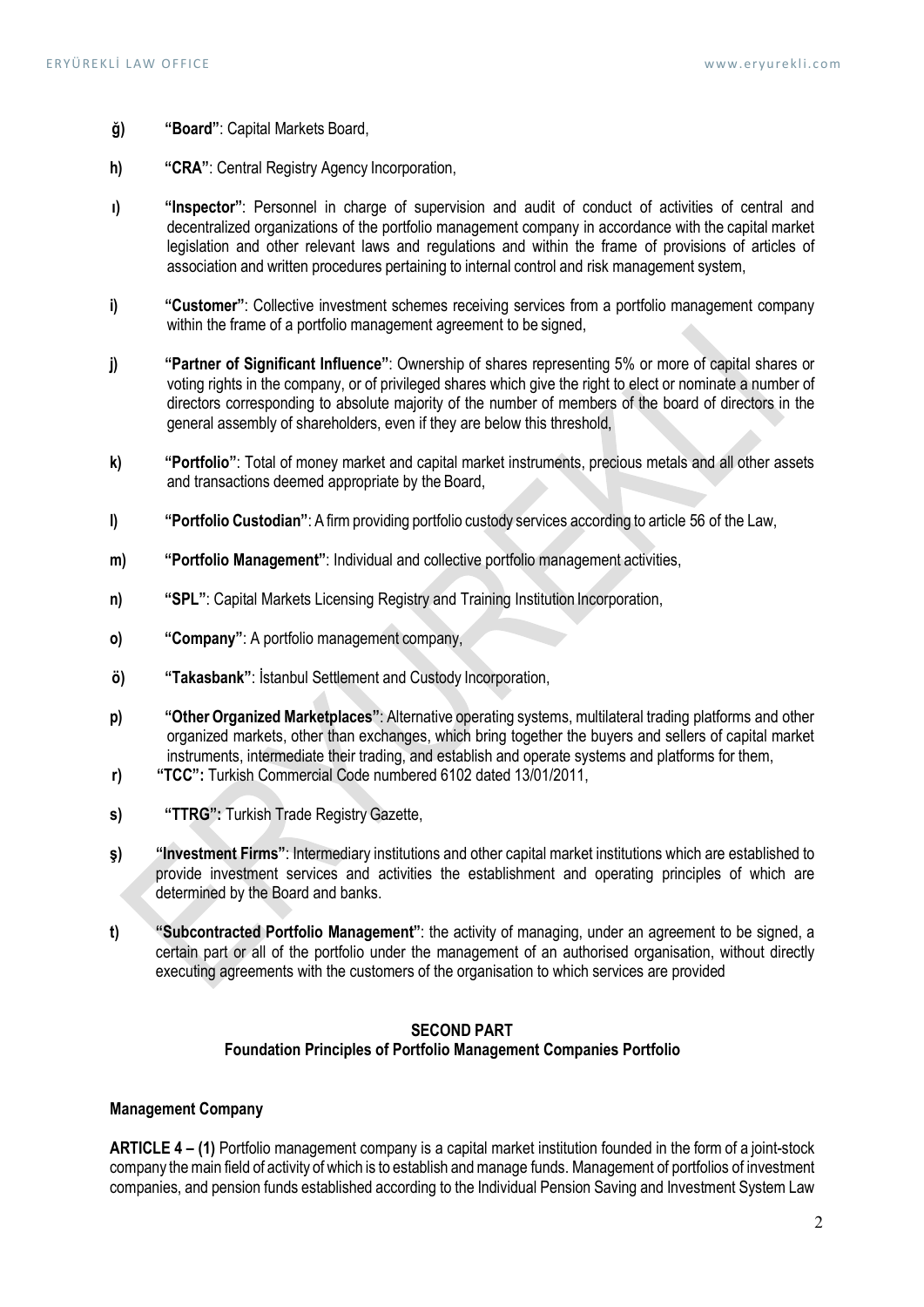numbered 4632 dated 28/03/2001, and foreign collective investment schemes established abroad which are their equivalents is also assessed as part of the main field of activity of the Company.

(2) The Company may also be set up in order to provide services limited to the activities set out in Article 9.

(3) The Company may engage in portfolio management and investment advisory services under the condition of receiving a license from the Board. A license may grant authorization for one or more investment services and activities.

(4) Without being dependent on a license, and with a prior notice to the Board, and within the frame of principles determined by the Board:

- a) the Company may provide ancillary services described in sub-paragraph (c) of the first paragraph of article 38 of the Law,
- b) the Company holding the capital indicated in sub-paragraph (c) of the first paragraph of article 28 of this Communiqué may further offer ancillary services described in sub- paragraph (a) of the first paragraph of Article 38 of the Law,
- c) the Company holding the capital indicated in sub-paragraph (ç) of the first paragraph of article 28 of this Communiqué may offer ancillary services described in sub-paragraphs (a) and (e) of the first paragraph of article 38 of the Law.

(5) The companies are obligated to notify to the Board, at the time of their filing application for operating permit, the ancillary services which they plan to offer. If the company wishes to offer other ancillary services after obtaining the operating permit, it must send a further notification to the Board for such services. Unless the Board issues dissenting opinion within 20 business days following such notification sent to the Board, the ancillary services which were set out in the notification shall be performed in compliance with the regulations of the Board concerning investment services and activities. The periods that will elapse for completing the missing information and documents as may be required by the Board shall not be taken into consideration in calculation of such period of time.

(6) The board of directors is authorized to represent and bind the funds founded by the Company. The board of directors may delegate this power to one or more managing directors or to one or more third persons appointed as managers. However, transactions relating to foundation, issue of fund units, transformation, liquidation, or increase of management fee, of the funds founded by the Company, and other transactions which may affect the investment decisions of the fund unit holders must be based upon a decision of the board of directors.

# Foundation Conditions of Portfolio Management Company

ARTICLE 5 – (1) In order for the foundation permit applications to be eligible for evaluation by the Board, it is obligatory that;

- a) The Company be founded in the form of a joint-stock company subject to authorized capital system pursuant to provisions of TCC,
- b) All shares of the Company be registered shares,
- c) Shares of the Company be issued for cash,
- ç) The initial capital of the Company be at least 6,000,000 TL,
- d) The articles of association of the Company be in conformity with the provisions of the Law and the Board regulations,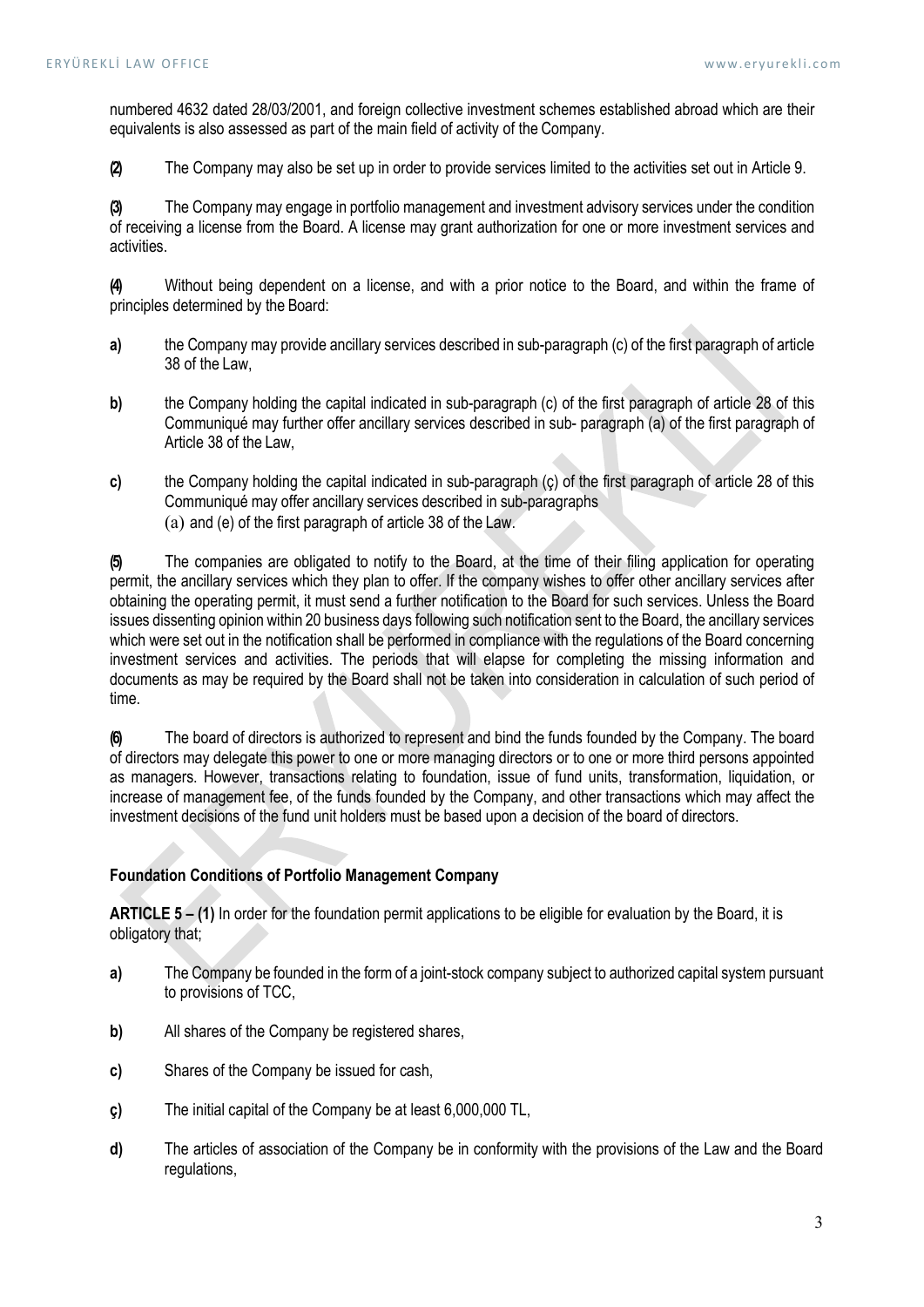- e) The founding partners;
	- 1) must not be bankrupt, or must not have declared composition with creditors, or there must be no decisions for postponement of bankruptcy rendered against them,
	- 2) must not be from amongst persons having liability for the sanction requiring cancellation of operating permit in institutions whose one of operating permits was cancelled by the Board,
	- 3) must not have a finalised conviction due to the crimes set out in the Law,
	- 4) no liquidation decisions must have been rendered against them or the entities in which they have a shareholding, according to the Decree-Law dated 14/1/1982 numbered 35 on the Transactions of Bankers in Payment Difficulty, and its annexes,
	- 5) must not, even if the durations indicated in article 53 of the Turkish Criminal Code dated 26/9/2004 and numbered 5237 have elapsed, have been sentenced to imprisonment for five years or more due to crimes intentionally committed, or must not have been convicted for crimes committed against the security of the state, crimes committed against the constitutional order and the functioning of such order, the crimes of embezzlement, corruption, bribery, theft, fraud, forgery, abuse of confidence, fraudulent bankruptcy, rigging an auction, rigging performance of an obligation, hindrance or destruction of an information system, deletion or alteration of data, abuse of bank or credit cards, laundering proceeds of crime, smuggling, tax evasion or unjust enrichment,
	- 6) must not have been convicted due to crimes covered by the Law on Prevention of Financing of Terrorism dated 7/2/2013 and numbered 6415,
	- 7) must not have been banned from making transactions,
	- 8) must not have outstanding tax payables.
	- 9) must have the required honesty and reputation required by the job,
	- 10) must have the required financial strength,
- f) the shareholding structure must be transparent and clear,
- g) partners of significant influence must carry the conditions set out in items (1) to (9) of subparagraph (e) of the 1st paragraph.

(2) The conditions set out in item (1) of sub-paragraph (e) of the 1st paragraph shall not be taken into consideration in implementation of this paragraph if ten years have elapsed as of the date of the decision for removal, closing of bankruptcy or approval of the proposal for composition with creditors, and the conditions set out in item (2) thereof, shall not be taken into consideration in implementation of this paragraph if ten years have elapsed after the date of finalization of such decision.

(3) If the company partners are residing abroad, the equivalents of the documents set out in this article shall be sought. If the partner of significant influence is residing abroad, the principles on evaluation of the conditions set out in subparagraph (g) of the 1st paragraph shall be designated by the Board.

(4) If the founder partner or partner of significant influence is a bank, it will be sufficient to send to the Board the information and documents evidencing that the bank meets the criterion set out in item (8) of subparagraph (e) of the 1st paragraph and for the Board to obtain the affirmative opinion of the Banking Regulatory and Supervisory Authority. In case of having the status of partner of significant influence in the Company through direct or indirect shareholding in the Bank, the conditions set out in subparagraph (e) of the 1st paragraph shall not be sought for such persons.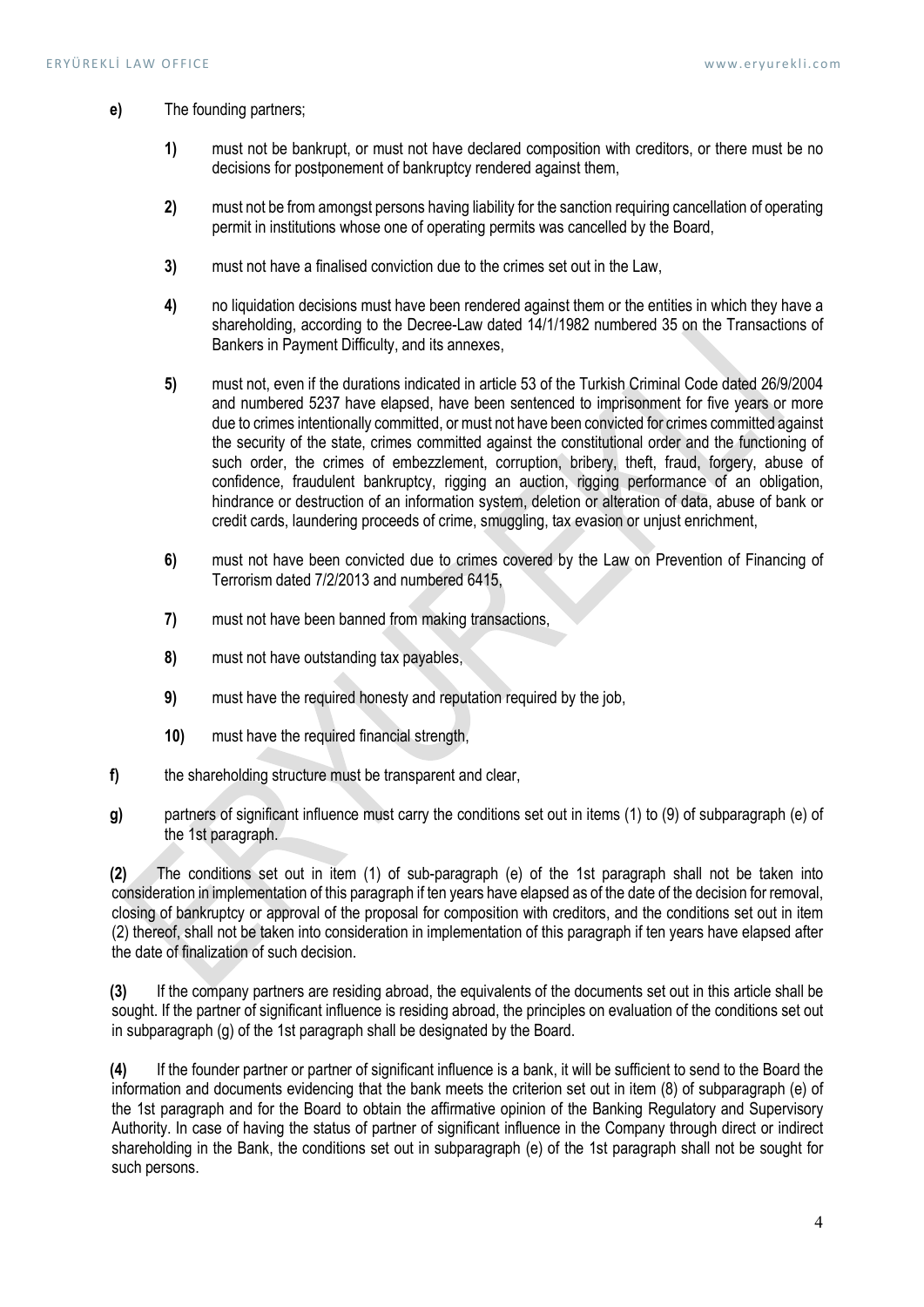### Use of Trade Name and Company Name

ARTICLE 6 – (1) The Company is under obligation to include "portfolio management" in its trade name. If the Company is founded exclusively to establish and manage venture capital investment funds or real estate investment funds, it is obligatory that its trade name contains "venture capital portfolio management company" or "real estate portfolio management company". If the Company would like to use a company name, it is required to obtain permission from the Board and to have this company name registered and announced as well.

(2) In all kinds of announcements and advertisements to be published in press and media and in all kinds of correspondences of the Company, it is obligatory to use the trade name together with the company name.

#### Foundation Procedures

**ARTICLE 7 – (1)** Founders apply to the Board for a foundation permit by submitting:

- a) Foundation application form and draft articles of association prepared in accordance with the standards determined by the Board,
- b) Notary-certified declaration prepared in accordance with the formats given in annexes (1) and (2) of this Communiqué,
- c) Notary-certified copies of decisions taken by authorized organs of founding legal entities, related to participation in the Company as a partner;
- ç) documents evidencing that the founders fulfil the conditions set out in subparagraph (e) of the 1st paragraph of Article 5, and partners of significant influence fulfil the conditions set out in items (1) to (9) of subparagraph (e) of the 1st paragraph of Article 5,
- d) Other information and documents that may be requested by the Board.

(2) If financial statements of legal entity founding partners, audited by an independent auditor are submitted to the Board, such partners shall not be obliged to prepare the declaration as specified in sub-paragraph (b) of the first paragraph of this article.

(3)

(4) The provisions of this article shall be applied by analogy about the information and documents to be submitted by persons resident abroad. The Board may request that the documents to be submitted should be translated by a sworn translator.

(5) In foundation applications, the Board may seek the condition that a special independent audit is conducted for legal entity partners of the Company. This condition may further be sought for in applications for operating license and for changes in ownership structure.

(6) Foundation applications shall be finalized by the Board within six months following full submission of all required documents to the Board, and the state of affairs shall be notified to the relevant persons. If the application is found acceptable as a result of evaluation by the Board, the Company shall apply to the Ministry of Customs and Trade for completion of foundation procedures.

# THIRD PART Operating Conditions of Portfolio Management Companies

### Operating Conditions and Permission for Activity

ARTICLE 8 – (1) In order to be entitled to start its portfolio management activities, the Company is under the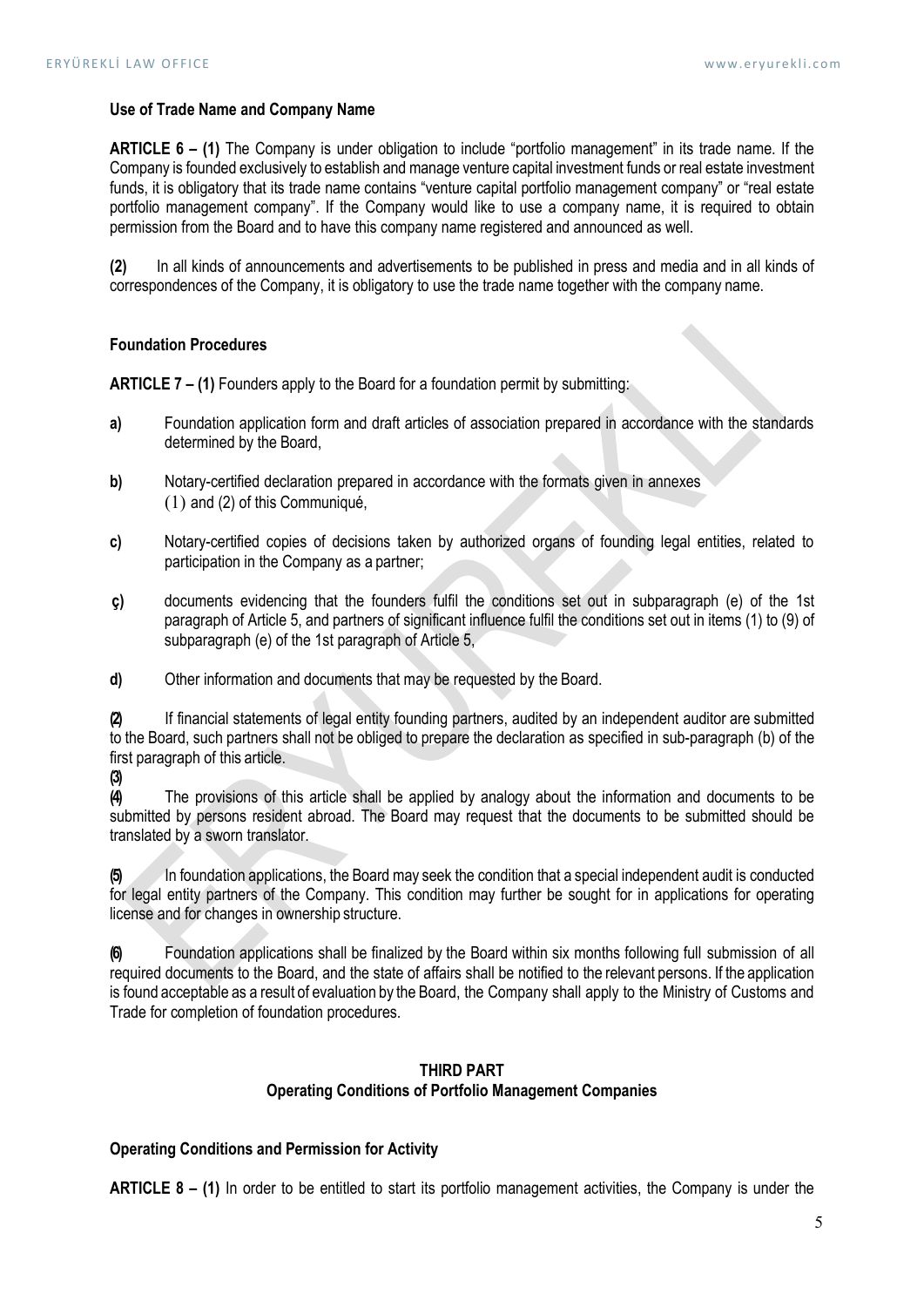obligation to apply to the Board for the required operating permit and certificate of authorisation within no later than three months following the date of receipt of the foundation permit granted by the Board. Otherwise, the foundation permit that was granted shall be cancelled. In case of presence of reasonable grounds as will be found appropriate by the Board, the three-month period set out in this paragraph may be extended on one-time basis for a further three months.

- (2) In order for the permission for activity applications to be evaluated by the Board, the Company;
- a) Must have not lost the foundation conditions,
- b) Must have fulfilled the obligations related to capital adequacy, as specified in article 28 of this Communiqué,
- c) Must have blocked the collaterals envisaged under the legislation, if any, with Takasbank in the name of the Board;
- ç) Must have signed a contract with a portfolio custodian for receipt of portfolio custody services;
- d) Must have all its managers and personnel to satisfy the conditions specified in article 20 of this Communiqué;
- e) For its portfolio management activities, must have employed an adequate number of portfolio managers, not being less than two, satisfying the conditions specified in the relevant regulations of the Board, depending on the collective investment scheme the portfolio of which will be managed,
- f) Must have established a research unit in its organization which is composed of a sufficient number of research experts for its research activities;
- g) Must have established an adequate organization for regular work flow and communication and accounting, recording, information and documentation systems, and must have recruited a personnel solely in charge of these functions, and must have procured all of the required technical equipment including data processing infrastructure;
- ğ) Must have appointed its general manager,
- h) Must have established an organization structure in accordance with the principles stated in articles 10, 11, 12, 13, 14 and 19 of this Communiqué, and must have organized its internal control and risk management system and inspection unit and fund service unit, and must have determined the job definitions, powers, duties and responsibilities of its personnel accordingly.

(3) Job definitions and work flow procedures containing the powers, duties and responsibilities of all levels of specialized personnel of the Company will be documented in writing, and resolved by the Company's board of directors, and delivered to the relevant personnel against a signed acknowledgement of receipt. These job definitions must further contain obligations of all personnel to perform their duties and functions in strict compliance with written procedures to ensure effective internal control, as well as procedures for reporting, to the senior management, events such as practices in contradiction with professional rules and principles, illegal activities or activities contrary to corporate policies. Changes in duties, powers and responsibilities and in work flow procedures will also be notified to the personnel against a signed acknowledgement of receipt.

(4) The portfolio of funds established by the Company may either be managed by the Company itself, or this service may be received from another portfolio management company through an agreement to be signed. Principles relating to the portfolio management services to be received shall be determined within the frame of an agreement containing the minimum elements listed in annex (3) of this Communiqué. A copy of the agreement is required to be sent to the Board within six business days following the date of signature. If the party entering into agreement with the Company is operating in a foreign country, a document evidencing that said party has already been authorized to deal with portfolio management activities by the relevant authority of that country, and a copy of the said agreement, are required to be sent to the Board no later than 15 days prior to the effective date of the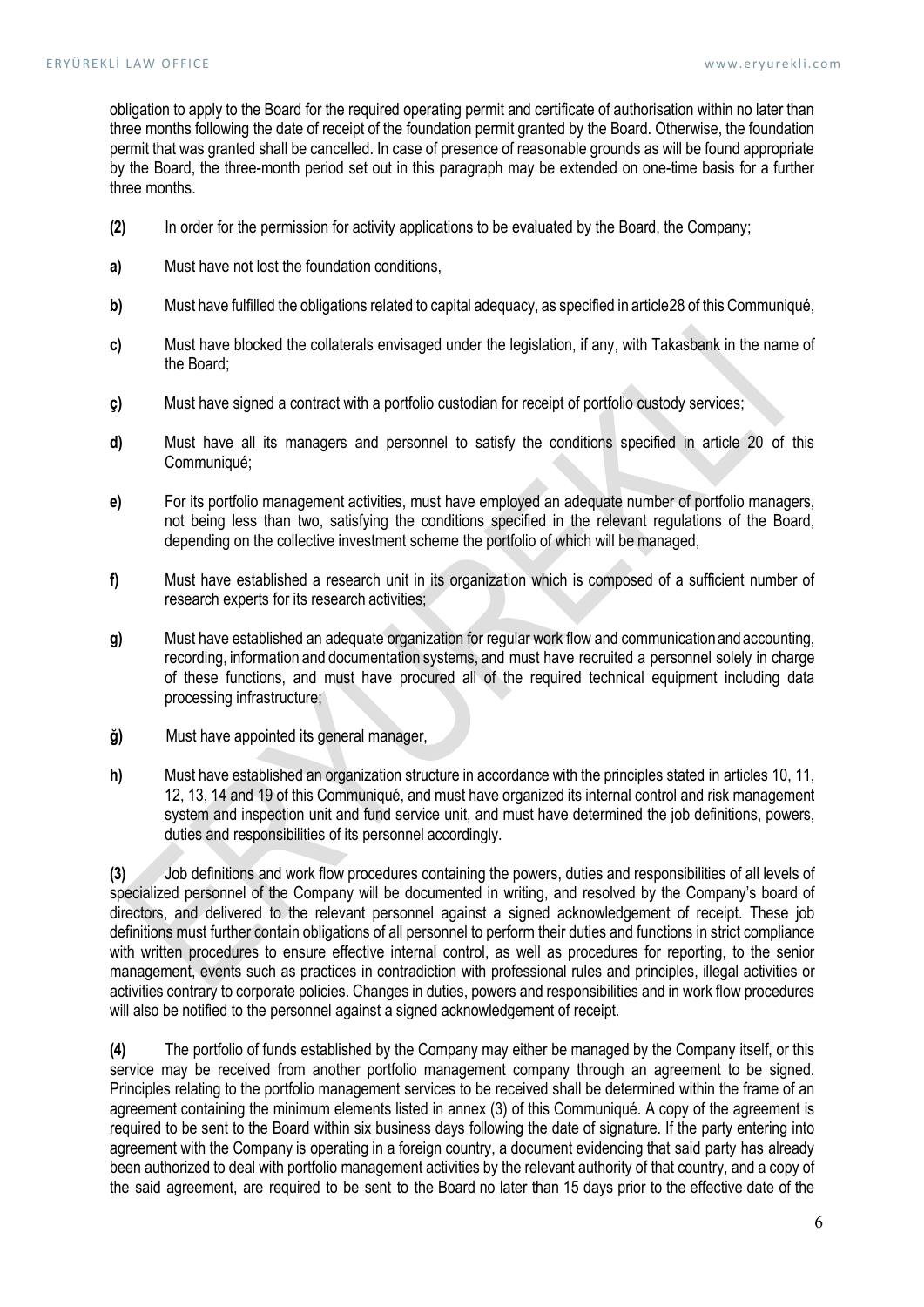agreement. Even if the portfolio management services for a fund established by the Company are outsourced, the Company shall remain liable for management of the fund.

(5) Managers of portfolio custodians or investment companies acting as an intermediary in trading of assets for the fund portfolio, and persons authorized to represent and bind them, cannot be a partner, manager or representative of the Company. Partners, managers of the Company and the persons authorized to represent and bind such companies cannot act as manager or representative in the portfolio custodian. The other arrangements of the Board on the subject are reserved. In the implementation of this provision, managers and persons authorized to represent and bind are; chairman and members of board of directors, general manager, deputy general managers, and persons in charge of management of units related with capital markets, as well as superiors to whom they report.

(6) In addition to the provisions of this Communiqué, for a Company which will establish and manage a real estate investment fund or a venture capital investment fund, the provisions of the venture capital investment fund and real estate investment fund regulations of the Board pertaining to managers, personnel and organization structure are reserved.

(7) Before delivery of the license, it is obligatory that the charges pursuant to the Charges Law dated 2/7/1964 and numbered 492 are deposited, and the receipt of this payment is submitted to the Board. The foundation permit shall be cancelled if a receipt evidencing payment of the charges is not submitted to the Board within a maximum period of one month following the date of notice of the Board.

(8) After receipt of a foundation permit, the Company must satisfy the operating conditions throughout its activities. If any one of these conditions is lost, it is obligatory that the Board is notified within three business days.

(9) In case the Company's customers have previously signed a contract with a portfolio custodian authorised by the Board or in case the Company's customers, the persons with whom the Company signed a fund distribution and marketing contract or the persons to whom the Company provides individual portfolio management services are residents abroad or citizens of foreign countries and have signed a contract with a custodian authorised within the framework of the legislation of the relevant country, the Company will not be obligated to again sign a contract with a portfolio custodian with the condition that the information and documents evidencing the above fact as well as a declaration by such persons representing that such persons have undertaken the risks that will arise as a result of their not having signed a contract with a portfolio custodian authorised by the Board, are submitted to the Company.

# Principles on Portfolio Management Companies with Limited Activities

ARTICLE 9 – (1) The Company may be founded with an aim to;

- a) to set up and manage foreign collective investment firms whose shares will be exclusively marketed to persons who are resident abroad, and to provide portfolio management services to persons who are resident abroad,
- b) to exclusively set up and manage venture capital investment funds,
- c) to exclusively set up and manage real estate investment funds,
- ç) to set up and manage real estate and venture capital investment funds.

(2) Without prejudice to the other provisions of this Communiqué which are not contrary to the provisions of this article, the following principles shall be applied with respect to the companies falling within the scope of the 1st paragraph:

a) Provisions of subparagraph (e) of the 2nd paragraph of Article 8, subparagraphs (a), (b) and (c) of the 3rd paragraph of Article 20, and the 5th paragraph of Article 28 shall not be applied in respect of the Company. The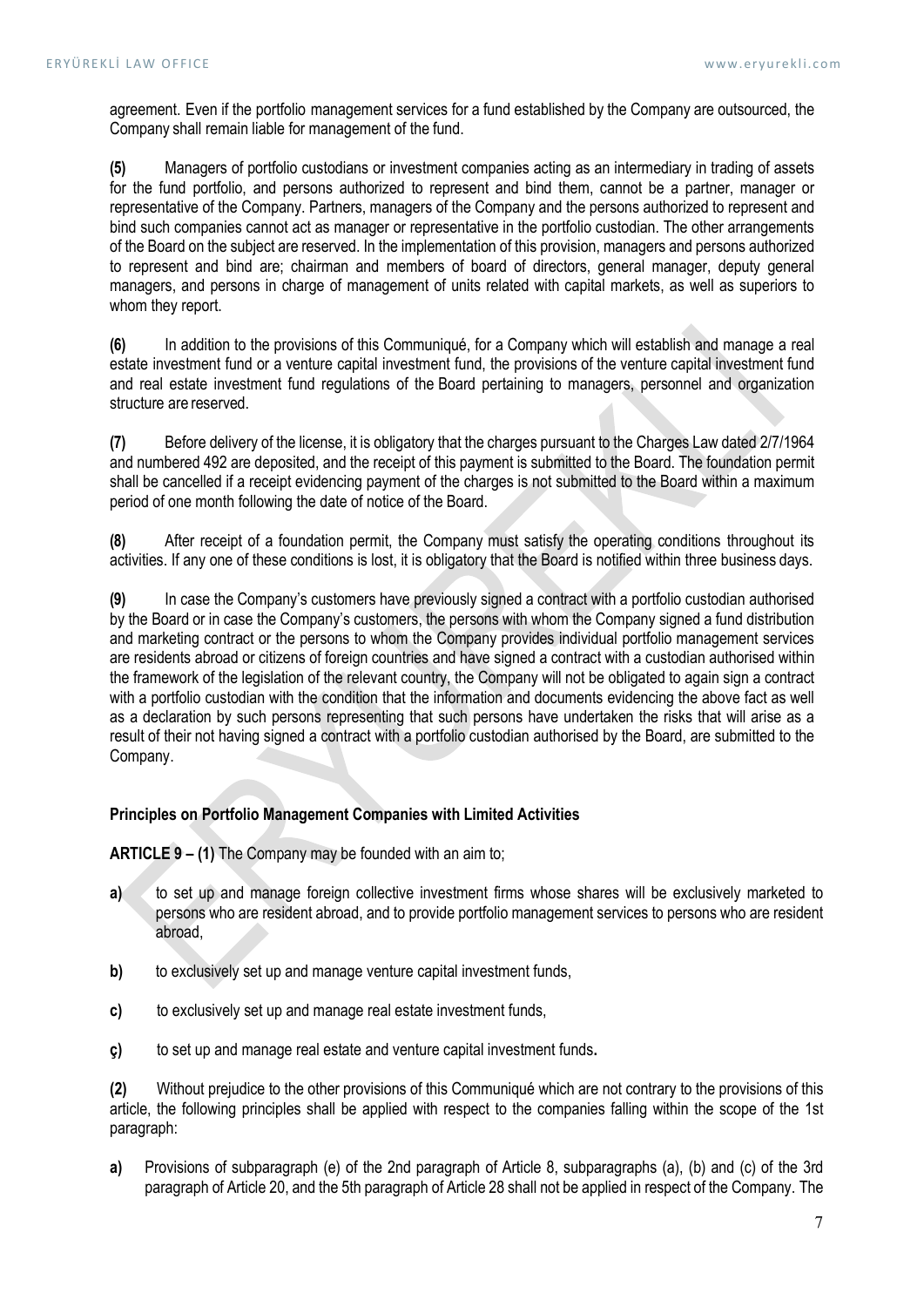initial capital amount set out in subparagraph (ç) of the 1st paragraph of Article 5 and the minimum equity capital and capital amounts set out in the 1st, 2nd and 4th paragraphs of Article 28 shall be applied as half of those amounts.

- b) The statements that will be prepared in relation to capital adequacy and the information regarding number and size of portfolios managed within the scope of subcontracted portfolio management shall be sent, at monthly intervals, to the Board through methods to be found appropriate by the Board within five business days following the relevant period. If it deems necessary, the Board may change the times for calculation of those statements and the time for their being sent to the Board.
- c) Regardless of the size of the managed portfolio, the Company may, within the framework of the principles set down in article 19 of this Communiqué, receive inspection services, internal control services and research services from investment firms, and, with the condition to be subject to control and follow-up by the board of directors, risk management system and accounting services from investment firms and other specialized institutions deemed appropriate by the Board. The duties and responsibilities of the internal control employee may also be fulfilled by the inspector with the condition that he meets the condition of past experience.

(3) The personnel in charge of accounting of the real estate portfolio management company may fulfil the duties set out in the 1st paragraph of Article 14 without the need to set up a fund service unit. The Company may not perform individual portfolio management activities and investment counselling activities, and in relation to participation shares of investment funds, which it is not the founder or manager of, may not perform marketing and distribution activities, and may not provide the ancillary services set out in this Communiqué. At least one member of the board of directors, must have an experience of at least five years in the field of real estate investments, other than real estate purchase and sale, general manager must hold Capital Market Activities Level 3 License or at least five years' experience in the field of real estate investments other than purchase and sale of real estate. The Company must constitute within the structure of the organisation an investment committee of at least three persons, comprised of an appraisal expert holding real estate appraisal licence pursuant to the regulations of the Board concerning licencing, and a board member specified in this paragraph and a general manager. At least one portfolio manager will be employed for management of the part of the portfolio concerning money and capital market instruments or investment counselling and/or portfolio management services will be procured from other Companies, within the framework of an agreement to be signed. This requirement shall not be sought in case investment is made in money and capital market instruments only for the purpose of providing liquidity for the fund.

(4) The personnel in charge of accounting of the venture capital portfolio management company may fulfil the duties set out in the 1st paragraph of Article 14 without the need for setting up a fund service unit. The company may not perform individual portfolio management activities and investment counselling activities; and in relation to investment funds, which it is not the founder or manager of, may not perform marketing and distribution activities and may not perform the ancillary services set out in this Communiqué. At least one member of the board of directors, must have an experience of at least five years in the field of venture capital investments, general manager must hold Capital Market Activities Level 3 License or at least five years' experience in the field of venture capital investments. In addition, it is obligatory to set up an investment committee of at least three persons, comprised of one person who holds degree of at least 4 years higher education and having at least five years' experience in the field of venture capital investments, the board member specified in this paragraph and a general manager. The general manager may assume executive duties in companies that are included in the portfolios of the venture capital investment funds, which the company is the founder and/or manager of, with the condition that such duties will be limited to the objective to perform the activities set out in the regulations of the Board concerning venture capital. Within the structure of the Company, at least one portfolio manager will be employed and/or investment counselling and/or portfolio management services will be procured from other Companies within the scope of an agreement to be signed, for the purpose of management of the part of the portfolio relating to money and capital market instruments. This requirement shall not be sought in case investment is made in money and capital market instruments only for the purpose of providing liquidity for the fund.

(5) It is obligatory for the real estate and venture capital portfolio management company to meet the conditions relating to personnel and organisational structure as set out in the 3rd and 4th paragraphs and the other conditions, all together, and the other provisions set out in those paragraphs shall be implemented for such company. The Company's general manager must hold the Capital Market Activities Level 3 Licence or must have at least five years'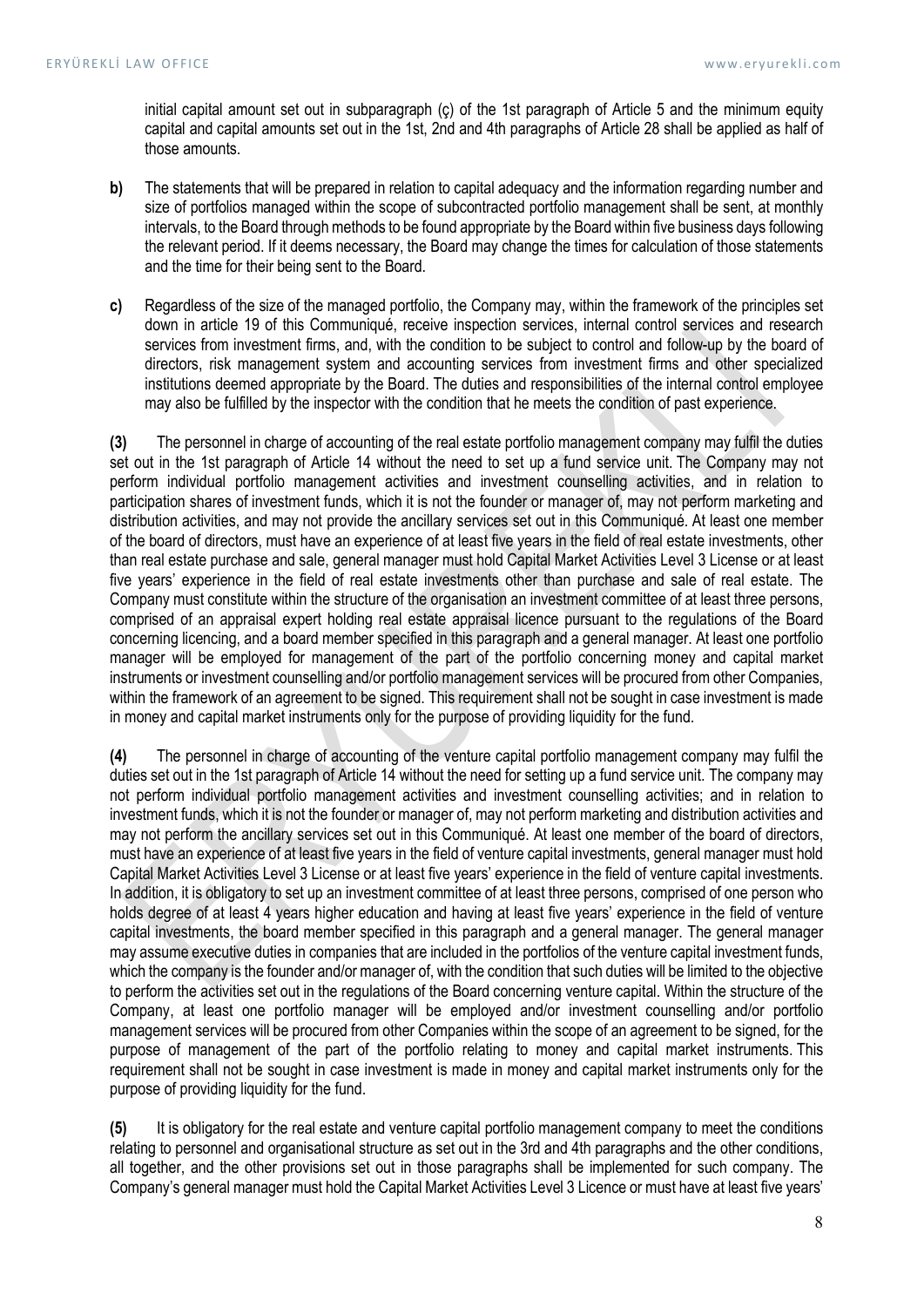experience in any of the fields of real estate investments, other than real estate purchase and sale business, and venture capital investments.

 (6) The company that has been founded with an aim to set up and manage foreign collective investment organisations whose shares will be exclusively marketed to persons residing abroad, may provide investment counselling, portfolio management and the ancillary services under this Communique to persons who are residents abroad, and may perform marketing and distribution activities in relation to the participation shares of funds, which it is not the founder and manager of. If, for the foreign collective investment organisation, which the Company is the founder and/or manager of, a similar organisation is constituted in order to perform the duties and responsibilities of the fund service unit in the country in which it is founded and if the information and documents evidencing the same are sent to the Board, the condition to set up a fund service unit within the framework of Article 14 shall not be sought, only with respect to such customers. It is compulsory that at least one of the board members and the general manager of such company have at least five years' experience in the field of financial markets. It is compulsory to employ at least one portfolio manager within the organisational structure of the company for the purpose of management of the part of the portfolio relating to money and capital market instruments.

# Prevention of Conflict of Interests

ARTICLE 10 – (1) In the course of its activities, the Company is required to behave fairly and honestly by considering the integrity of market and the interests of recipients of its services.

- (2) For the sake of prevention of conflicts of interests, the Company:
- a) Must establish organizational structure and decision making processes and must take the required measures which minimize the probable conflicts of interests,
- b) Must identify and define the probable conflicts of interests among its own personnel, or between its personnel and the recipients of its services, or among the recipients of its services, and must formulate a written conflict of interests policy containing the measures that may be taken for prevention of conflicts of interests and the procedures to be followed if a conflict of interests cannot be prevented, and must have this policy formalized by a decision of its board of directors,
- c) Must fairly treat the recipients of its services in a manner not substantially different from the current prices, rates and practices in the market, and must inform the recipients of its services in the case of an inevitable conflict of interests,
- ç) Must create transparent and effective procedures for recording and evaluation of complaints of the recipients of its services.

(3) In formulating its conflicts of interests policy, the Company takes into consideration size of the Company, size of managed portfolios, its organization structure and its activities. If the Company is a member of a group of companies, the conflicts of interests policy is formulated by considering the organization structure of the group of companies, and activities of other institutions included in the group.

(4) The principles of this Communiqué pertaining to conflict of interests cannot be used so as to result in unlawful acts and transactions.

# Internal Control System

ARTICLE 11 – (1) It is obligatory that internal control system is established by covering the organization plan applied and all principles and procedures of the Company, in order to ensure that all operations and activities of the Company including its decentralized organization units are carried out regularly, efficiently and effectively in accordance with its management strategies and policies, and within the frame of the applicable legislation and rules, and that its accounting and recording systems are held integrally and reliably, and that information in its data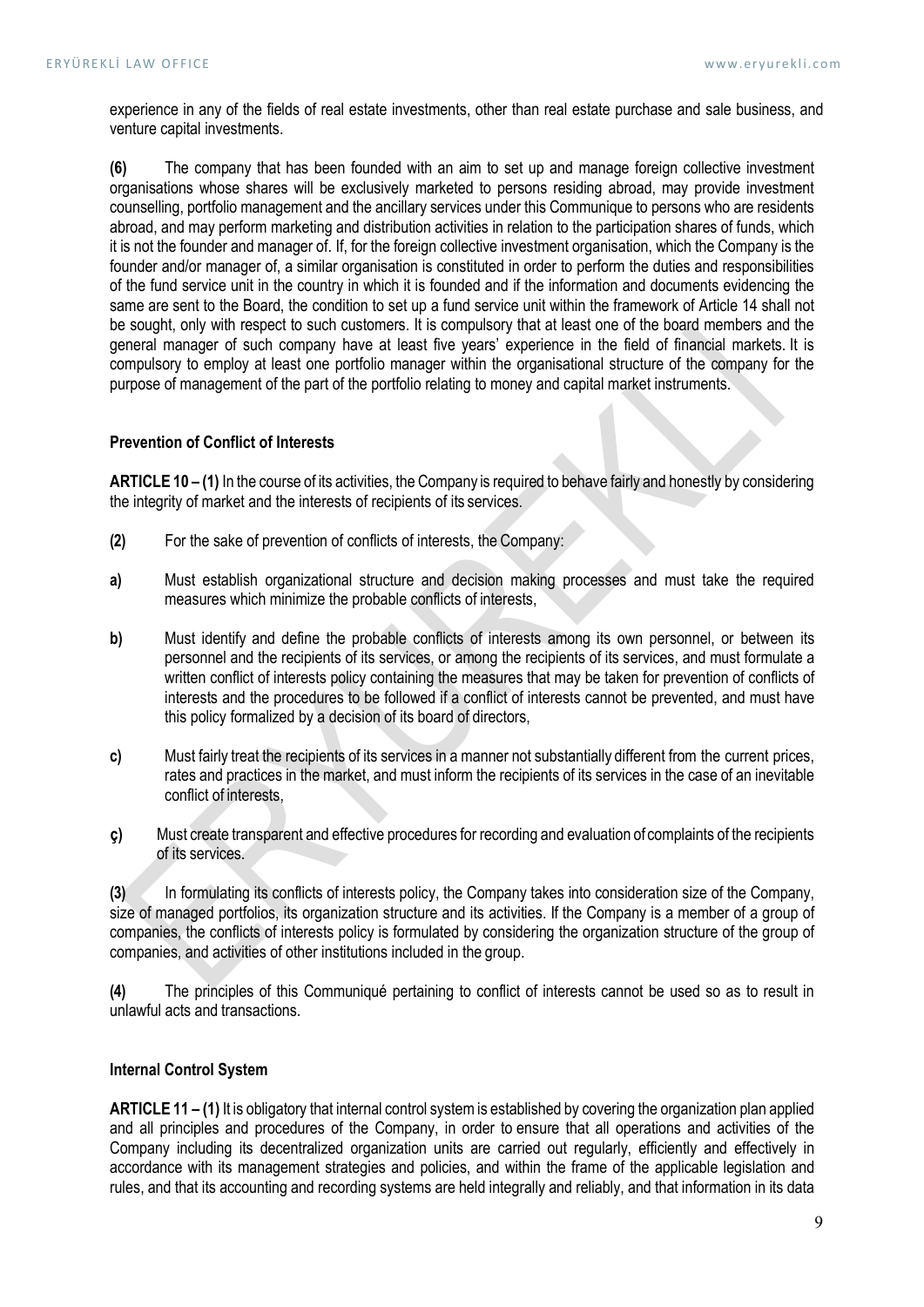system can be obtained and collected timely and accurately, and that probable mistakes, frauds and breaches are detected and prevented, and that;

- a) All activities relating to the managed portfolios are carried out in accordance with the legal requirements, fund rules, prospectus, investor information form and portfolio management agreement,
- b) Transactions in the name of the managed portfolios are realized in reliance upon general and special authorities, and in accordance with the relevant agreements, and the documents required for such transactions are issued,
- c) Accounting, documentation and recording systems of the managed portfolios are operated effectively,
- ç) Risks are identified and necessary measures are taken in order to minimize the risks arising out of irregularities and errors,
- d) It is determined whether the transactions executed by the Company personnel in their own names may lead to conflict of interests with the managed portfolios or not,
- e) It is determined whether the expenditures made from the managed portfolios are based upon documents and are in conformity with the current market rates or not,
- f) The compliance of valuation related to managed portfolios determination of fund unit value of managed funds and rates of limitations on managed portfolio with the legislation, fund rules, prospectus and the agreement is checked,
- g) The principles to be followed in the operations and transactions with the related parties are determined.

(2) All policies and procedures relating to internal control system required to be formed in the Company must be written and must be put into force by a decision of the board of directors. It is necessary that the same procedures and principles are also applied to changes in these policies and procedures.

(3) Internal control activities of the Company are regulated and conducted as an integral part of daily activities so as to allow the monitoring of the identified risks as well. To ensure an effective internal control, the obligation of the personnel to perform their duties in accordance with written procedures and for providing that they report to top management events such as applications in contradiction with professional principles illegal activities, activities contrary to corporate policies, the duties and powers of all personnel are defined in writing and notified to the relevant personnel. Procedures are formed in such manner to ensure effective participation of all levels of personnel to internal control system. The reports to be prepared with respect to internal control activities are required to be presented to the Company's board of directors on a monthly basis.

(4) The Company's board of directors appoints one of its members who is not responsible for executive units as the "Member of Board of Directors in Charge of Internal Control". The member of board of directors in charge of internal control shall be responsible:

- a) to take actions for operation of internal control system in accordance with the regulations, professional rules and written procedures, and for determination and management of the probable risks, and to inform the board of directors accordingly,
- b) to identify the acceptable risk levels within the frame of the Board regulations and the Company policies, and to prepare internal control policies and procedures and present them to the approval of the board of directors,
- c) for appropriateness of internal control targets, traceability of control results, and independency, objectivity and reliability of internal control activities.
- (5) At least one internal control officer is employed for performance of activities within the internal control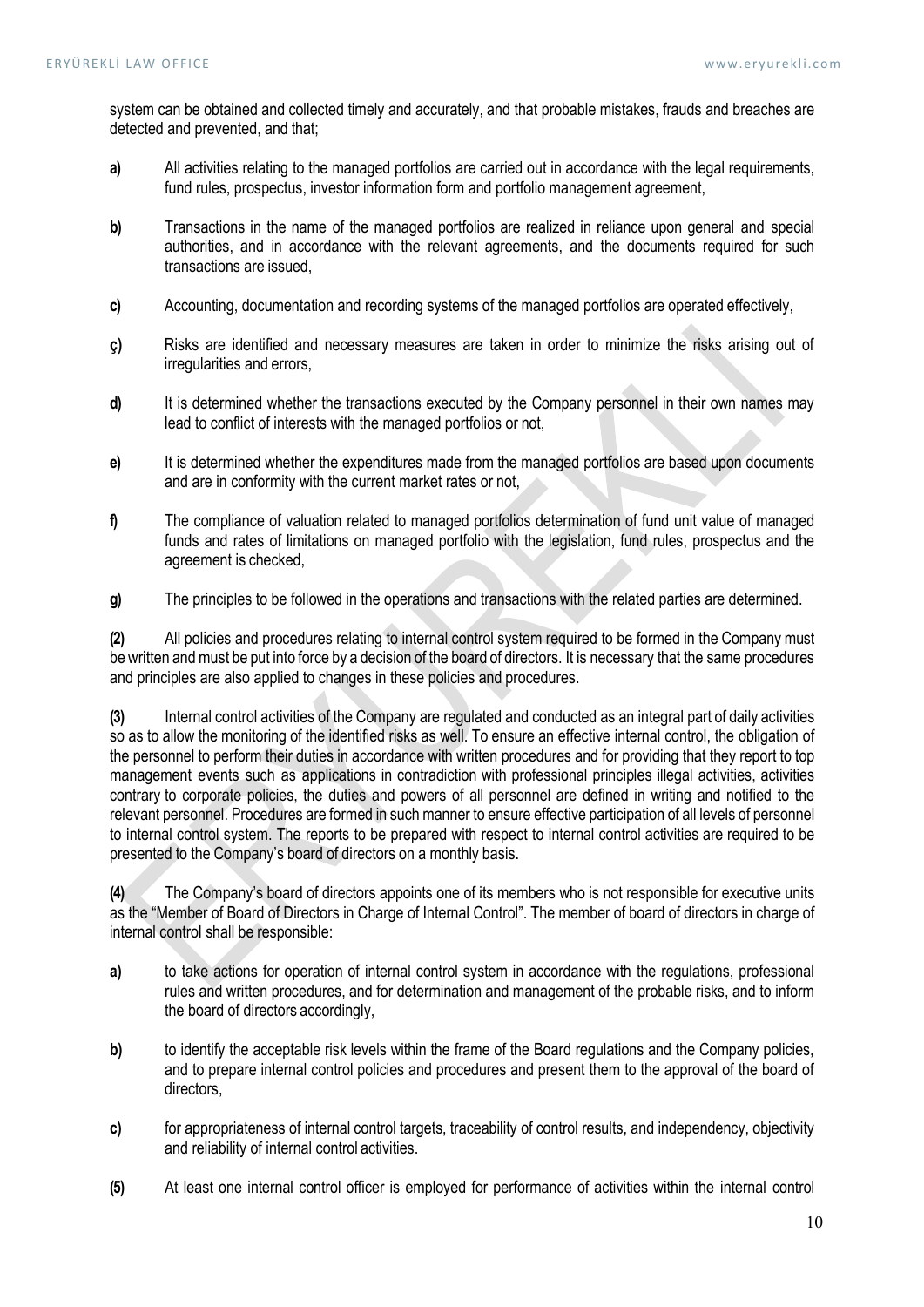system. Internal control officer is required to have a minimum three years of experience in the fields of capital markets, accounting, tax, foreign exchange, information systems audit, business enterprise analysis, organization and supervision or law, and a license evidencing his professional competences pursuant to the regulations of the Board pertaining to licensing. Internal control officer cannot assume any duty, function or responsibility other than internal control.

(6) Depending on size of the managed portfolio, in a Company covered by sub-paragraph (a) or (b) of first paragraph of article 28 of this Communiqué the duties, functions and responsibilities of the internal control officer may also be performed by an inspector, provided that he satisfies the experience condition.

# Risk Management System

ARTICLE 12 – (1) The Company is required to set up a risk management system for its operations and the portfolios under its management, and to document its related procedures in writing. Written procedures relating to the risk management system must be accepted and implemented by a decision of board of directors of the Company. It is necessary to comply with the same principles and procedures in case of any change in such procedures.

(2) Risk management system must contain formation of a risk measurement mechanism including identification of basic risks to which the managed portfolio may be exposed, and regular review of risk definitions, and updating of risk definitions parallel to the material developments, and consistent assessment, determination, measurement and control of the exposed risks. Risk management system must be formed in accordance with investment strategy of the managed portfolio, and structure and risk level of the invested assets, and must be integral to the internal control system of the Company.

(3) The unit that provides risk management service within the Company's own organisational structure must be independent of the unit which is responsible for management of the portfolio. It is necessary that the personnel of the unit which will perform risk management has sufficient level of information and experience for performing the procedures related with risk control, and hold Capital Market Activities Level 3 Licence and Derivative Instruments Licence, and at least one person in the unit will be exclusively responsible for setting up and implementing the risk management system for the portfolio.

(4) Risk management unit is responsible:

- a) to identify the risks that the Company and the portfolios under its management may be exposed to:
- b) to determine the risk measurement methods and the risk measurement model to be used in this context together with the manager it is reporting to and present them to the board of directors, and implement the risk measurement model approved by the board of directors, and regularly review the model within the frame of the changing activities and market conditions, and report the demands of change required in the model, if any, to the manager it is reporting to,
- c) to monitor on daily basis the compliance with the risk limits determined by the board of directors, and report the limit excesses to the manager it is reporting to in the same day, and if and when deemed necessary, request changes in limits in accordance with the market and corporate conditions,

ç) to monitor on daily basis all risks arising out of all transactions, and submit written reports daily to the manager it is reporting to, and weekly to the board of directors about the probable results of and the measures and actions required to be taken against risks,

d) in the case of determination of any event which may result in extraordinary results for the financial situation of the Company, to submit its relevant report to the board of directors as soon as possible.

(5) Risk management system of companies intending to establish or manage venture capital investment funds and real estate investment funds must not only comply with the provisions of this article, but also be organized in such manner to cover the principles related to finance risk and liquidity risk of these investments at the minimum.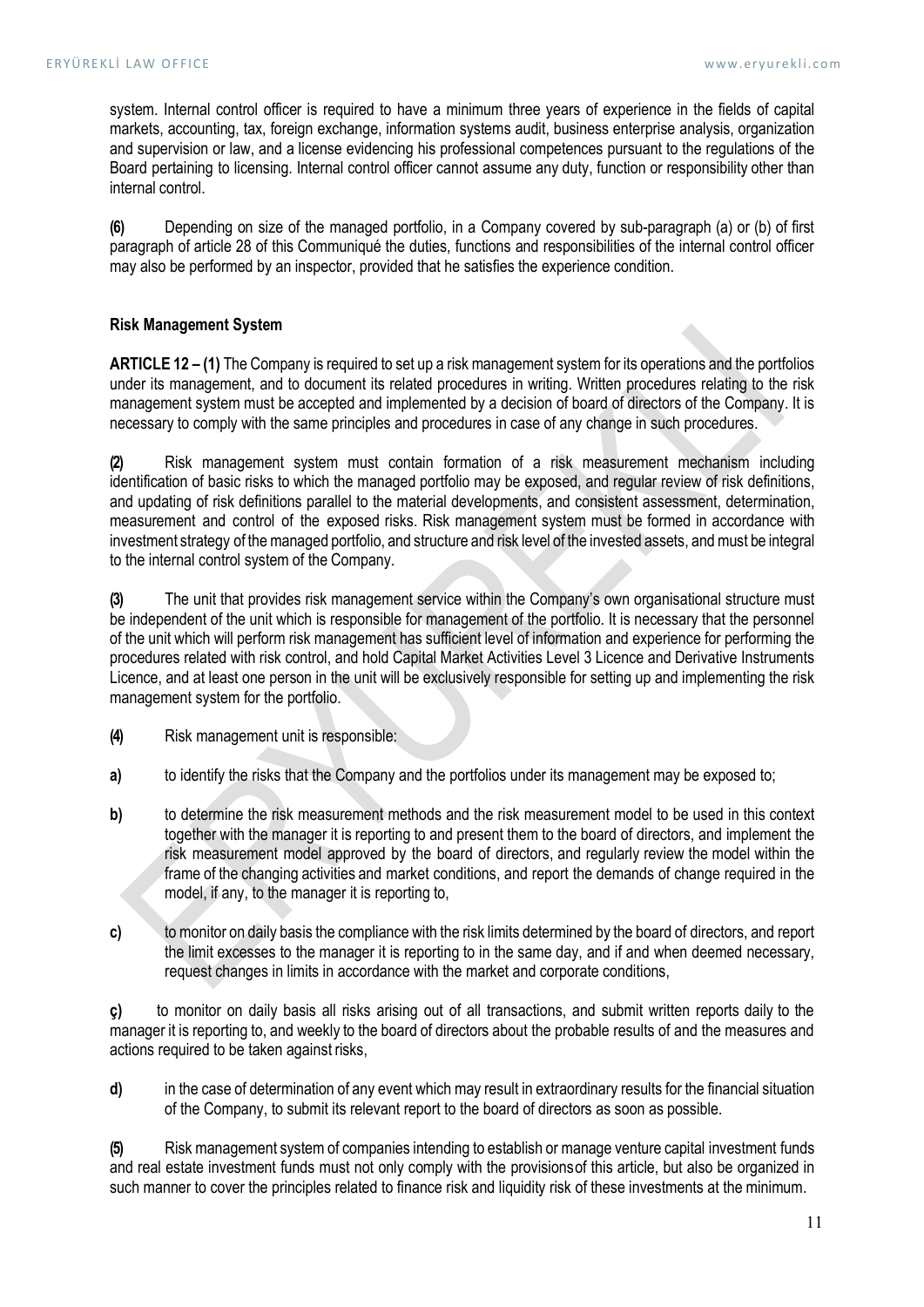# (6) (REPEALED)

## Inspection Unit and Supervision of Internal Control System

ARTICLE 13 – (1) The Company must have an inspection unit independent from daily activities of the Company, and in charge of supervision and inspection functions covering all activities, operations and organization units of the Company, particularly the functioning of internal control system and risk management system, also including audits of compliance with laws and the Company policies, depending on requirements of management and structure of the Company.

(2) The Company is required to employ an adequate number of inspectors working solely and exclusively in inspection unit.

(3) The inspection unit reports directly to and is responsible towards the board of directors. The board of directors may delegate its powers in relation to the inspection unit to the member of the board of directors in charge of internal control. However, if the Company has an audit committee, the board of directors may also delegate its powers related to the inspection unit to the audit committee.

(4) The procedures and principles relating to functioning of inspection process shall be determined by the Company and presented to the approval of the board of directors.

(5) Reports prepared by inspectors as a result of inspection activities conducted separately for each accounting period are submitted to the Company's board of directors within no later than three months following the end of that accounting period, and such reports are finalized by the board of directors. These reports are required to be kept in the Company for a minimum period of five years or any reports being the subject matter of a dispute during this time are required to be kept in the Company until finalization of the dispute.

(6) Upon determination of any event which may weaken the financial situation of or may create extraordinary results for the Company, or upon determination of breaches of legislation which may lead to suspension or termination of activities of the Company, the inspection unit presents its relevant report to the board of directors as soon as possible, and sends a copy of such report to the Board in the same day.

(7) The Company is under obligation to make it convenient for the inspector or inspectors to conduct their inspection activities and have access to all kinds of information and documents.

(8) The fees and other personal rights of the inspectors shall be designated by the board of directors or if transferred based on an internal directive pursuant to Article 367 of the Turkish Commercial Code, by the board member responsible for internal control.

(9) The inspectors are required to be objective and to abide by confidentiality obligations in their activities.

(10) By taking into consideration the activities and operations of the Company, the Board is authorized to impose additional obligations on inspection unit or to grant an exemption from any of the obligations stated above.

(11) depending on size of the managed portfolio, in a Company covered by sub-paragraph (a) or (b) of the first paragraph of article 28 of this Communiqué the duties, functions and responsibilities of the internal control officer may also be performed by the inspector, providing that he satisfies the experience condition.

# Fund Service Unit

ARTICLE 14 – (1) Fund service unit performs at minimum duties such as keeping of fund accounting records, cash reconciliations, control of fund unit purchase and sale orders, and preparation of fund reports at the ends-of-day, as well as the trial balance, balance sheet and income statement of the fund.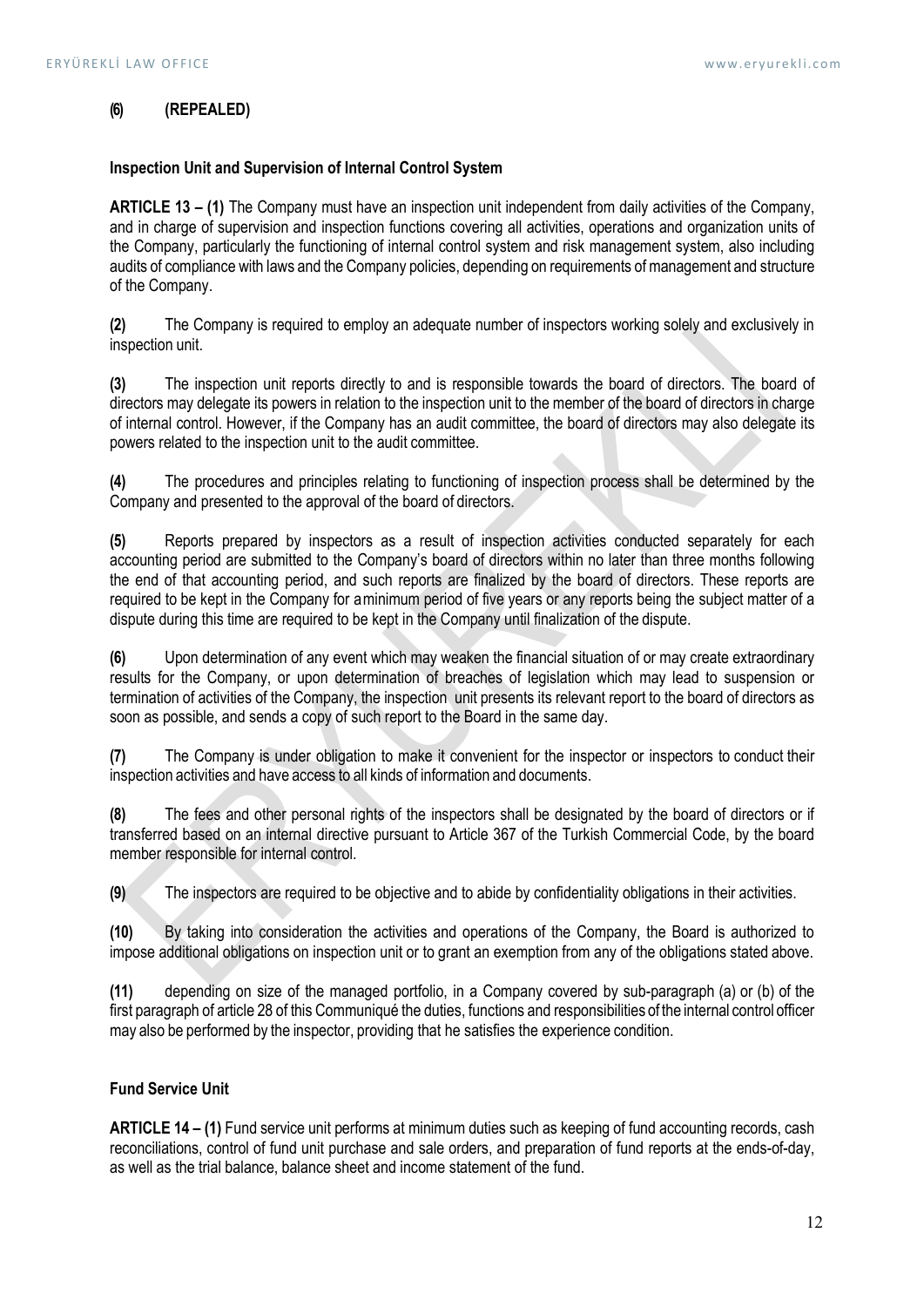(2) It is obligatory to make available a fund manager and the required space, technical equipment and accounting system as well as sufficient number of personnel for the fund procedures within the organisation of the fund service unit. Fund manager is at least responsible for organization of fund service unit, and coordination, performance and follow-up of legal and other procedures in connection with the fund. Fund manager cannot be engaged in portfolio management activities. In cases where the fund manager leaves office for any reason, a new fund manager is appointed within six business days and notified to the Board.

## Branches and Agents of Portfolio Management Company

ARTICLE 15 – (1) The Company may open branches at home or at abroad, and may establish agency relations with banks and intermediary institutions.

(2) The agency service will be limited to promotion of the Company's activities, and only collections and payments relating to portfolio management and/or marketing and distribution activities for fund units, and disclosure to the agency service recipients of information and documents received from the Company in the course of investment advisory activities. If the Company appoints banks and intermediary institutions as its agent, the following principles shall be applicable:

- a) The Company reports to the Association the intermediary institution and bank branches acting as its agency.
- b) The legal liability arising out of transactions performed through agencies and out of relations established with the recipients of services will be jointly and severally borne by the principal Company and the agent intermediary institution or bank. The rights of recourse of the Company and the agent intermediary institution or bank to each other pursuant to the legislation and agreement are reserved. The Company and the agent intermediary institution and bank cannot incorporate clauses eliminating or diminishing the liabilities arising out of this sub-paragraph into contracts signed between them or with the recipients of services.
- c) During its agency activities, the agent is under obligation:
	- 1) during its activities conducted as agent, to sign as a contract with the recipients of services, which contains the minimum elements stipulated in the relevant communiqués separately for each activity, and the principal Company's trade name, and a phrase stating that it is an agent of the principal Company, provided that the conditions specified in article 107 of TCC are satisfied, and to deliver a copy of this contract to the recipients of services,
	- 2) to comply with the regulations of the Board pertaining to accounting, recording and documentation systems related to its activities.
- ç) If the intermediary institution or bank providing agency services also offers the recipients of services with investment services and activities, a single contract may be signed, provided that the principles specified in subclause (1) of sub-paragraph (c) of the second paragraph of this article are complied with.

(3) Other than the powers granted by this Communiqué, the agent may not enter into transactions or offer services on other issues covered by the fields of business of the Company. However, the activities of the agent intermediary institution or bank based on its licenses in its capacity as bank or intermediary institution are excluded from this provision.

- (4) In order to open a branch, the Company:
- a) must provide adequate place and technical equipment required for its services,
- b) must have established a sound management appropriate for the fields of business and the needs of the branch, and accounting, recording and documentation systems linked to the head office and in conformity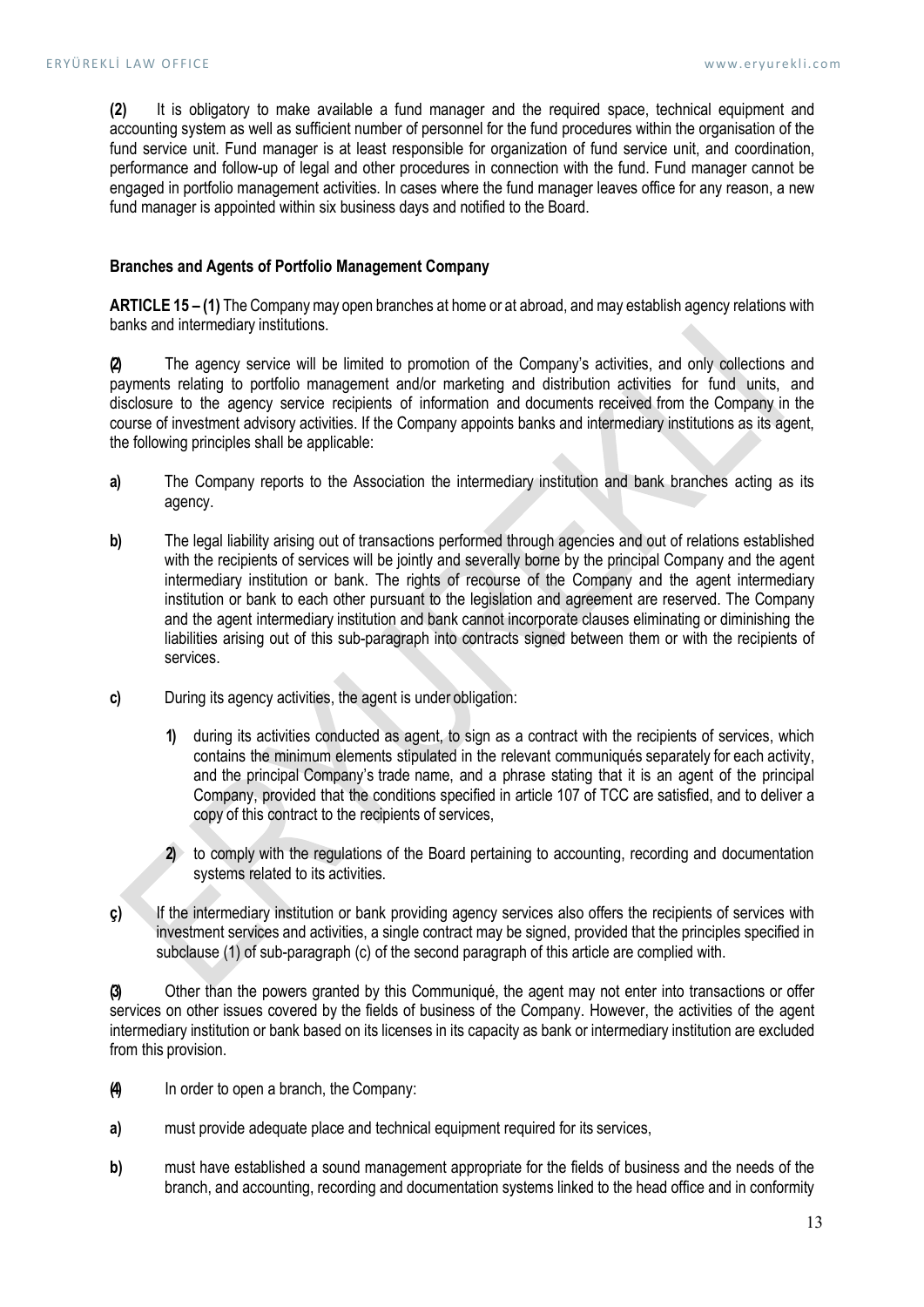with the Board regulations,

c) must have employed a branch manager and an adequate number of specialized personnel satisfying the conditions stated in article 20 of this Communiqué.

(5) The Company shall apply to the Board for a branch opening permission with a notary- certified copy of a decision of its board of directors and with other information and documents that may be requested by the Board.

(6) Also in the case of transfer of a branch of the Company, the same conditions as specified in this article for branch opening are sought for, and former branch is cancelled from the registry, and the new branch is registered and announced in accordance with the principles specified in this Communiqué.

(7) After any branch of the Company starts its activities, if any transactions or actions of the branch in contradiction with the legislation are determined as a result of the audits to be conducted by the Board the branch activities may be halted and/or restrictions may be imposed on branch opening activities of the Company.

(8) All kinds of civil and criminal liabilities arising out of the transactions and actions of the branches shall be borne by the Company.

### Prohibited Transactions and Actions of Company

ARTICLE 16 – (1) The Company:

- a) may not perform intermediary activities,
- b) may not issue documents containing its own financial commitments related to or independent from capital market instruments, may not deal with lending, and may not borrow loans except for meeting its short-term cash requirements. Loans borrowed for the transactions executed as per the delivery versus payment principle defined in the regulations of the Board pertaining to custody of capital market instruments are not considered under this sub-paragraph,
- c) other than the transactions and activities of its probable operations within the frame of this Communiqué, may not engage in any commercial, industrial or agricultural activities, and may not acquire real properties more than necessary,
- ç) may not collect deposits or may not take actions which may result in collection of deposits as defined in the Banking Law dated 19/10/2005 and numbered.
- d) may not hold shares in corporations which hold more than 10% of its capital and in corporations in which the managers hold more than 25% of capital, either individually or collectively."

## Emergency and Contingency Plan

ARTICLE 17 – (1) It is obligatory that the Company prepares an Emergency and Contingency Plan and work flow procedures which set down the conditions, methods and procedures regarding its obligations towards its customers, intermediary institutions, market participants and third parties in emergency and contingency situations. The adequacy of these work flow procedures must be reviewed on yearly basis by considering the activities of the Company as well as changes in its organization structure, such as opening or closing of branches, and the necessary changes must be made in these procedures.

(2) Notwithstanding that work flow procedures related to emergency and contingency plans are required to be determined according to size and requirements of the Company, these work flow procedures must at least contain the following items: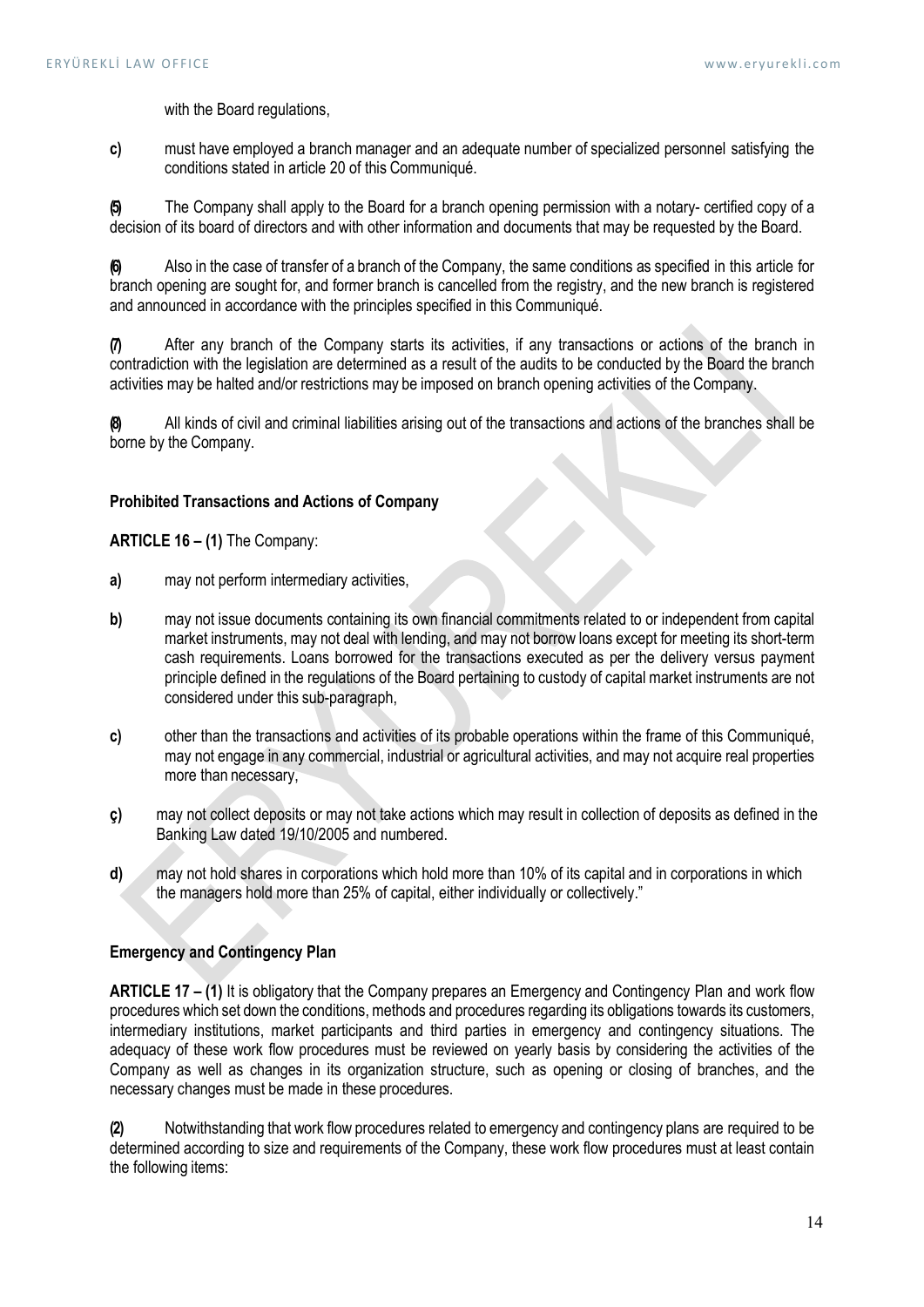- a) Withholding financial statements and all kinds of records and negotiable instruments that are required to be kept in accordance with the applicable legislation as printed documents and/or in the electronic environment pursuant to article 82 of TCC,
- b) Providing the continuity of data processing systems for the purpose of uninterrupted conduct of activities of the Company, taking backing up systems and keeping these electronic back-ups for a period of five years,
- c) Assessment of operational risks including financial and information communication infrastructure,
- ç) Providing and maintaining the continuity of alternative channels of communication with the recipients of services,
- d) Providing and maintaining the continuity of alternative channels of communication with the Company and its employees,
- e) Determining alternative Company center and decentralized organization units,
- f an assessment about probable effects of emergency and contingency situations on the counterparty,
- g) Notification of the Board about the measures taken, and method of routine mandatory notifications,
- ğ) In cases where the Company decides that the activities cannot be continued, access to the accounts of customers, and transfer of these accounts to another company.

(3) If any one of the items listed above is not included in work flow procedures, the reason of non-inclusion is required to be separately explained in the work flow procedures. The Company is under obligation to inform the recipients of its services about the methodology of business continuity in emergency and contingency situations and about the relevant work flow procedures. This information should be given at the time of signature of a portfolio management agreement and separately via the Company's website.

(4) Data processing systems in emergencies and contingencies refer to the systems which are used to enable the Company to continue its activities normally, and used for transmission and execution of orders of the recipients of services, clearing and custody operations, and for custody and follow-up of accounts of the recipients of services.

(5) Emergency and contingency plan and the associated work flow procedures are required to be approved by the Company's board of directors, and a Company employee at least at the level of a deputy general manager, and another Company employee as an alternative are required to be appointed by the board of directors as persons responsible for implementation of emergency and contingency plan, and names and all kinds of communication data of these persons are required to be reported to the Board, CRA, Istanbul Settlement and Custody Incorporation, and other institutions to be designated by the Board.

### Limitation and Cancellation of Permission for Activity, or Temporary Suspension of Activities

ARTICLE 18 – (1) Upon occurrence of any one of the following events, the Board may, depending on the nature and materiality of the event, cancel the Company's permission for activity and/or license, or limit or temporarily suspend its activities:

- a) Pursuant to the first paragraph of article 96 of the Law, determination of breaches of the applicable legislation, standards determined by the Board, articles of association, fund rules and prospectus;
- b) Pursuant to the first paragraph of article 97 of the Law, determination of weakening of financial situation of the Company and of failure of the Company in performance of its obligations,
- c) In cases where it is determined that the Company does not satisfy the conditions listed in this Communiqué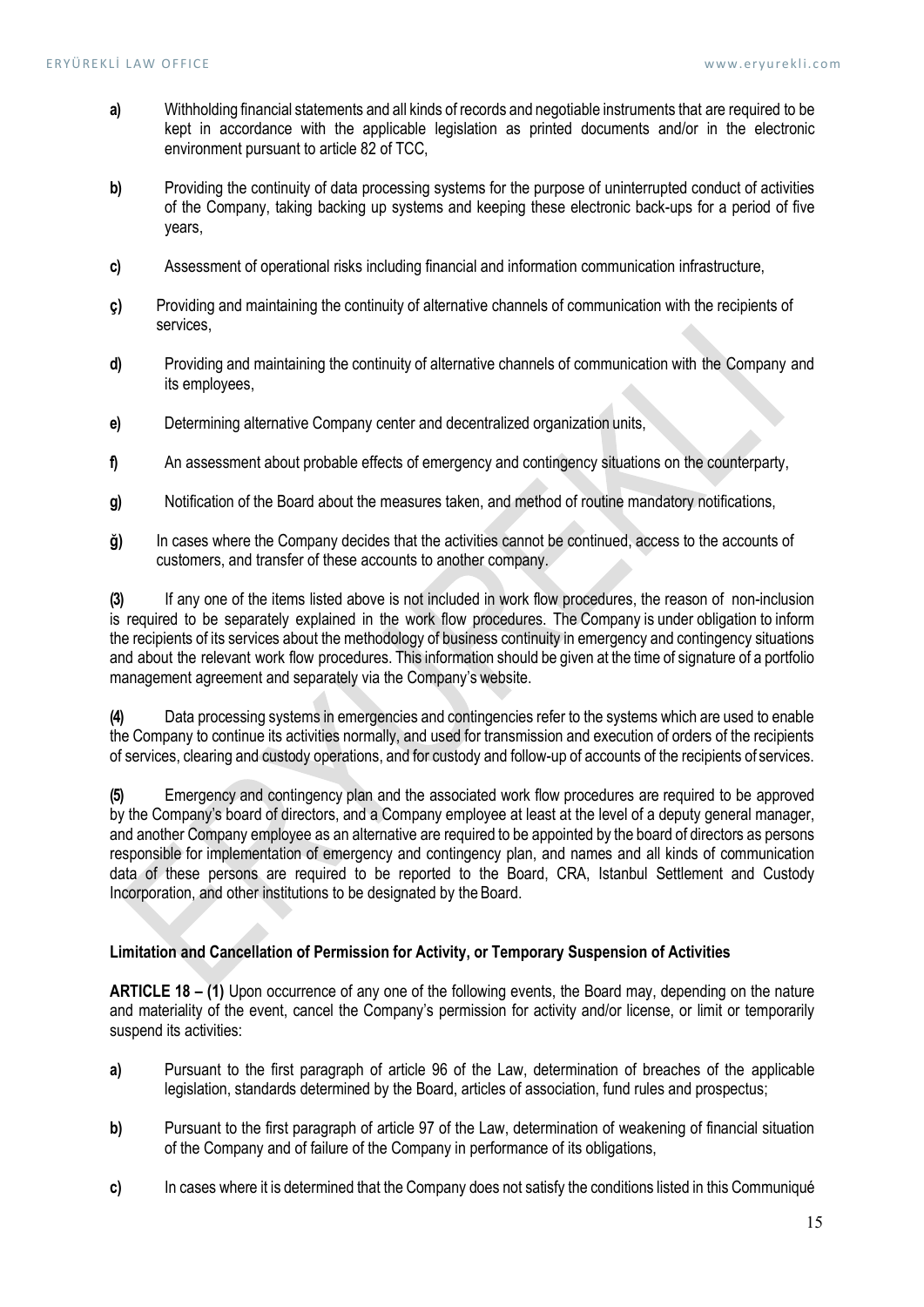pertaining to foundation and operations, or has lost the qualifications, failure of the Company to comply with these conditions within three months following the date of delivery to the Company of a notice of the Board for compliance with legislation;

- ç) In cases where the guarantees specified in the relevant regulations are required to be increased or completed after receipt of the permission for activity, if it is determined that the additional or deficient guarantees are not deposited within no later than three months following the date of occurrence of this situation,
- d) If the Company explicitly waives from its permission for activity, or fails to start any activities covered by the permission for activity for a period of two years following the date of being granted the permission for activity,
- e) If the permission for activity has been obtained by making wrong or misleading statements or through other unlawful ways.

(2) In cases where after receipt of the permission for activity, the Company willingly suspends or halts its activities for a period of longer than one year, the Board may cancel the Company's permission for activity and/or license.

(3) If the same activity of the Company is temporarily suspended twice in a period of two years, the same sanction shall not be applied to the Company for a third time, but the Company's license covering its relevant permission for activity shall be cancelled.

(4) The Company whose activities are decided to be temporarily suspended shall be granted a maximum period of one year starting from the date of decision of the Board. This period may be extended for a maximum period of one year either upon demand of the Company or ex officio by the Board. If the Company does not restart its activities by the end of the period of time granted by the Board, all permissions for activity and licenses of the Company shall be cancelled.

(5) The Company whose license is cancelled upon its own demand or by a decision of the Board, and the Company who fails to file a permission for activity application within the time stated in the first paragraph of article 8 of this Communiqué and/or whose application is found non-acceptable by the Board shall, within maximum three months after notification of the state of affairs, be liable to amend the provisions of its articles of association pertaining to trade name, objectives and fields of activities so as to exclude the collective portfolio management activities, and to submit to the Board a copy of TTRG where the aforementioned amendments are published, within six business days following the date of publishing.

(6) Upon cancellation of the license or permission for activity, the funds founded and managed by the Company, and portfolios of other persons managed by the Company shall be transferred to another company deemed appropriate by the Board.

# Principles on Outsourcing of Services

ARTICLE 19– (1) In the course of its operations, the Company may, within the framework of the principles set out in this article, outsource the inspection services, internal control services, research services and fund service unit services as well as the services for the risk management system and information system.

- (2) Depending on the size of the managed portfolio;
- a) a Company that falls within the scope of subparagraph (a) of the 1st paragraph of article 28 of this Communiqué may receive inspection service, internal control service and research service from investment firms, and with the condition to be controlled and followed up by the board of directors, may receive risk management system service from investment firms and other specialized institutions,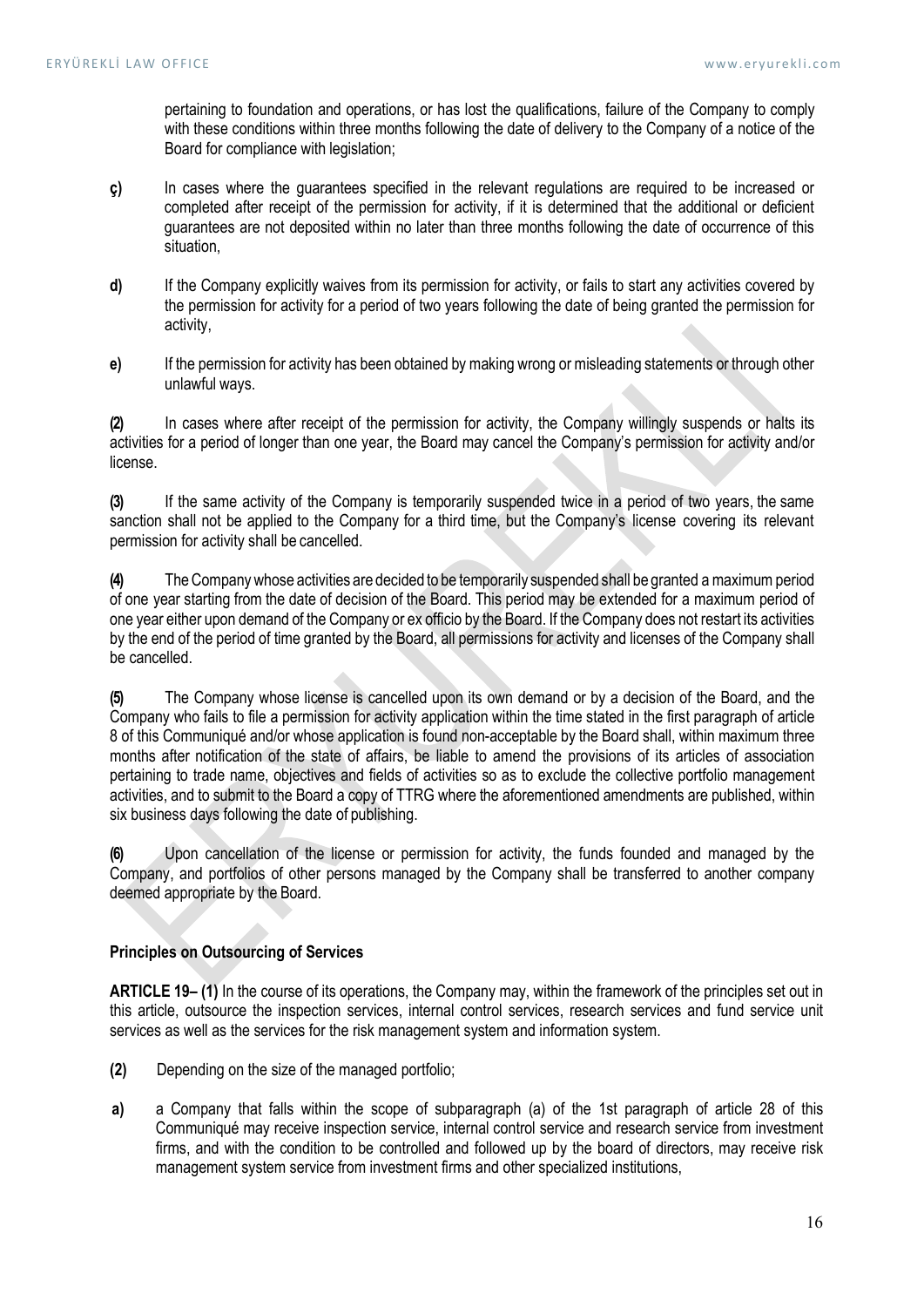b) a Company that falls within the scope of subparagraph (b) of the 1st paragraph of Article 28 of this Communiqué may receive research service from investment firms, and with the condition that the control and follow up are performed by the board of directors, services relating to risk management service from investment firms and other specialized institutions.

If the Company's founder partner or partner of significant influence is resident abroad, the Company may also procure services from similar organisations located abroad.

(3) The Company may receive the services of fund service unit to be constituted for smooth performance of the fund-related operations and the services related to information systems from investment firms and other specialized institutions.

(4) For the purpose of outsourcing the services, in such services, the Company should keep the decision-making power and responsibility in such functions as management, content design, access, control, audit, updating, receiving information or reports.

(5) Outsourcing of services shall be performed under an agreement that is fit for the nature of the work, executed between the Company and the service provider.

(6) The Company must determine whether the service provider has the required technical equipment, infrastructure, financial strength, experience, know-how and human resources for provision of the services in the desired quality or not. It is obligatory that the specialised personnel that will be appointed by the service provider meet the criteria set out in the Communiqué. If such service is procured from investment firms, it will be sufficient if the professional qualifications, and if any, the experience condition, sought for the relevant specialised personnel under the Communiqué, are provided. In addition, it is obligatory that job descriptions of such specialised personnel containing their duties, responsibilities and powers and work flows are set out in writing, and attached to the agreement on procurement of services, and delivered to the relevant person against signature.

(7) The Company outsourcing the services is under obligation to create the work flow procedures and install the internal control mechanisms required for outsourcing of services. Information relating to the risks that may arise out of outsourcing of services, and an action plan to be implemented in cases where the services are interrupted or halted for any reason, information on management of such risks, and substitutability of the support services received shall be given in the emergency and contingency plan to be prepared pursuant to this Communiqué.

(8) Outsourcing of services shall not relieve the Company of its obligations arising under capital markets legislation, and may not have a character hindering the Company from performing its legal obligations, complying with the relevant regulations and being effectively supervised.

(9) Also for the services outsourced under this Communiqué, the Company shall be responsible for taking all kinds of measures necessary for protection of interests of the persons to whom it provides portfolio management services and for maintaining confidentiality.

(10) If the service is procured from abroad;

a) the relevant regulations and practices of the foreign country where the service provider is operating must not contain any obstacle against providing the information and documents required by the Board timely, completely and accurately, or hindering performance of audits by the Board with respect to services received from such providers.

b) The Company is under the obligation to consider the country risk, and to make available action plans which will ensure continuity of business and if necessary, allow such service to be procured within the country, in case of any interruption or suspension in the services.

c) The status of the company that will provide such service and its employees, under the conditions of the Communiqué, shall be evaluated by the Board taking into consideration the regulations of the relevant country.

(11) The Board is authorised to request from service providers all kinds of information related to the provisions of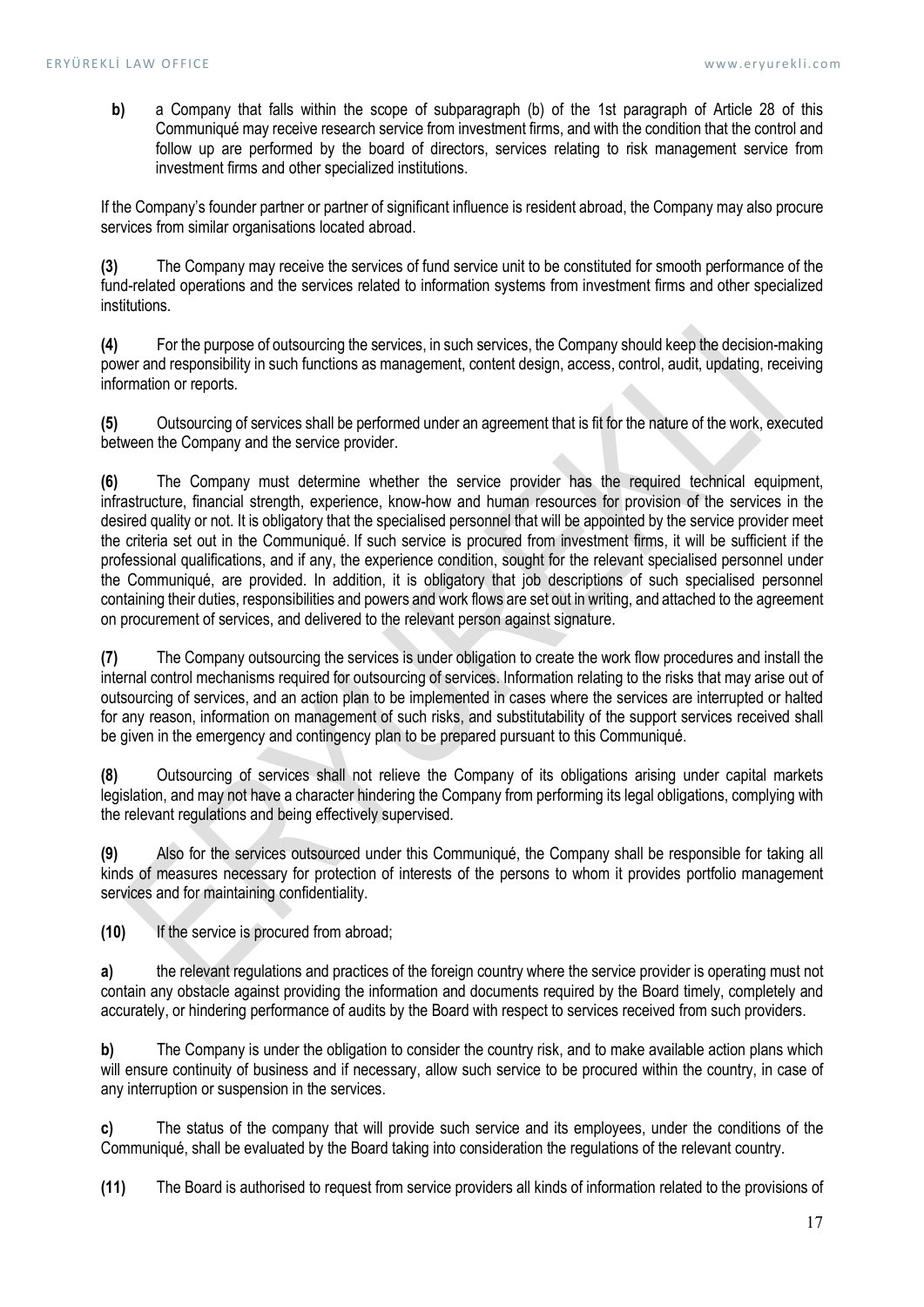the Law and this Communiqué, and to examine all of their books and documents, and all records including those kept in electronic, magnetic and similar media, and any other media containing data, as well as the data processing system, and to request access thereto, and to take their copies, and to audit their transactions and accounts, and to receive written or verbal information from the relevant persons, and to issue the required minutes, and the relevant persons are obliged to provide access to the requested information, books and documents, and all records including those kept in electronic, magnetic and similar media, and any other media containing data, as well as the data processing system, and to give copies of records and other media containing data, and to provide written and verbal information, and to sign the minutes.

# FOURTH PART Principles on Managers and Personnel of Portfolio Management Companies

### Conditions Relating to the Company Managers and Personnel

ARTICLE 20 – (1) The Company personnel is composed of general manager, deputy general managers, specialized personnel, and the personnel other than service personnel. Managers are chairman and members of the board of directors, general manager, deputy general managers and persons in charge of management of the units relating to capital markets.

(2) Chairman and members of board of directors, and general manager of the Company must meet the qualifications set out in items (1) to (9) of subparagraph (e) of the 1st paragraph of Article 5, the deputy general manager, specialised personnel and the unit managers to whom such specialised personnel report must meet the qualifications set out in items (1) to (7) of subparagraph (e) of the 1st paragraph of Article 5. In addition, the company managers and fund manager are required to have graduated from institutions giving four-year licence degree education.

(3)

- a) The general manager and deputy general managers of the Company must have at least seven years professional experience in the field of financial markets and Capital Market Activities Level 3 Licence Certificate pursuant to the licensing regulations of the Board,
- b) maiority of the members of the board of directors of the Company comprised of at least three persons must have at least seven years professional experience in the field of financial markets, and in addition, at least one of the board members must hold Capital Markets Activities Level 3 Licence Certificate and Derivative Instruments Licence Certificate pursuant to the licensing regulations of the Board,
- c) The fund manager of the Company must have at least seven years' experience in the field of capital markets and hold Capital Markets Instruments Level 2 Licence Certificate pursuant to the licensing regulations of the Board,
- ç) The specialised personnel of the Company must hold a licence certificate showing their professional competencies pursuant to the licencing regulations of the Board
- d) The manager, if any, of the unit in which the Company's personnel, working in positions and tasks subject to license as per the Communiqué and the applicable legislation, are working, must also hold the related license.

(4) General manager must be employed on full-time basis and solely for this position. However, the general manager may also be employed as a portfolio manager in the Company, and/or as a member of board of directors in entities with which the Company has managerial, supervisory or ownership relations, or the entities whose management, capital or supervision is controlled by the aforementioned entities, or in exchanges and other organized market places, clearing banks and portfolio custodians and other financial institutions deemed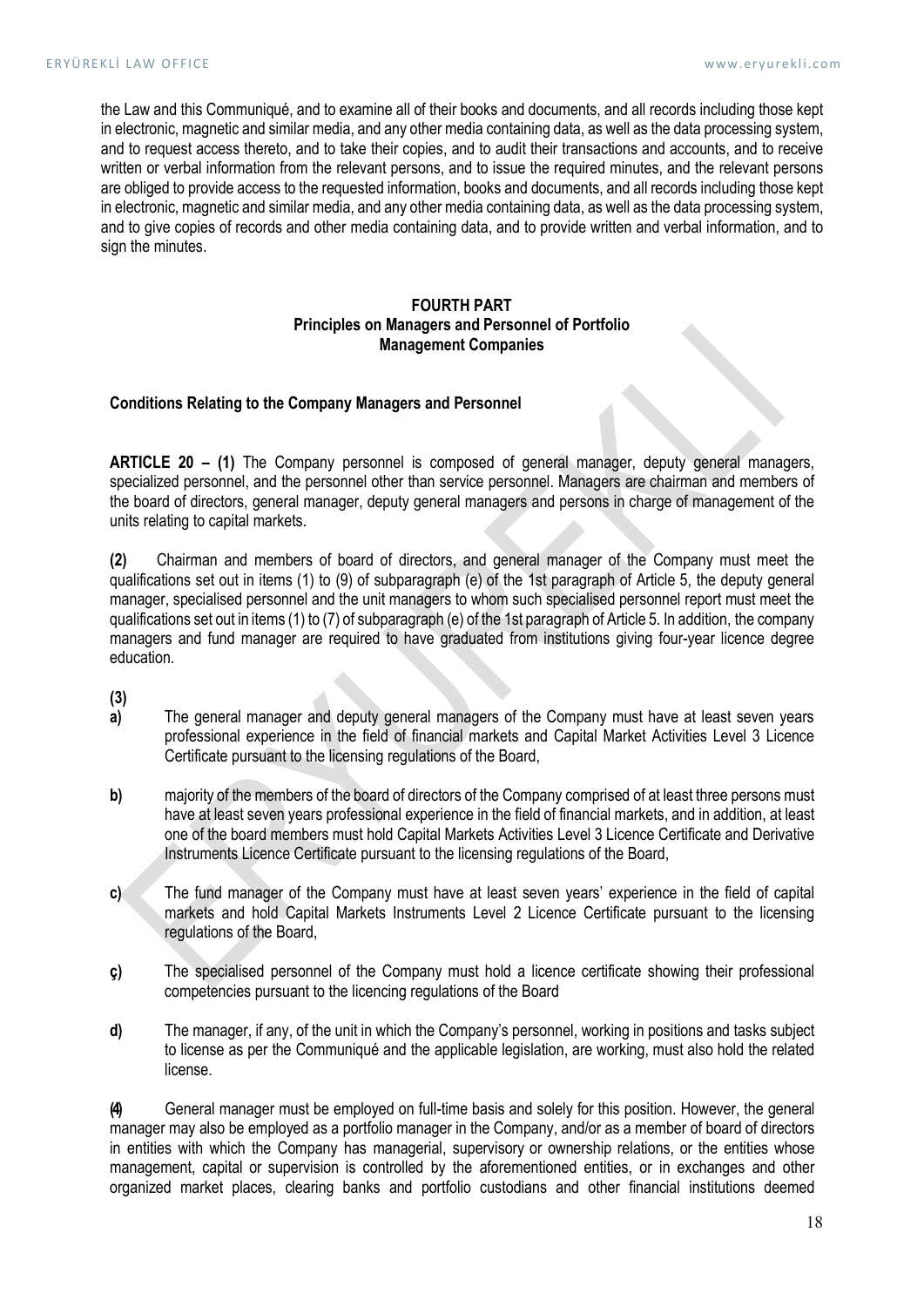appropriate by the Board, providing that such directorship is non-executive and does not preclude the general manager from performing his functions in the Company.

(5) In the case of retirement of general manager from office for any reason whatsoever, the person to be appointed as new general manager, together with documents proving that he satisfies all conditions specified in second paragraph and sub-paragraph (a) of third paragraph of this article, should be declared to the Board within 15 business days following the date of retirement from office. Only if the Board does not express a negative opinion about the proposed appointment within 15 business days following the notification to the Board, the relevant person may be appointed, and this appointment is reported by the Company to the Association within 10 business days thereafter. General manager's office cannot be deputized for more than three months in a yearly period.

# Professional Attention and Care Principle

ARTICLE 21 – (1) Managers and personnel of the Company are expected to show the required professional attention and care in their work and decisions. Attention and care refer to the importance given to details, and the care and efforts to be shown, by a diligent and prudent person under the same conditions.

### Independency Principle

ARTICLE 22 – (1) The Company and portfolio managers and inspectors are required to be independent in their activities. Independency is a set of conceptions and behaviors which ensures honest and objective conduct of professional activities. Portfolio managers must act honestly and objectively in their activities, and there must not exist any special circumstances which may prejudice their independency.

(2) Managers and personnel of the Company are under obligation to keep away from conflicts of interests that may arise during performance of their job duties, and not to allow any interventions that may affect their honesty and objectivity, and to refrain from all kinds of acts and transactions which may affect their honesty and objectivity.

# **Confidentiality**

ARTICLE 23 – (1) Managers and personnel of the Company may not disclose to third parties, and may not use in their own interests or in interests of third parties, any of the confidential information that may come to their knowledge about the recipients of their services.

(2) The announcements and advertisements published for public disclosure purposes as per the applicable legislation, and all kinds of juridical investigations and prosecutions, and all kinds of administrative investigations and prosecutions conducted by persons authorized by legislation, and reporting of information about criminal acts and activities are not considered as a part of confidentiality obligation.

## FIFTH PART Obligations Applicable for Portfolio Management Companies

### Amendments to Articles of Association and Share Transfers

ARTICLE 24 – (1) Amendments to articles of association of the Company are subject to permission of the Board.

- (2) Changes in shareholder structure of the Company are subject to the following principles.
- a) Share acquisitions where a person becomes a shareholder of the Company by acquiring the shares representing 10% or more of the Company's share capital, or results in the shares of a shareholder to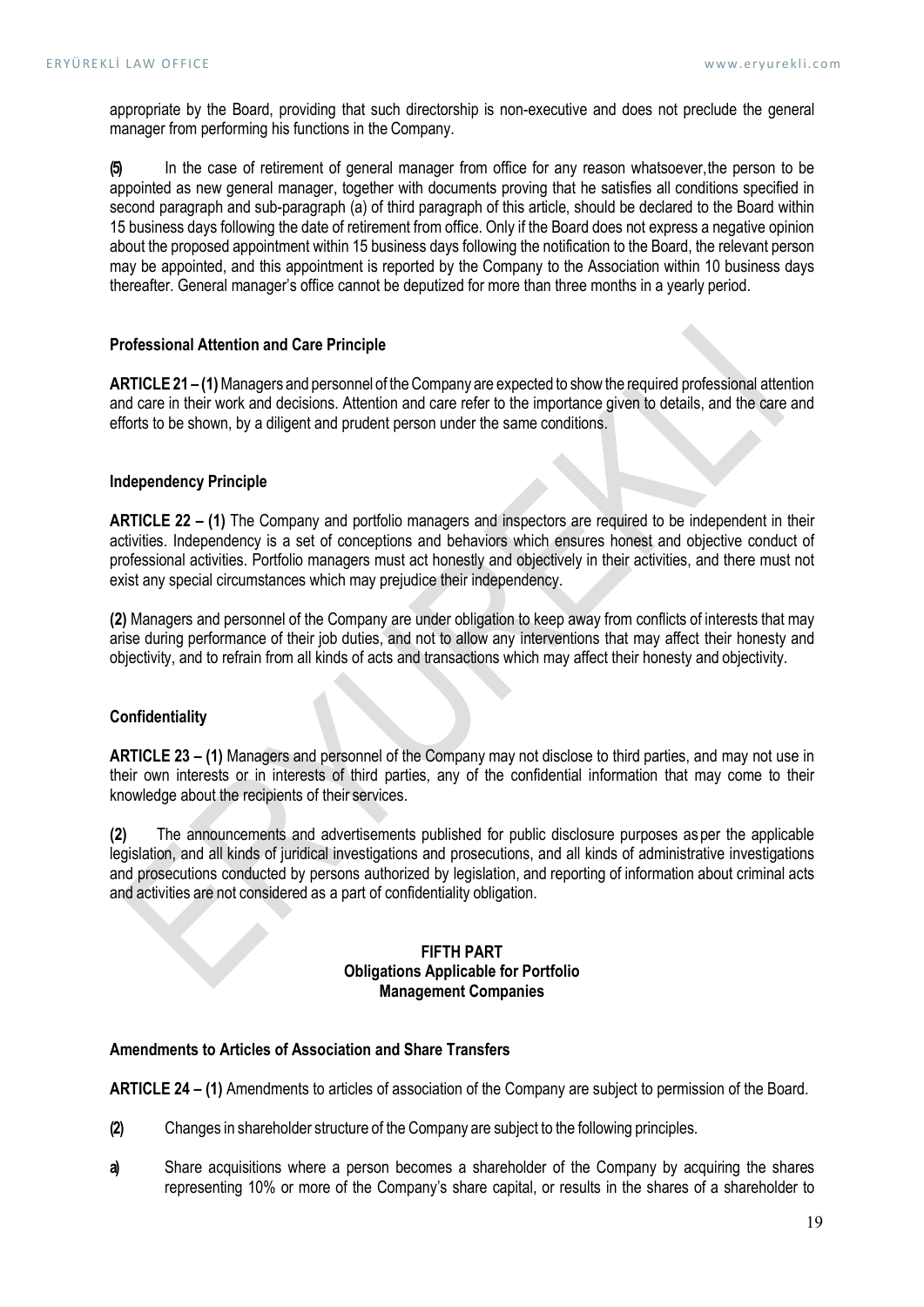exceed 10%, 20%, 33% or 50% of the Company's share capital, and share acquisitions resulting in the shares of a shareholder to fall below the above ratios shall be subject to the permission of the Board.

- b) Transfer of shares which grant privilege in management participation rights or over which there is a usufruct right granted is subject to permission of the Board, irrespective of the ratio. However, in the event that the existing shareholders who hold the majority of the shares which grant a privilege in management participation rights or over which there is a usufruct right granted acquire shares of the same character, it will be sufficient to notify the Board.
- c) Transfer of the own shares by legal entities with shareholding in the Company shall be subject to the consent of the Board in respect of the Company's operational conditions, in case such share transfers indirectly cause the capital or voting rights held by the legal entity's partner in the Company to exceed 10%, 20%, 33% or 50% or to fall below such ratios.
- ç) Share transfers made by the Company partners resident abroad within the framework of provisions of this article shall be evaluated by the Board by also considering the legislation of the relevant country.
- d) In case of share transfers directly or indirectly by a person which do not reach or that remain between the above ratios of the Company's capital, notice shall be sent to the Board together with the information and documents pertaining to the new shareholder within 10 business days following such share transfer.
- e) For natural persons and legal entities that acquire shares either by acting alone or jointly, in direct and indirect share transfers within the scope of this article, and for partners of significant influence, the conditions set out in items (1) to (9) of subparagraph (e) of the 1st paragraph of Article 5 shall be sought. If the natural person and legal entity shareholder that acquired the shares and the partner of significant influence are resident abroad, the 3rd paragraph of Article 5 shall be applied.
- f) In share acquisitions by banks under this article, it is compulsory to fulfil the conditions set out in the 4th paragraph of Article 5.
- (3) For the purposes of this article, shares owned:
- a) by a natural person or his/her spouse and minor children or by companies where they are partners with unlimited liability or serve as chairman or member of board of directors, general manager or deputy general manager,
- b) by companies where legal entities, other than public legal entities, or persons mentioned in the preceding sub-paragraph directly or indirectly hold 25% or more of the capital,
- c) by persons or entities of which the Board determines that such persons and entities have an employment relation or contractual relation or act together for other reasons, are considered to be held by one single person. The provisions of sub-paragraph (a) of the second paragraph of this article are applicable also in share transfers between these persons.

(4) Transfers executed in contrary with this article are not to be registered in the share register, and the records in the share register in conflict with this article is null and void.

# Book and Record Keeping and Independent Audit Obligations

ARTICLE 25 – (1) The Company is under obligation to keep the books and records required to be kept pursuant to TCC and the Tax Procedures Code dated 4/1/1961 and numbered 213 and to keep these documents pursuant to article 82 of TCC, and to comply with the regulations of the Board in its accounting records and transactions relating to its activities.

(2) The Company is obligated to comply with the regulations of the Board concerning financial reporting and independent audit and to publish its financial reports in the PDP.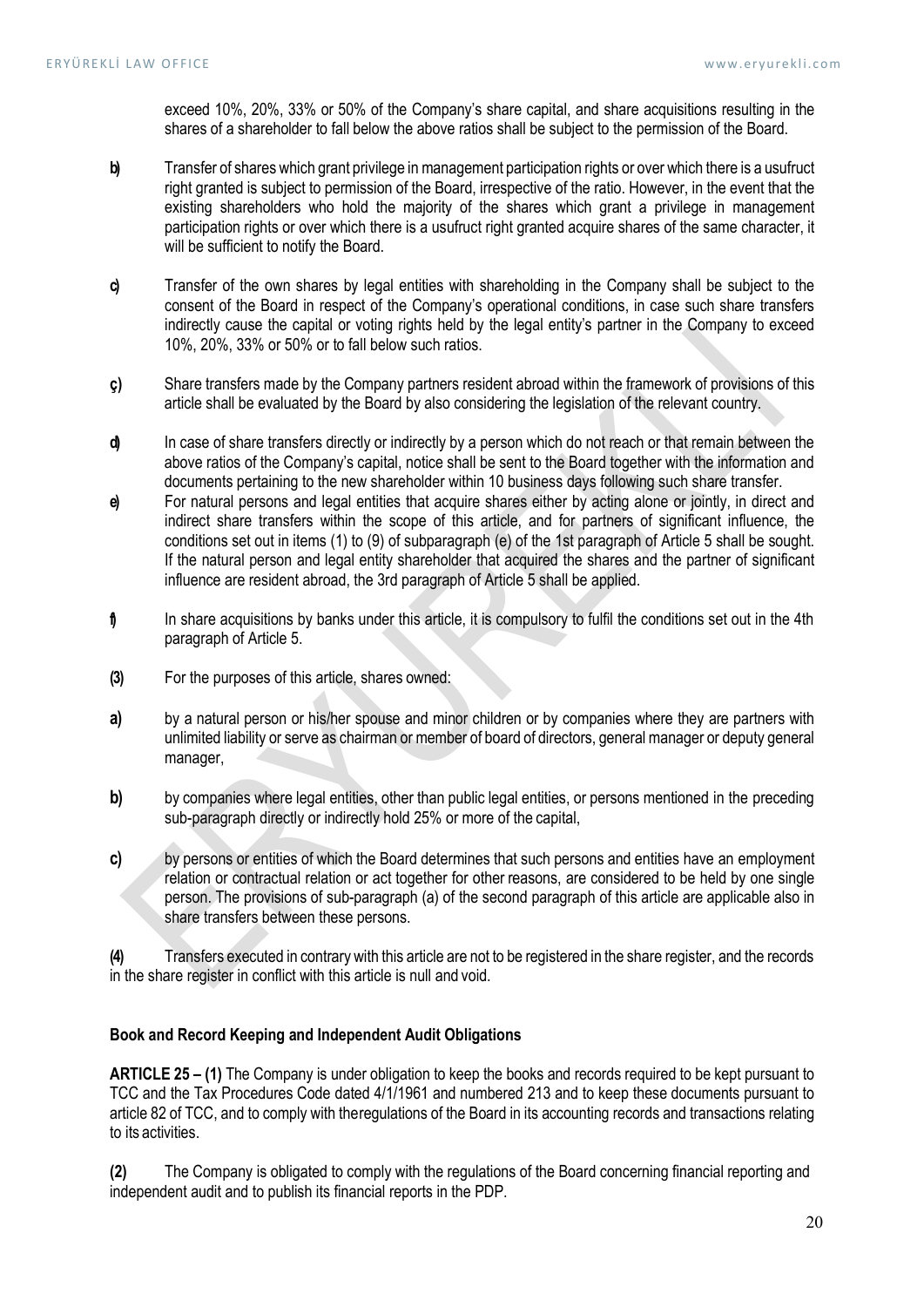(3) The Company is obligated to keep and make available the books and records to track the accounts, cash and securities movements of the customers to which it provides individual portfolio management, investment counselling, fund participation share marketing and distribution services and ancillary services, within the organisational structure of its head-office and if any, branches, within the framework of the applicable legislation.

# Notification Obligations

ARTICLE 26 – (1) The Company is under obligation to inform SPL of:

- a) any change in the conditions of its partners and partners of significant influence as specified in article 5, and any change in the conditions of its managers and personnel as specified in Article 20, within 10 business days following the date of such change; and
- b) resignation of its managers and personnel and the personnel employed in branches, employment of new persons to replace them or new persons in addition to those present, change of job positions or places of duty, and any other similar changes; for those who are newly employed, together with the documents showing that they carry the conditions set out in Article 20, as well as their identity details, within 10 business days following the date of such change.
- (2) The Company is under obligation to inform the Association of:
- a) decisions of the board of directors related to appointment of managing directors in the Company and determination of their powers and responsibilities pursuant to sixth paragraph of article 4 of this Communiqué, and changes therein, within 10 business days following the date of the relevant decision of the board of directors,
- b) contact information, website, tax identity number and trade registry number and changes therein, within 10 business days following the date of change,
- c) information about the independent audit firm selected pursuant to the regulations of the Board pertaining to independent audit, and changes therein, within 10 business days following the relevant date,
- ç) documents showing the addresses of head offices and branches and the conditions of activity, and changes therein, within 10 business days following the relevant date,
- d) the current signature circular and in the case of a change therein, the updated signature circulars, within 10 business days following the date of the relevant decision of the board of directors,
- e) legal actions and proceedings commenced by the Company against its partners, managers, personnel, customers and other entities, or legal actions and proceedings commenced by them against the Company, and results thereof, within 10 business days following the date of learning,
- f) newspapers where the advertisements made pursuant to article 27 of this Communiqué are published, within 10 business days following the date of publishing.

(3) The Association and SPL will create and keep a database with the information notified to them pursuant to this article, and will immediately open such database to access of each other and the Board. All notifications to the Association and SPL may also be taken with electronic signature.

(4) If, as a result of the notifications made to it pursuant to this article, the Association identifies any breach of provisions of this Communiqué with respect to the Company and its decentralized organizations, or SPL identifies any breach of provisions of this Communiqué with respect to its partners, managers and personnel, they will send written notice to the Board within three business days.

(5) If the Company general manager or inspector vacates the office, the reasons of vacation from office shall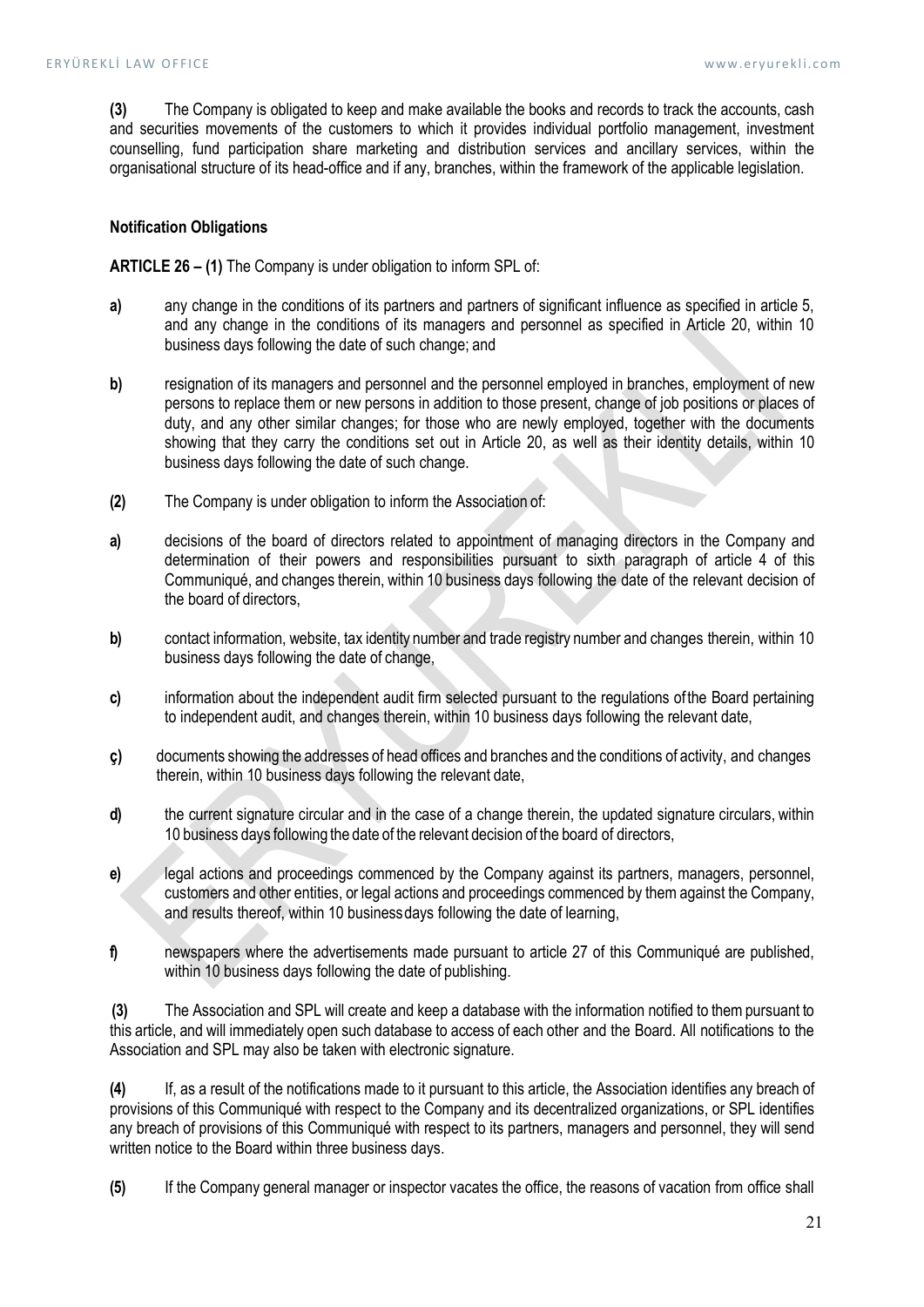be notified also to the Board within the frame of the same principles.

(6) The Company is obligated to inform the Board about the information of the number of customers or recipients of individual portfolio management services and the size of the portfolios under management in a way of which standards and periodicity is determined by the Board.

# Registration and Announcement Obligations

ARTICLE 27 – (1) All kinds of license and permission certificates, branch or agency opening permits, and company name utilization permits shall be published in the Company's website and in PDP immediately upon the receipt of permission from the Board. In addition, permits granted for opening of decentralized organization units by the Company will be registered in the relevant trade registry and announced in TTRG within 10 business days following the date of receipt of permission from the Board.

(2) Upon temporary suspension of activities or cancellation of any operating license, it shall be published in the Company's website and in PDP immediately upon receipt of relevant notification from the Board.

(3) In cases where the activities of a decentralized organization unit are temporarily suspended by the Board or upon demand of the Company, it shall be published in the Company's website and in PDP immediately upon receipt of relevant notification from the Board. In the case of closure of a decentralized organization unit, in addition, that decentralized organization unit shall be cancelled from the trade registry, and such cancellation shall be announced in TTRG, within 10 business days following the date of receipt of relevant notification from the Board.

(4) Costs of announcements published as per this article will be in the account of the Company.

# Obligations on Capital Adequacy

ARTICLE 28 – (1) If the assets under management is;

- a) Up to or equal to TL 200,000,000, the Company must have a minimum shareholders' equity of TL 6,000,000,
- b) Equal to or more than TL 200,000,001 and up to or equal to TL 1,000,000,000, the Company must have a minimum shareholders' equity of TL 8,000,000,
- c) Equal to or more than TL 1,000,000,001 and up to or equal to TL 7,500,000,000, the Company must have a minimum shareholders' equity of TL 10,000,000; and
- ç) More than TL 7,500,000,000, the Company must have a minimum shareholders' equity of TL 20,000,000.

(2) The arithmetic average of the assets under management in the capital adequacy statements of the last three months is taken into account in determination of minimum capital requirement of the Company pursuant to first paragraph of this article. On the other hand, if the assets under management exceeds TL 15,000,000,000, the Company is required to hold an additional shareholders' equity equal to 0.02% of the amount in excess of TL 15,000,000,000. If, however, the Company's shareholders' equity is above TL 40,000,000, this additional shareholders' equity amount is not be applicable.

(3) When including the portfolios of the persons to whom individual portfolio management services are provided, portfolios of investment firms, portfolios of pension retirement funds and portfolios of the funds which it is the founder of, to the portfolios that are being managed by the Company as set out in the 1st paragraph of this article; only the portfolios of the funds which it is the founder of, portfolios which are subject to subcontracted portfolio management and the own portfolio of the Company shall not be included. Information regarding the number and size of the portfolio managed within the scope of subcontracted portfolio management activities shall be included into the notifications to be sent to the Board pursuant to the 5th paragraph of this article.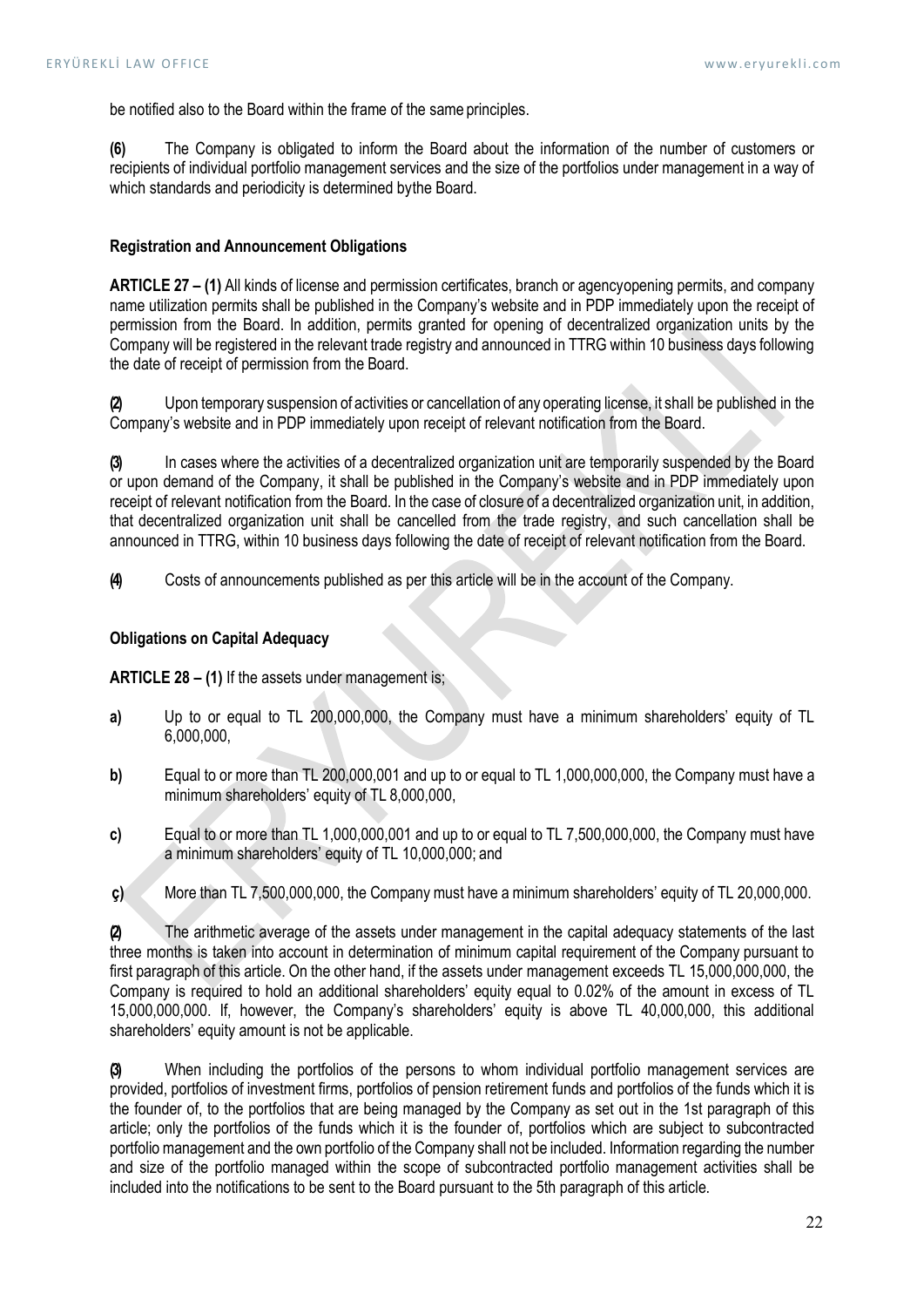(4) In addition to the obligations set down in this article, the Company is subject also to capital adequacy requirements regulated by the Board with respect to intermediary institutions. As to the capital adequacy regulations, the Company's minimum shareholders' equity requirement is determined by taking into consideration the amount of shareholders' equity corresponding to the assets under management to be calculated pursuant to first and second paragraphs of this article. The Company's minimum paid capital cannot be less than TL 6,000,000.

(5) Tables of capital adequacy are sent to the Board once every 15 days within three business days following the end of the relevant period by methods deemed appropriate by the Board. The Board may, if deemed necessary, change the timing of calculation and delivery of these tables to the Board.

The minimum shareholders' equity requirement mentioned in first paragraph of this article shall be applied by half for a period of two years following the date of registration of foundation of the Company.

(7) A capital increase required for remedy and correction of a breach of capital adequacy obligations is required to be completed within one month following the date of detection of such breach by the Board.

# Documentation System and Customer Notification Obligations

ARTICLE 29 – (1) The Company is under obligation to send an account statement, containing information about nominal and current values of assets included in their portfolios, and about cash and trade activity therein, as well as a form indicating the calculation method, amount and ratio to the portfolio of the fees collected from the customer account, with reference to the related parties defined in the relevant regulations of the Board, to its customers and to recipients of its individual portfolio management services. Such documents are not needed to be sent if demanded otherwise in writing by the customers and the recipients of individual portfolio management services.

(2) All notifications are required to be in writing and sent by registered and reply paid mail to addresses of the customers and the recipients of individual portfolio management services. However, these documents may be opened for access in electronic environment, and may be sent to the designated electronic mail address, or may be transmitted to the customer by any other appropriate method to be determined upon written demand of the customers and the recipients of individual portfolio management services.

(3) The Company is, pursuant to article 82 of TCC, required to keep all documents relating to its activities under this Communiqué. The documents related to a dispute must be kept until the resolution of the dispute.

### Associates and Participation Limitations

ARTICLE 30 – (1) Holding of capital shares of a company which are not listed and traded in the exchange, or holding 10% of shares or voting rights or rights of nomination for the board of directors of a company, or holding of capital shares of a company for more than one year is considered and treated as an associate for participation purposes.

(2) Total amount of participation of the Company may not exceed 25% of its shareholders' equity. Company shares acquired as bonus shares due to capital increases and increases in value of company shares not requiring any fund outflow shall not be taken into consideration in calculation of the aforementioned limitation of participation.

(3) The Company may participate in capital market institutions, precious metals intermediary institutions, insurance firms, private pension companies, financial leasing, factoring, finance and asset management companies, asset lease companies and other financial institutions deemed appropriate by the Board, as specified in article 35 of the Law, without being subject to any limitation.

# (4) (REPEALED)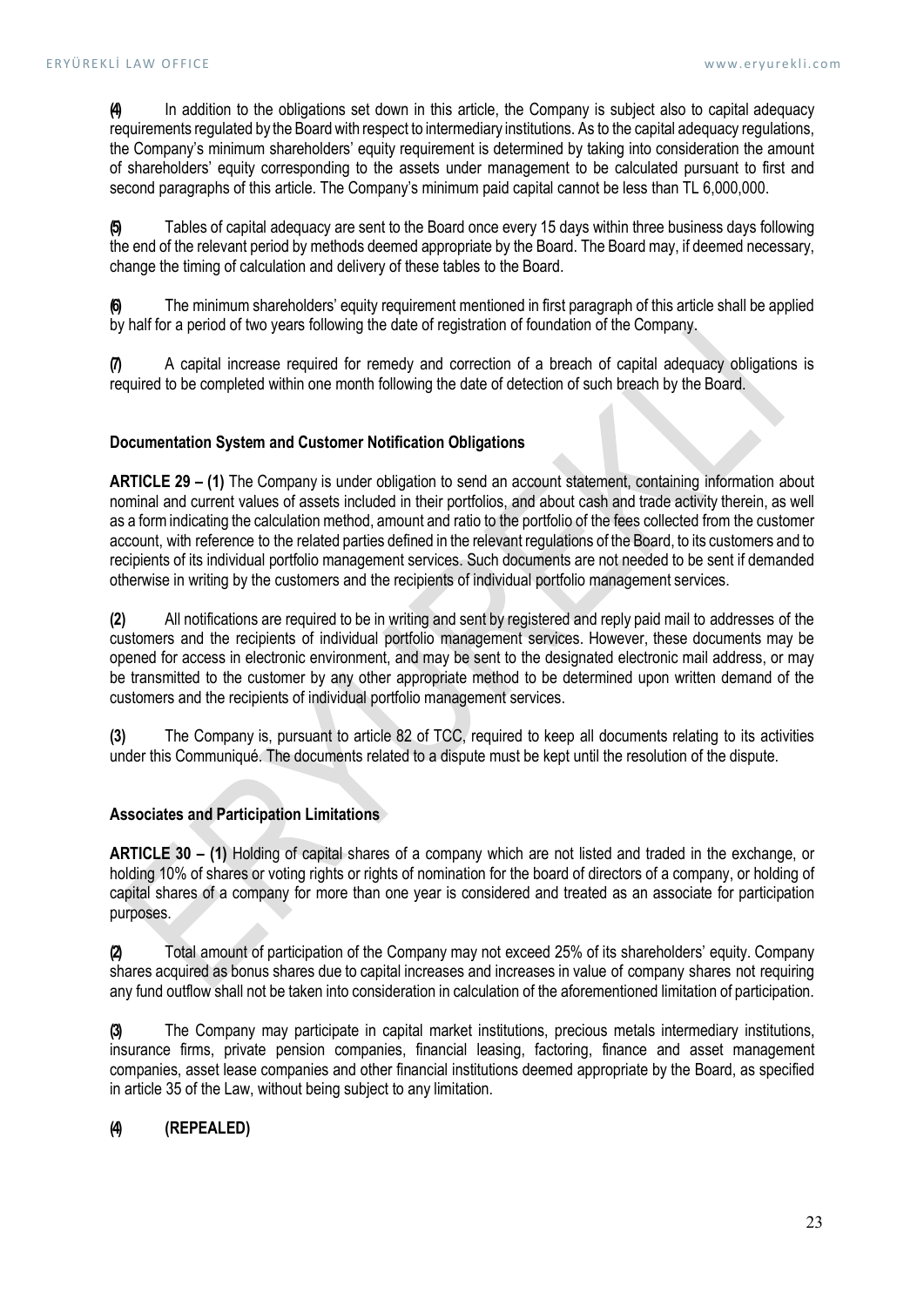### Know-the-Recipient of Portfolio Management Services Rule

ARTICLE 31 – (1) Before opening of an account, the recipients of portfolio management services must be identified, and in joint accounts, such identification must be made separately for each account holder pursuant to the provisions of the Law on Prevention of Laundering of Criminal Revenues dated 11/10/2006 and numbered 5549 and other applicable laws and regulations.

### SIXTH PART Collective Portfolio Management

### Collective Portfolio Management

ARTICLE 32 – (1) Collective portfolio management refers to management of customer portfolios as a proxy in the name of each customer, within the frame of a signed portfolio management agreement, in consideration of a commission.

- (2) Collective portfolio management covers the following activities and services:
- a) Portfolio management,
- b) Legal and accounting services, and keeping of records,
- c) Customer relations management,
- ç) Valuation and calculation of fund unit prices,
- d) Monitoring and control of compliance of portfolios with applicable laws, fund rules, prospectus and articles of association,
- e) Calculation and distribution of fund revenues and expenses,
- f) Issue and buy back of fund units,
- g) Performance of obligations arising due to transactions and agreements related to portfolio management.

(3) Portfolios of funds and portfolios of investment companies that outsource the portfolio management services are managed exclusively and solely by portfolio management companies.

### Principles on Collective Portfolio Management

ARTICLE 33 – (1) The Company is under obligation to protect the interests of holders of fund units and shares of collective investment schemes in the course of conduct of its activities within the frame of this Communiqué. Accordingly:

- a) If the Company receives commissions, discounts or similar other benefits from any issuer or investment firm due to a trading transaction made for portfolio, it is under obligation to disclose such benefits in PDP.
- b) The Company may in no event purchase assets above their current value for, or sell assets below such market price from, the customer portfolio. Current value refers to the exchange market price for assets traded in the exchange, and the lowest price in purchases for the portfolio, or to the highest price in sales from the portfolio, current in the trading day, for assets not traded in the exchange.
- c) The Company cannot enter into any legal transaction in its own favor or in favor of third parties with respect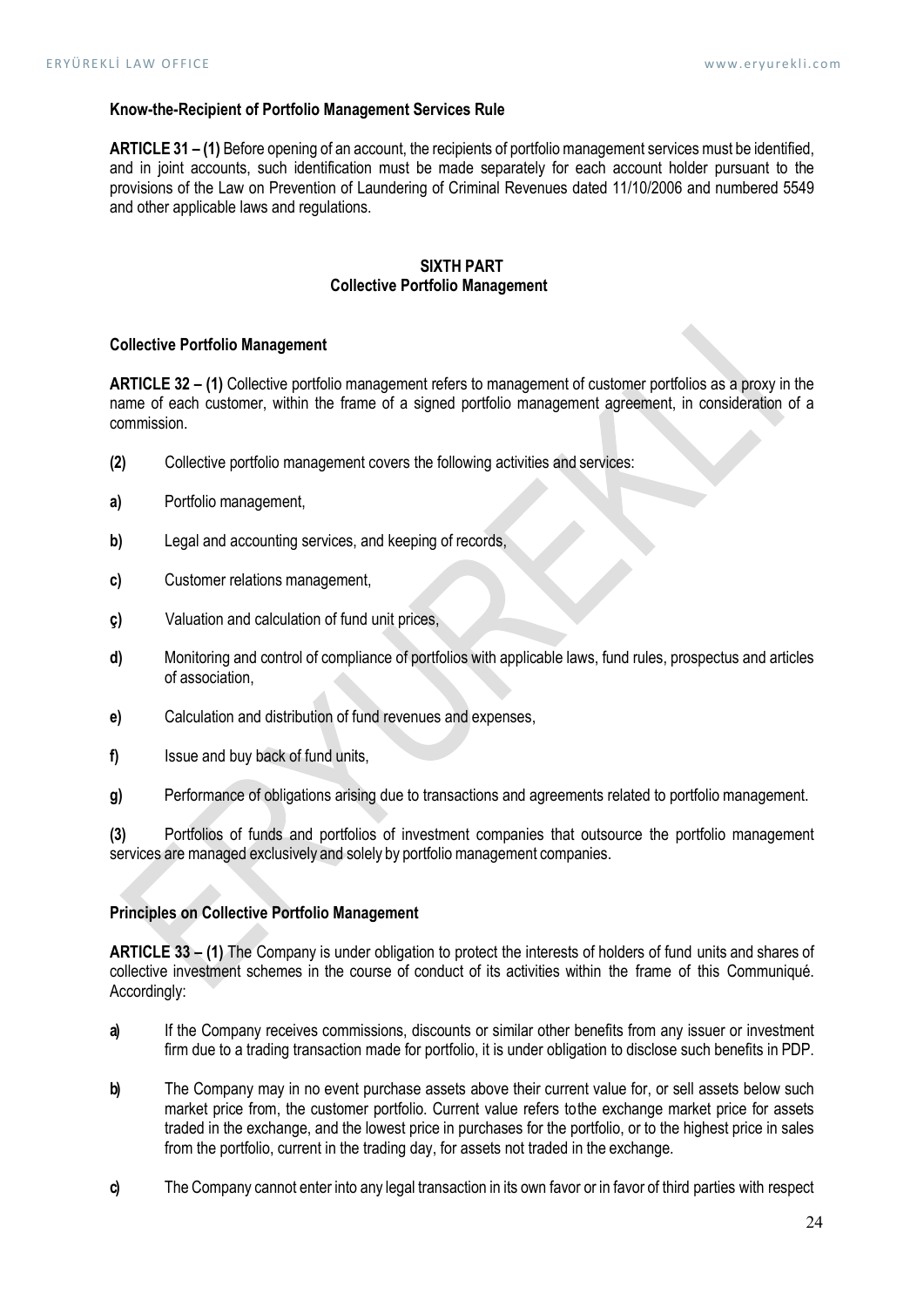to assets in the portfolio. Nor may the Company transfer or deliver assets in the portfolio to any third party for any purpose other than the portfolio management, without a written instruction of the customer.

- ç) The Company may not engage in purchase and sale of assets in its own interests in any manner. The Company is under obligation to show the required attention, care and prudence in its orders given in the account of its customers.
- d) The Company may invest its own cash in the instruments and transactions covered by its portfolio management activities, provided that it acts like a prudent proxy who assumes business and services in similar fields and does not lead to any conflict of interests with portfolios under management.
- e) If the Company manages more than one portfolio, it cannot make transactions in favor of one or more of portfolios and in disfavor of other portfolios in conflict with the objective good faith rules.
- f The Company is under obligation to rely its investment decisions upon reliable grounds, information, documents and analyses, and to comply with the investment principles set down by fund rules, prospectus and/or articles of association. Both such information and documents, and researches and reports relied upon in the trading decisions are required to be kept by the Company for a minimum period of five years.
- g) The Company may not give any verbal or written assurance that the portfolio will provide a certain predetermined income, and may not use such and similar words or expressions in its advertisements and promotions. Nor may the Company give any representation or warranty beyond the contents of the prospectus with respect to the guarantee in capital guaranteed investment funds, or to the targeted protection and yield in capital protected investment funds within the frame of regulations of the Board pertaining to investment funds.
- ğ) The Company is obliged to act in favor of the portfolio in the case of a conflict of interests between interests of its customer portfolio and its own interests.
- h) The Company is liable to establish and manage the portfolios in accordance with the investment strategy described in the fund rules, prospectus and articles of association of collective investment scheme.
- ı) The Company may not trade unnecessarily for portfolios under management with the aim of providing revenue in its own interests, and may not help or assist third parties in doing so.
- i) The Company may not use names and expressions associated with any activity, other than portfolio management, with respect to customer portfolios, and may not cause the savers to participate in a particular portfolio, and may not publish advertisements and promotions containing such expressions.
- j) The Company may by no means allow or permit its employees to trade in their own name and account by using the means of the Company beyond the ordinary customer – company relations.
- k) The Company may not use the results of investment-oriented researches in its own favor or in favor of third parties before its customers.
- l) The Company may not use any information obtained during portfolio management in its own favor or in favor of third parties.
- m) The Company is liable to ensure that the intermediary institution uses customers' numbers in trading of shares in the exchange when the transaction is made for the portfolio.

### Portfolio Management Agreement

ARTICLE 34 – (1) Except for the funds founded by it, the Company is obliged to enter into a written agreement containing the minimum contents specified and listed in annex (3) of this Communiqué with its customers with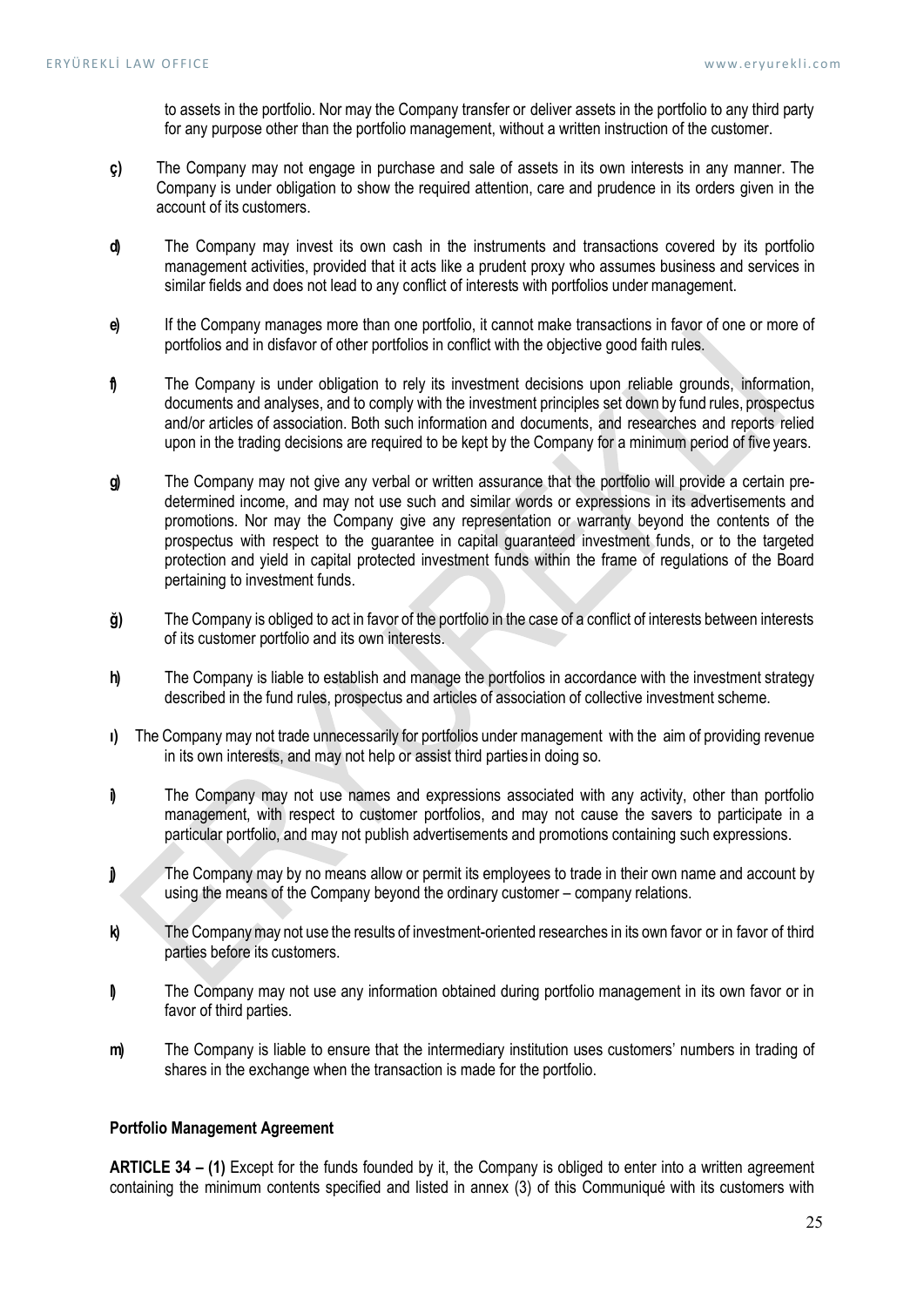respect to its activities in connection therewith. Portfolio management agreement sets down the rules of management by the Company of the customer's portfolio, the management of which is transferred according to fiduciary transfer principle, within the frame of principles stipulated in this Communiqué and in the agreement, and under diligence and loyalty obligations.

(2) In cases where the portfolio manager or managers named in the agreement leave the Company or are replaced, the Company is under obligation to immediately inform its customers by the most appropriate communication means. The customers may then unilaterally terminate the agreement if they do not find the newly appointed portfolio manager appropriate.

(3) The agreement is drafted with serial numbers and in at least two original copies, one of which is delivered to the customer.

(4) The Company shall be held directly liable towards the customer for all kinds of transactions committed by portfolio managers in conflict with the agreement, fund rules, prospectus, articles of association, capital markets regulations and general law provisions during performance of their duties, and for damages and losses they may cause to their customers due to acts contrary to diligence and loyalty obligations. No provision or clause stating otherwise may be inserted in the portfolio management agreement.

(5) The agreement may not contain provisions contrary to the regulations of the Board and the exchange, or provisions which prejudice to the rights of customers or provide unilateral and extraordinary rights in favor of the Company. Any matters on which the agreement remains silent shall be governed by general law provisions.

# Custody of Customer Assets

ARTICLE 35 – (1) The assets included in the customer portfolios are required to be kept in custody within the framework of the regulations of the Board concerning portfolio custody services and providers of such services. If the assets included in the portfolios of foreign collective investment firms are kept in custody with a custodian authorised within the framework of the legislation of the relevant jurisdiction, it will be deemed that this obligation has been fulfilled.

(2) The Company is obliged to request the portfolio custodian to indemnify compensate any damages caused by breach of the provisions of the Law or the regulations of the Board pertaining to portfolio custody services and providers of such services.

### Principles on Use of Administrative and Financial Rights

ARTICLE 36 – (1) The Company may offer such services as collection and payment of principal, interests, dividends and similar other revenues of portfolio assets, and use of preemptive rights and voting rights associated to shares, in the name and account of the customer depending upon the powers granted by the customer in the portfolio management agreement.

### SEVENTH PART

### Activities of Marketing and Distribution of Investment Fund Units, Investment Advisory Activity and Individual Portfolio Management Activity

### Principles on Marketing and Distribution of Investment Fund Units

ARTICLE 37 – (1) In order for the Company to be eligible for marketing and distribution of fund units including the units of funds founded by it, and of shares of variable capital investment companies, the Company must have received a permission from the Board for such activities, and its articles of association must contain a clause in relation to this, and it must have place, technical equipment and an adequate number of personnel, proper for such activities,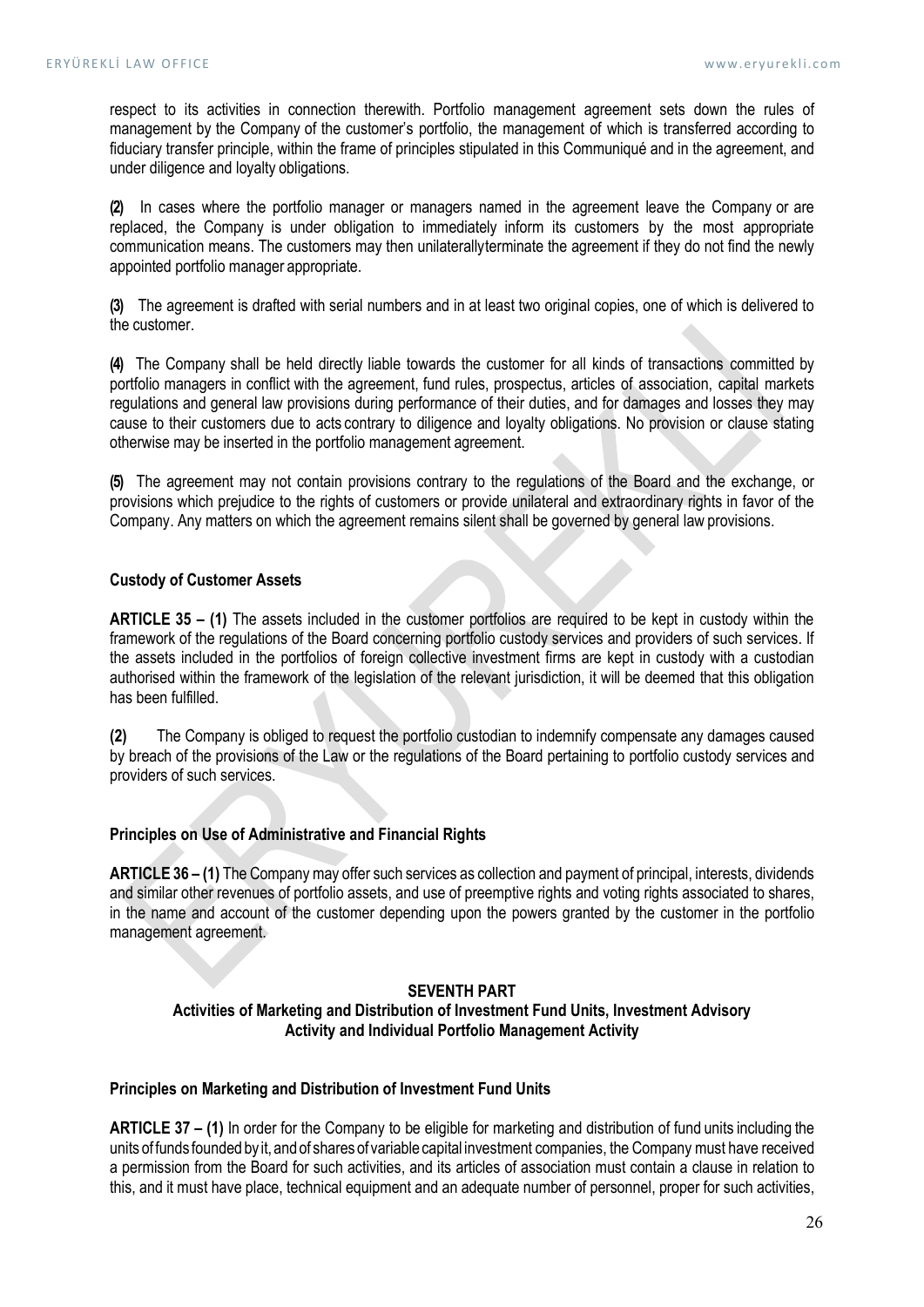so as to be capable of carrying out the works and processes.

(2) In order for the Company to be eligible for marketing and distribution of units of funds founded by other companies, the Company must have entered into an agreement with such other companies. This agreement must at least contain the following terms:

- a) Parties to agreement, and name of the fund the units of which are covered by the agreement,
- b) Term of agreement,
- c) Fees payable to the Company in consideration of marketing and distribution of fund units, and terms of payment,
- ç) Principles on purchase and sale of fund units,
- d) Principles of notification of the daily purchase-sale results to the founding company,
- e) Other terms that may be deemed necessary by the Board.
- (3) The Board may determine and apply different principles if the fund units are marketed and distributed through a central fund distribution platform deemed appropriate by the Board, and founded in exchanges and/or clearing institutions.

(4) The Company may accept the fund participation share trading instructions only by signing an agreement with the persons who gave the instructions. The cash and fund shares of persons with whom a portfolio management agreement is not signed must also be kept in custody with the portfolio custodians authorized by the Board, within the framework of the regulations of the Board concerning investment services and activities. It will also be deemed that this obligation has been fulfilled if the cash and fund shares of persons who are resident abroad or who are citizens of foreign countries, and with whom the Company has signed fund distribution and marketing agreement, are kept in custody with a custodian authorised within the framework of the legislation of the relevant jurisdiction

# Principles on Investment Advisory Activity

ARTICLE 38 – (1) The Company may provide investment advisory activity on condition that it has been licenced by the Board and within the frame of regulations of the Board pertaining to investment services and activities.

### Principles on Individual Portfolio Management Activity

ARTICLE 39 – (1) In order for the Company to be eligible to provide individual portfolio management within the frame of regulations of the Board pertaining to investment services and activities, it is sufficient for the Company to meet the operating conditions set down in this Communiqué.

(2) Assets available in the portfolio of persons to whom individual portfolio management services are provided shall be kept in custody with the portfolio custodians authorized by the Board, within the framework of the regulations of the Board concerning investment services and activities. It will also be deemed that this obligation has been fulfilled if the assets available in the portfolios of persons to whom individual portfolio management services provided and who are resident abroad or who are citizens of foreign countries, are kept in custody with a custodian authorised within the framework of the legislation of the relevant jurisdiction.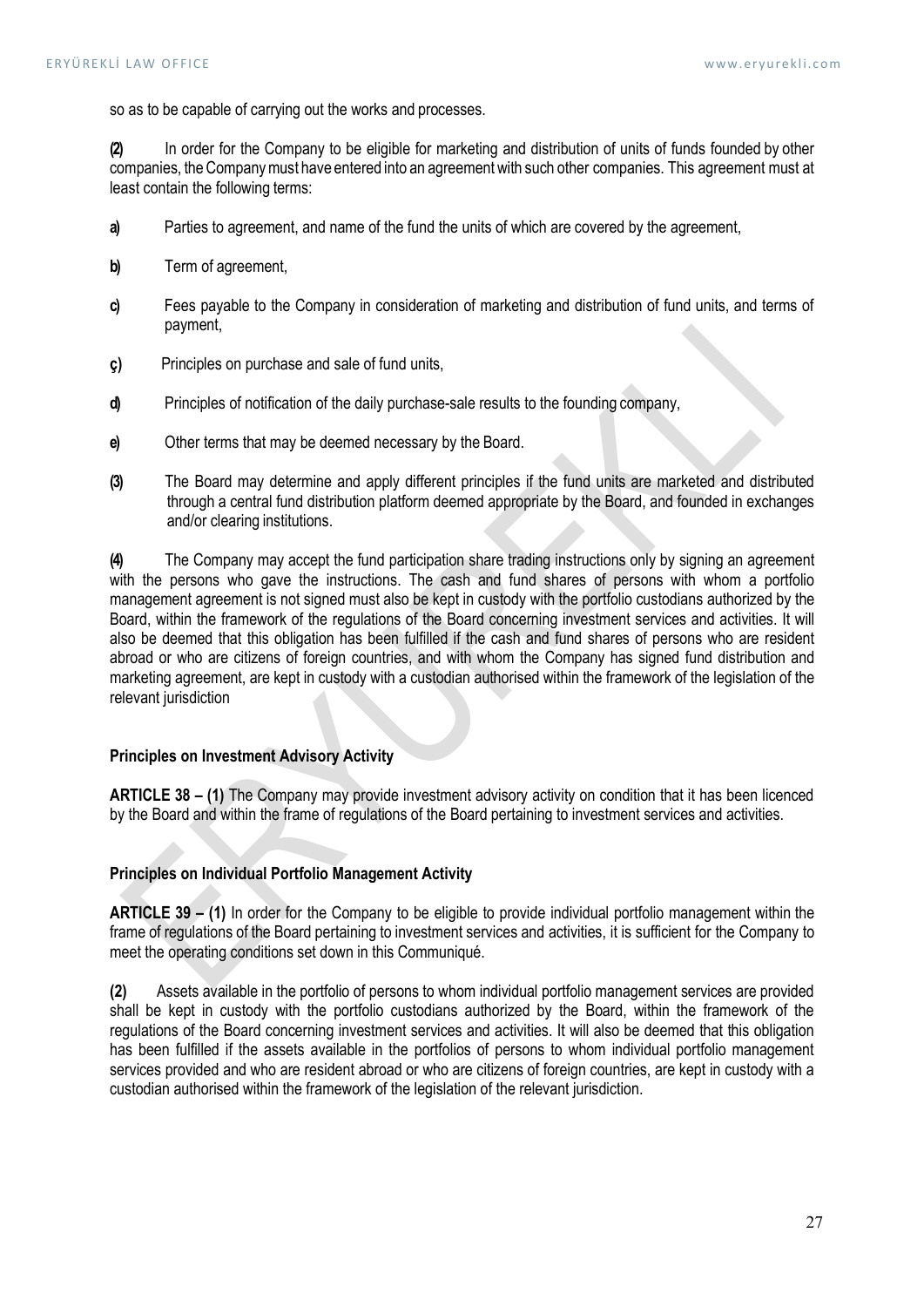## EIGHTH PART Other Provisions

#### Principles on Advertisements and Announcements

ARTICLE 40 – (1) The Company is under obligation to comply with the following rules and principles in all kinds of advertisements published in press and media and in the electronic environment with respect to activities of the Company.

- (2) In the expressions, words and digital data contained in advertisements and announcements:
- a) it is required not to use expressions or words that may deceive or mislead the service recipients, or may exploit their lack of knowledge and experience,
- b) it is required not to use graphics and figures visually misleading the customers by exaggeratedly changing the words, images, photos or scales,
- c) non-objective information must not be given,
- ç) information which is determined by the Board or is required to be disclosed as per other Board regulations must not be concealed.

(3) Quantitative data about the financial situation of the Company, and data about "size of assets under management" and "number of customers", and similar other expressions which can be proven by official data may be used in advertisements and announcements only by making reference to sources relied upon. For such information, only the relevant publications of the public authorities and entities and the relevant sources of professional organizations in finance may be shown as reference.

(4) The Company is under obligation to keep a copy of all kinds of advertisements and announcements published in press and media and in the electronic environment with respect to activities of the Company, and the documents associated for a period of five years.

# Redetermination of Amounts

ARTICLE 41 – (1) The amounts specified in articles 5 and 28 of this communiqué may bere- determined by the Board every year. The Company is required to provide the re-determined capital as specified in sub-paragraph (ç) of first paragraph of article 5 and in fourth paragraph of article 28 of this Communiqué by no later than the end of sixth month of the relevant year.

#### Principles concerning the collaterals that will be deposited by the companies

ARTICLE 41/A – (1) If the Board deems necessary in connection the financial status of the Companies, it may request all, one part of or any of the Companies to block a collateral in a certain amount or in a certain ratio with Takasbank in the name of the Board for a certain period of time.

(2) The principles concerning use of the collaterals shall be clearly specified in the Board decision concerning depositing of such collaterals. The collaterals may not be used for any purposes other than those purposes, may not be transferred to third parties, may not be attached, pledged or included in the bankrupt's estate and may not be made subject to interim injunction, even if the purpose is aimed at public receivables.

(3) The collaterals that will be deposited by the Companies may be in the form of cash; public instruments of debt; lease certificates issued within the scope of Law on Regulating Public Finance and Debt Management dated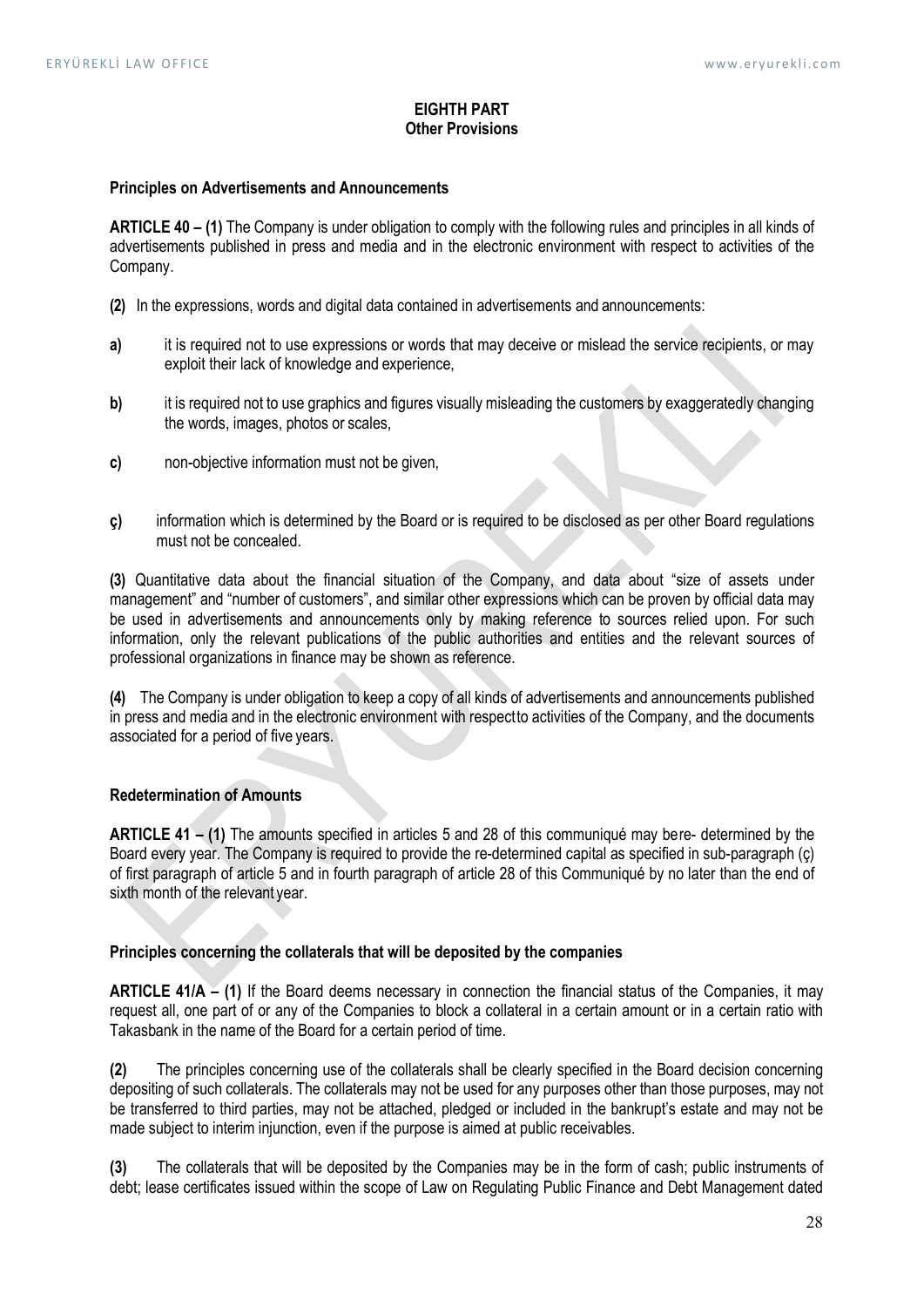28/03/2002 and numbered 4749; letters of guarantee issued by a bank that is founded in Turkey and that has no direct or indirect relation with the company in respect of capital, management or inspection; or participation shares in money market investment funds, which the company is not a founder of.

### Principles on depositing, monitoring and using of collaterals/margins

ARTICLE 41/B – (1) The Company which has been required to deposit collateral/margin as per Board decision shall block those collaterals, in the amounts designated by the Board, with Takasbank for the period set out in the relevant Board decision. When it may deem necessary, the Board may extend the period of blocking of the collaterals.

(2) If the collateral is delivered by a third party in the name of the Company, the third party will issue a letter of assignment stating that it has assigned its rights in the collateral to the Company. The procedures required to be performed with the Board in connection with the collateral shall be conducted by the Company. The procedures for release of the collateral shall also be under the responsibility of the Company.

(3) In valuation of the collaterals deposited by the Companies, the principles of valuation given in Board's regulations concerning capitals and capital adequacy of intermediary institutions shall be taken as basis. Accordingly, the collaterals will be monitored by Takasbank on a monthly basis, and all procedures, including margin calls to Companies which have not fulfilled their margin requirements, will be performed by Takasbank.

(4) The Companies which do not fulfil their obligations of depositing the margins for the first time or replenishing their margins, within five business days after receiving notice on the same shall be forthwith notified by Takasbank to the Board.

(5) Takasbank will prepare a report on the status of the collaterals, and send the same to the Board within 20 business days after year-end.

### Release of collaterals

ARTICLE 41/C – (1) For the Companies which are in operation, their collaterals, which were blocked with Takasbank in the name of the Board pursuant to the 1st paragraph of Article 41/A, shall be returned by Takasbank to the Companies, upon a notification letter to be sent by the Board, without seeking any conditions, after the cause of blocking of such collaterals as specified in the Board decision is no longer applicable or after expiry of the period of time designated by the Board.

(2) For the Companies whose operations have been temporarily ceased, their collaterals, which were blocked with Takasbank in the name of the Board pursuant to the 1st paragraph of Article 41/A, shall not be released until they resume operation or until their operating permits are cancelled. The collaterals of those Companies that have resumed their operations shall be released by Takasbank, upon a notification letter to be sent by the Board, with the condition that they have continued their operations for at least 1 year without interruption. In calculating one-year term for the Companies whose operations are temporarily ceased again before expiry of such one-year term and which subsequently resume their operations, such term shall start on the date of last resuming of operations.

(3) Out of Companies whose operating permits have been cancelled, for those against whom there is no bankruptcy decision rendered, it is necessary to file an application with the Board for release of their collaterals. In order for such application to be taken within the scope of evaluation; it is necessary that the following conditions are fulfilled:

- a) There should be no inspections being carried out in the Company, which may hinder release of the collaterals, or there should be no complaints and disputes advised to the Board,
- b) The Company should have no financial obligations towards the Stock Exchange, Takasbank, Central Registry Agency (CRA), Association and the Board,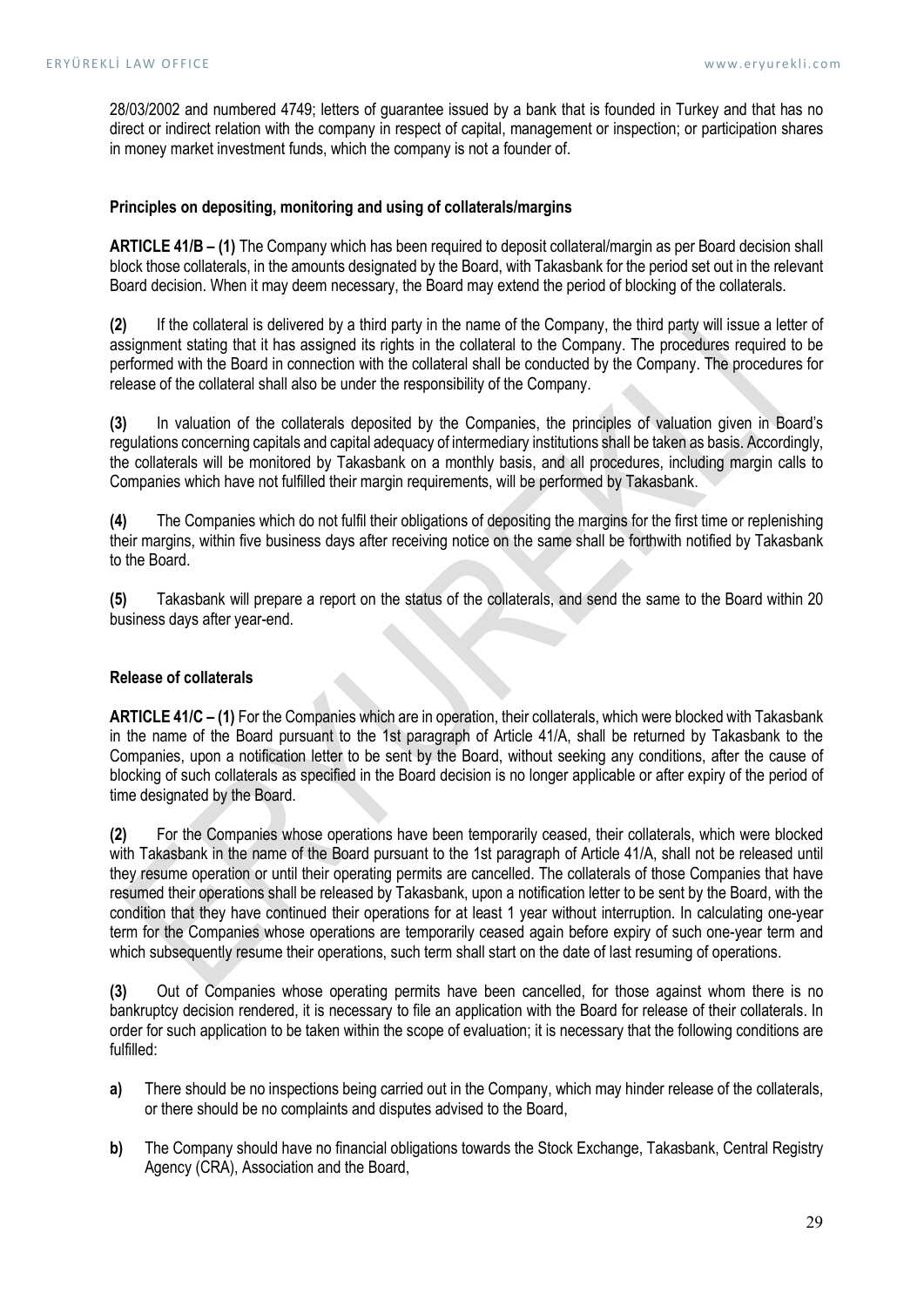c) The Company's trade name and field of operation should have been changed such that it does not include capital market activities or a decision should have been rendered for termination of the Company.

The collaterals of those Companies that have fulfilled the above conditions and whose applications have been found appropriate by the Board shall be released by Takasbank upon the notification letter of the Board.

(4) Out of the Companies whose operating permits have been cancelled within the scope of Article 41 of the Law, for those against which decision for bankruptcy has been rendered; their collaterals shall not be released until finalisation of the bankruptcy process. Such collaterals shall be kept with Takasbank until the bankruptcy liquidation is completed, after the bankruptcy administration applies to the commercial court for closing of bankruptcy, and, pursuant to the Execution and Bankruptcy Law dated 9/6/1932 and numbered 2004, the court resolves for closing of bankruptcy and then the bankruptcy administration announces the said decision. For those who may hold rights over the collateral, from amongst the creditors tom whom the bankruptcy administration has issued certificates of insolvency according to the priority chart obtained from the bankruptcy office, after completion of the closing of the bankruptcy, the decision will be published by the Board in at least two of the nationwide newspapers with the highest circulation rate; and for at least five business days, in the PDP. From amongst those who apply until the end of the third month following such announcements, those who are determined to have outstanding receivables from the Companies, shall be notified to Takasbank, in order that payment will be made to them, in full amount, if the collateral amount covers whole of their receivables, or on a pro-rata basis, if the collateral amount does not cover the whole of their receivables. If, after such payment is made, there is still is any balancing collateral, such amount shall be released by Takasbank in order to be delivered to the bankruptcy office, upon a notice by the Board, at the end of the sixth month following publication of the announcements

### Repealed Communiqué

ARTICLE 42 – (1) The Communiqué on Principles of Portfolio Management Activities and Providers of Portfolio Management Services (Serial V, No. 59), published in the Official Gazette dated 21/1/2003 and numbered 25000, is hereby repealed.

# Transition Provisions

TEMPORARY ARTICLE 1 – (1) The companies active and operating as of the date of promulgation of this Communiqué are obliged to adapt their articles of association, structure and organization to the provisions of this Communiqué and other relevant regulations, and to comply with provisions of sub-paragraph (ç) of first paragraph of article 5 and first, second and fourth paragraphs of article 28 of this Communiqué within one year following the effective date of this Communiqué, or otherwise, they must apply to the Board in order to change their main fields of business and the portfolio management company phrase in their company name.

(2) If, in respect of the companies which were in operation before 1/7/2014, at least one of the current board members, general manager, deputy general managers in office as at 1/7/2014, and the persons acting in the position of fund manager as at 1/7/2014 do not hold the licences stipulated in the 3rd paragraph of article 20 of this Communiqué, said persons shall continue their offices until 1/7/2016 or until the date of declaration of results of the fourth examination provided that they enter in the first four examinations to be opened as from the effective date of this Communiqué, while the board member who is required to hold a Capital Market Activities Derivative Instruments Licence Certificate shall continue his office until the date of declaration of results of the sixth examination provided that he/she enters in the first six examinations to be opened as from the effective date of this Communiqué, provided, however, that they satisfy the past experience condition. Those who have not been found eligible for the required licences as a result of the examinations referred to above will be deemed to have lost the required job qualifications as of the end of the month following the declaration of results of the last examination or as of 1/7/2016.

(3) If a person working as general manager as of the date of promulgation of this Communiqué is continuing this job since at least one year and has a past experience of 10 years or more in the local and foreign capital markets, the license condition specified in sub-paragraph (a) of the third paragraph of article 20 of this Communiqué is not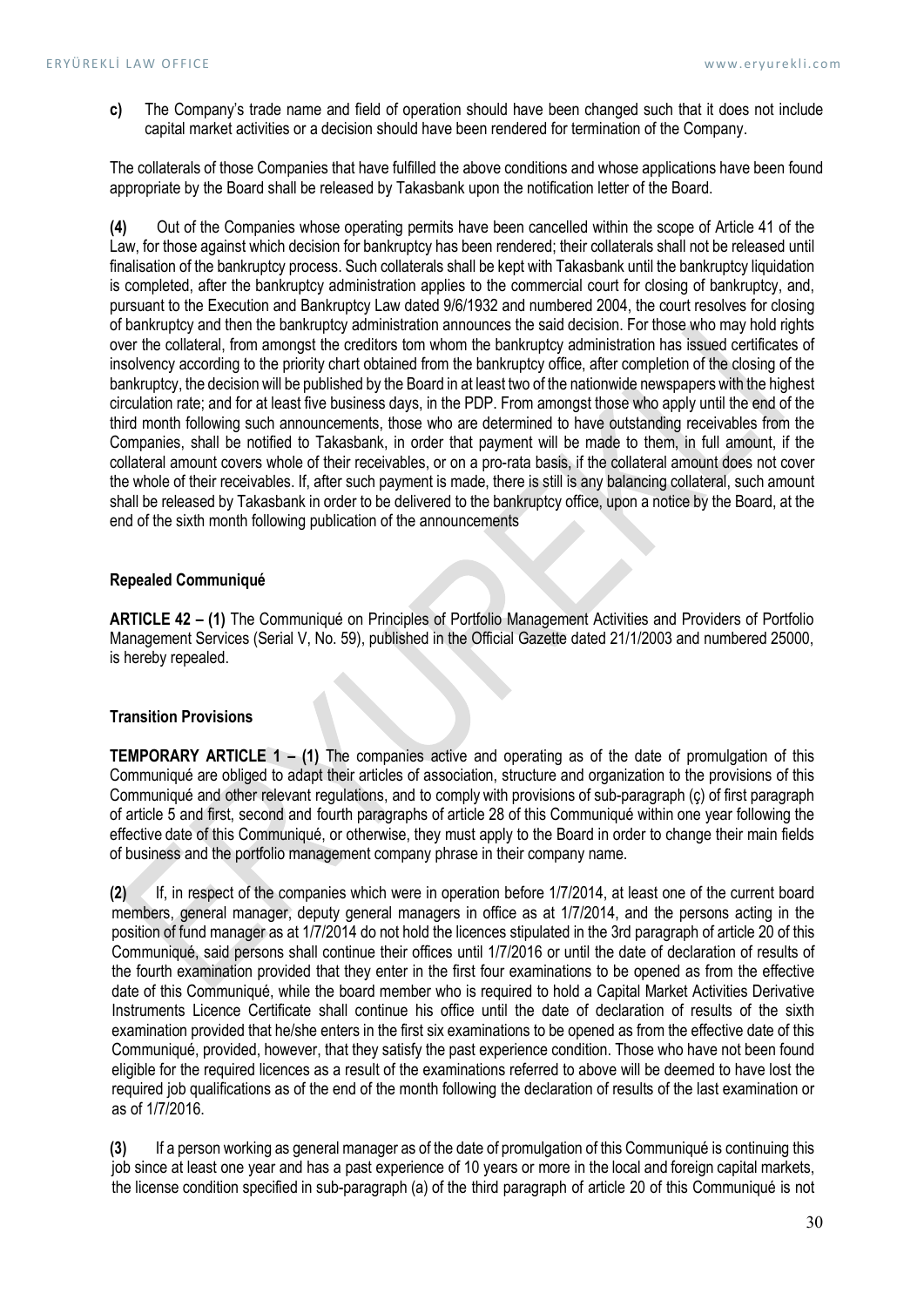#### sought for.

(4) Companies that have obtained an establishment permit before the effective date of this clause must comply with the provisions of sub-clause (ç) of the first paragraph of Article 5 of this Communiqué and the first, second and fourth paragraphs of Article 28 as of 31/12/2021 at the latest.

### Finalization of Current Applications

TEMPORARY ARTICLE 2 – (1) In the applications for foundation not yet decided by the Board as of the effective date of this Communiqué, the requirement of minimum initial capital is in the amount specified in sub-paragraph (ç) of the first paragraph of article 5 of this Communiqué.

(2) Applications not yet decided by the Board as of the effective date of this Communiqué are finalized and responded according to the provisions of this Communiqué.

(3) The amount in sub-clause (ç) of the first paragraph of Article 5 of this Communiqué shall be applied as the minimum initial capital for establishment applications that have not been decided by the Board before the effective date of this paragraph.

### Release of Present Collaterals

TEMPORARY ARTICLE 3 – (1) The collaterals of the Companies that are in operation as at the effective date of this Communiqué, which are blocked in Takasbank in the name of the Board, within the scope of the 1st paragraph of Article 6 of the abolished Communiqué on Principles of Use of Collaterals Deposited by Portfolio Management Companies (Serial: V, No: 130), shall be released by Takasbank upon a notice by the Board after the information and documents evidencing harmonisation/ compliance with this Communiqué are delivered to the Board.

(2) If there are disputes referred to courts for any reason whatsoever in relation to the collaterals that have been blocked in Takasbank by Companies whose operations were ceased or field of business was changed before the effective date of this Communiqué, such collaterals shall not be released for the time until the decisions on such disputes are legally finalised.

# Effective Date

ARTICLE 43 – (1) Sub-paragraph (ç) of the first paragraph of article 5 of this Communiqué shall become effective as of the date of publishing, while other provisions shall become effective as of 01/07/2014.

## Enforcement:

ARTICLE 44 – (1) The provisions of this Communiqué shall be enforced by the Board.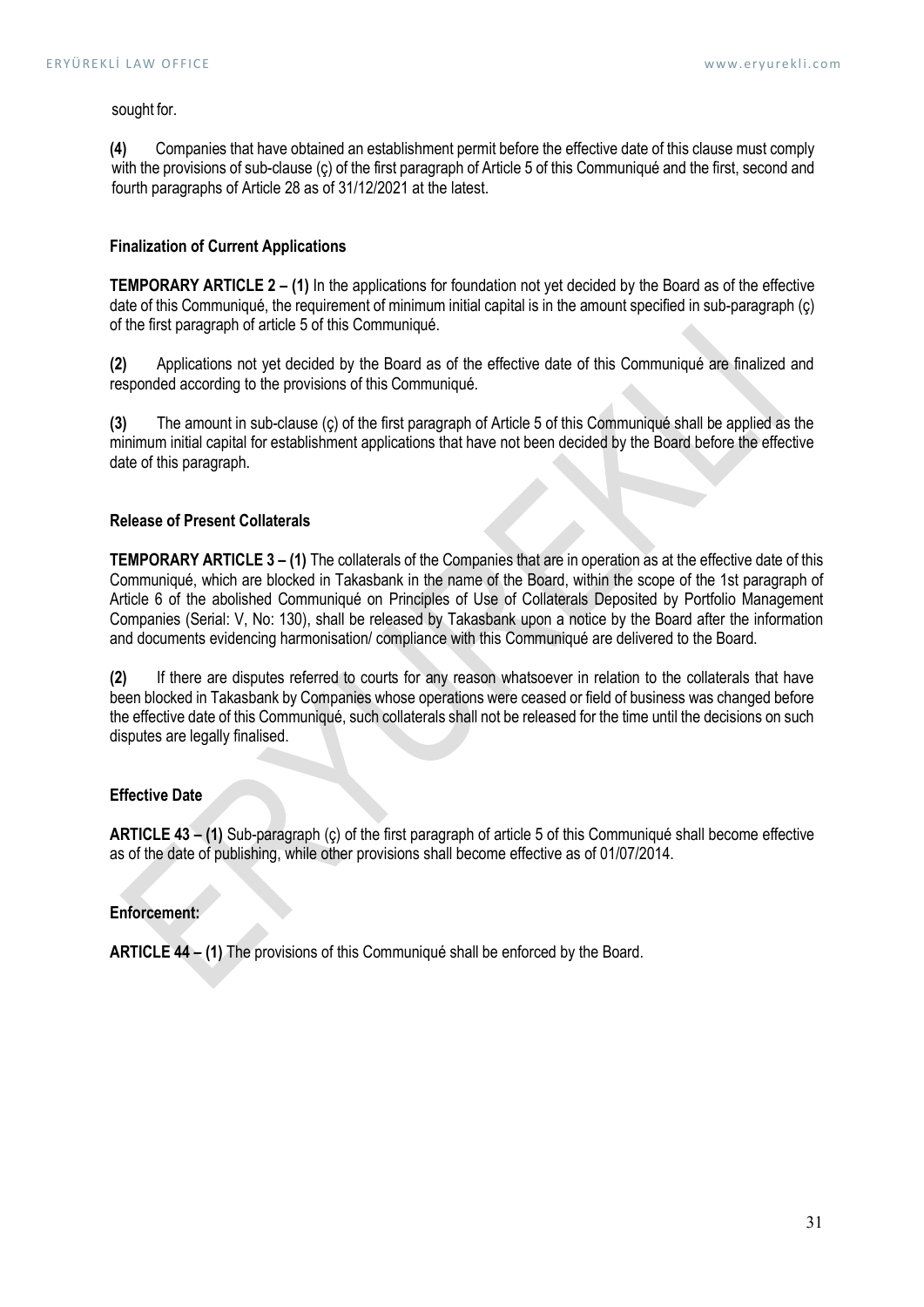# ANNEX 1

# Statement on Founders / Transferees of Shares of Portfolio Management Company (For Legal Entities)

| Legal Entity's:                                            |                               |          |                           |                                             |              |                    |  |  |  |  |
|------------------------------------------------------------|-------------------------------|----------|---------------------------|---------------------------------------------|--------------|--------------------|--|--|--|--|
| Name:                                                      |                               |          |                           |                                             |              |                    |  |  |  |  |
| Tax Department and Account Number:                         |                               |          |                           |                                             |              |                    |  |  |  |  |
| Registered Offices and Trade Registry Number:              |                               |          |                           |                                             |              |                    |  |  |  |  |
| Date of Foundation:                                        |                               |          |                           |                                             |              |                    |  |  |  |  |
| Ownership Structure:<br>Paid / Issued and Nominal Capital: |                               |          |                           |                                             |              |                    |  |  |  |  |
| Address:                                                   |                               |          |                           |                                             |              |                    |  |  |  |  |
| Fields of Business:                                        |                               |          |                           |                                             |              |                    |  |  |  |  |
| Balance Sheet Figures for the Last Five Years (TL)         |                               |          |                           |                                             |              |                    |  |  |  |  |
|                                                            | Net Profit (Loss) (1)<br>Year |          |                           | Shareholders' Equity<br><b>Total Assets</b> |              |                    |  |  |  |  |
|                                                            |                               |          |                           |                                             |              |                    |  |  |  |  |
|                                                            |                               |          |                           |                                             |              |                    |  |  |  |  |
|                                                            |                               |          |                           |                                             |              |                    |  |  |  |  |
|                                                            |                               |          |                           |                                             |              |                    |  |  |  |  |
|                                                            |                               |          |                           |                                             |              |                    |  |  |  |  |
| Associates (2)                                             |                               |          |                           |                                             |              |                    |  |  |  |  |
|                                                            | <b>Company Name</b>           |          | <b>Fields of Activity</b> | Capital                                     |              | <b>Share Price</b> |  |  |  |  |
|                                                            |                               |          |                           |                                             |              |                    |  |  |  |  |
|                                                            |                               |          |                           |                                             |              |                    |  |  |  |  |
|                                                            |                               |          |                           |                                             |              |                    |  |  |  |  |
|                                                            |                               |          |                           |                                             |              |                    |  |  |  |  |
| <b>Owned Real Properties (3)</b>                           |                               |          |                           |                                             |              |                    |  |  |  |  |
| Kind<br>Location                                           |                               | Plot No. | Block No.                 | Parcel No.                                  | Encumbrances |                    |  |  |  |  |
|                                                            |                               |          |                           |                                             |              |                    |  |  |  |  |
|                                                            |                               |          |                           |                                             |              |                    |  |  |  |  |
|                                                            |                               |          |                           |                                             |              |                    |  |  |  |  |
|                                                            |                               |          |                           |                                             |              |                    |  |  |  |  |
|                                                            |                               |          |                           | Securities (Detailed) (4) (5)               |              |                    |  |  |  |  |
|                                                            |                               |          |                           |                                             |              |                    |  |  |  |  |
|                                                            |                               |          |                           |                                             |              |                    |  |  |  |  |

Detailed List of Sources of the Subscribed Capital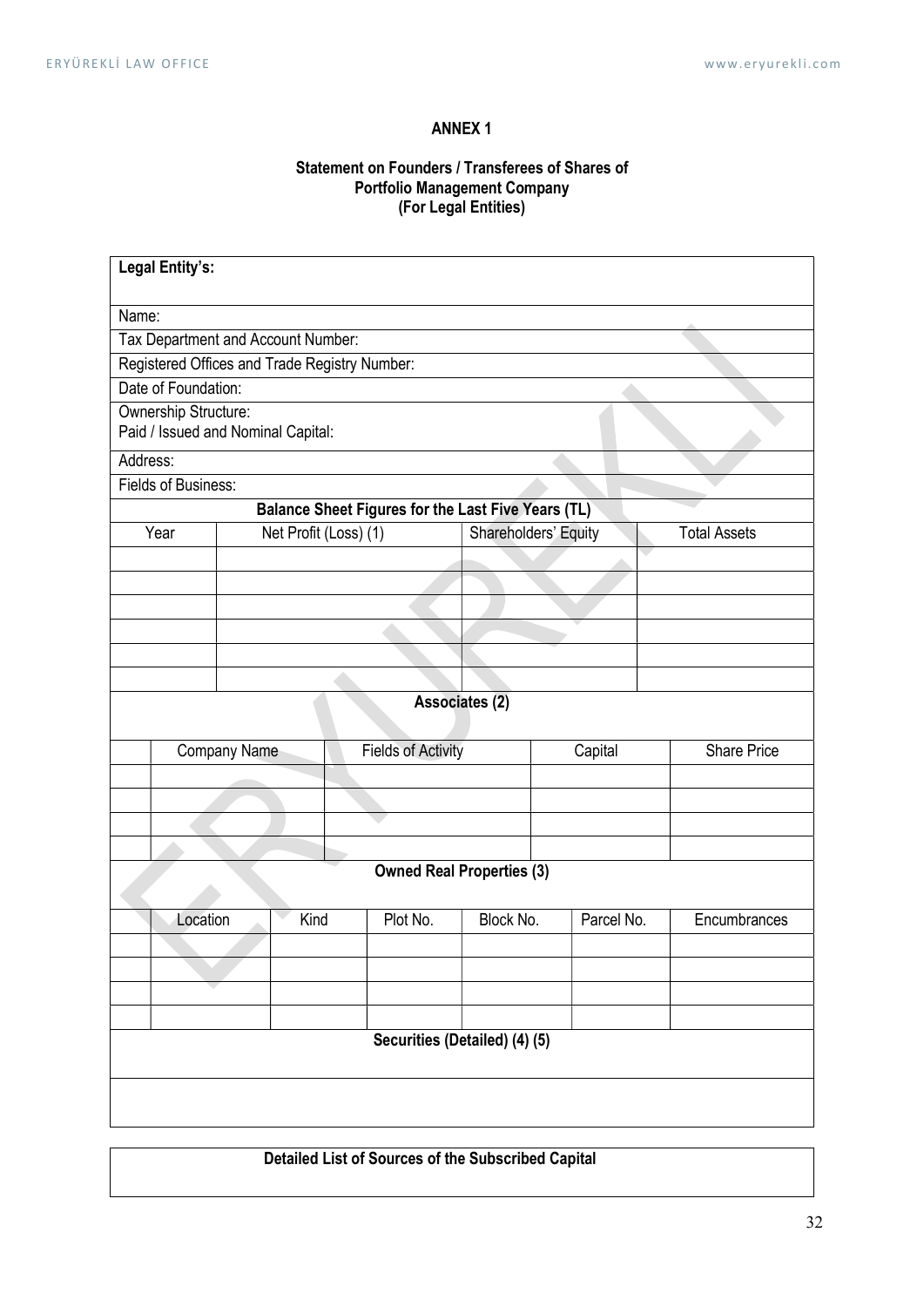| $\overline{2}$<br>3                                              |                                                                                                                                                                                                                                   |   |             |               |                                                     |   |                 |  |  |
|------------------------------------------------------------------|-----------------------------------------------------------------------------------------------------------------------------------------------------------------------------------------------------------------------------------|---|-------------|---------------|-----------------------------------------------------|---|-----------------|--|--|
| Banks (6) (7)                                                    |                                                                                                                                                                                                                                   | 1 |             |               |                                                     | 4 | 5               |  |  |
| Bank's Name                                                      |                                                                                                                                                                                                                                   |   |             |               |                                                     |   |                 |  |  |
|                                                                  | <b>Branch Name</b>                                                                                                                                                                                                                |   |             |               |                                                     |   |                 |  |  |
|                                                                  |                                                                                                                                                                                                                                   |   |             | Deposits (TL) |                                                     |   |                 |  |  |
|                                                                  | <b>Time Deposits</b>                                                                                                                                                                                                              |   |             |               |                                                     |   |                 |  |  |
|                                                                  | <b>Demand Deposits</b>                                                                                                                                                                                                            |   |             |               |                                                     |   |                 |  |  |
|                                                                  | Credits (TL)                                                                                                                                                                                                                      |   |             |               |                                                     |   |                 |  |  |
| Amount                                                           |                                                                                                                                                                                                                                   |   |             |               |                                                     |   |                 |  |  |
| Collaterals                                                      |                                                                                                                                                                                                                                   |   |             |               |                                                     |   |                 |  |  |
| <b>Types</b>                                                     |                                                                                                                                                                                                                                   |   |             |               |                                                     |   |                 |  |  |
| Maturity                                                         |                                                                                                                                                                                                                                   |   |             |               |                                                     |   |                 |  |  |
|                                                                  |                                                                                                                                                                                                                                   |   |             | (8)           | Debts Owed to Persons or Entities, Other Than Banks |   |                 |  |  |
|                                                                  | <b>Creditor's Name</b><br>Debt's                                                                                                                                                                                                  |   |             |               |                                                     |   |                 |  |  |
|                                                                  |                                                                                                                                                                                                                                   |   | <b>Type</b> |               | <b>Amount</b>                                       |   | <b>Maturity</b> |  |  |
|                                                                  |                                                                                                                                                                                                                                   |   |             |               |                                                     |   |                 |  |  |
|                                                                  |                                                                                                                                                                                                                                   |   |             |               |                                                     |   |                 |  |  |
|                                                                  |                                                                                                                                                                                                                                   |   |             |               |                                                     |   |                 |  |  |
| Material Projects Previously Completed in Its Fields of Business |                                                                                                                                                                                                                                   |   |             |               |                                                     |   |                 |  |  |
|                                                                  |                                                                                                                                                                                                                                   |   |             |               |                                                     |   |                 |  |  |
|                                                                  | Whether the credits utilized by the Company or by persons or entities holding more than<br>10% of capital of the Company from local or foreign banks during the last five years have been subject to legal<br>proceedings or not: |   |             |               |                                                     |   |                 |  |  |
|                                                                  | Detailed explanations about the current material legal disputes of the Company:                                                                                                                                                   |   |             |               |                                                     |   |                 |  |  |
|                                                                  | Exhibit: Copies of Corporate Tax Returns of the Company for the last three years                                                                                                                                                  |   |             |               |                                                     |   |                 |  |  |

# **Signature** Date: EXPLANATIONS

- (1) Amount remaining after the tax provisions are set aside shall be inserted.
- (2) To be filled in if the rate of participation is equal to 5% or more of capital of the affiliate.
- (3) All owned real properties, together with encumbrances thereon, if any, shall be inserted.
- (4) Shares, bonds, debentures, gold, precious metals, etc., together with encumbrances thereon, if any, shall be inserted.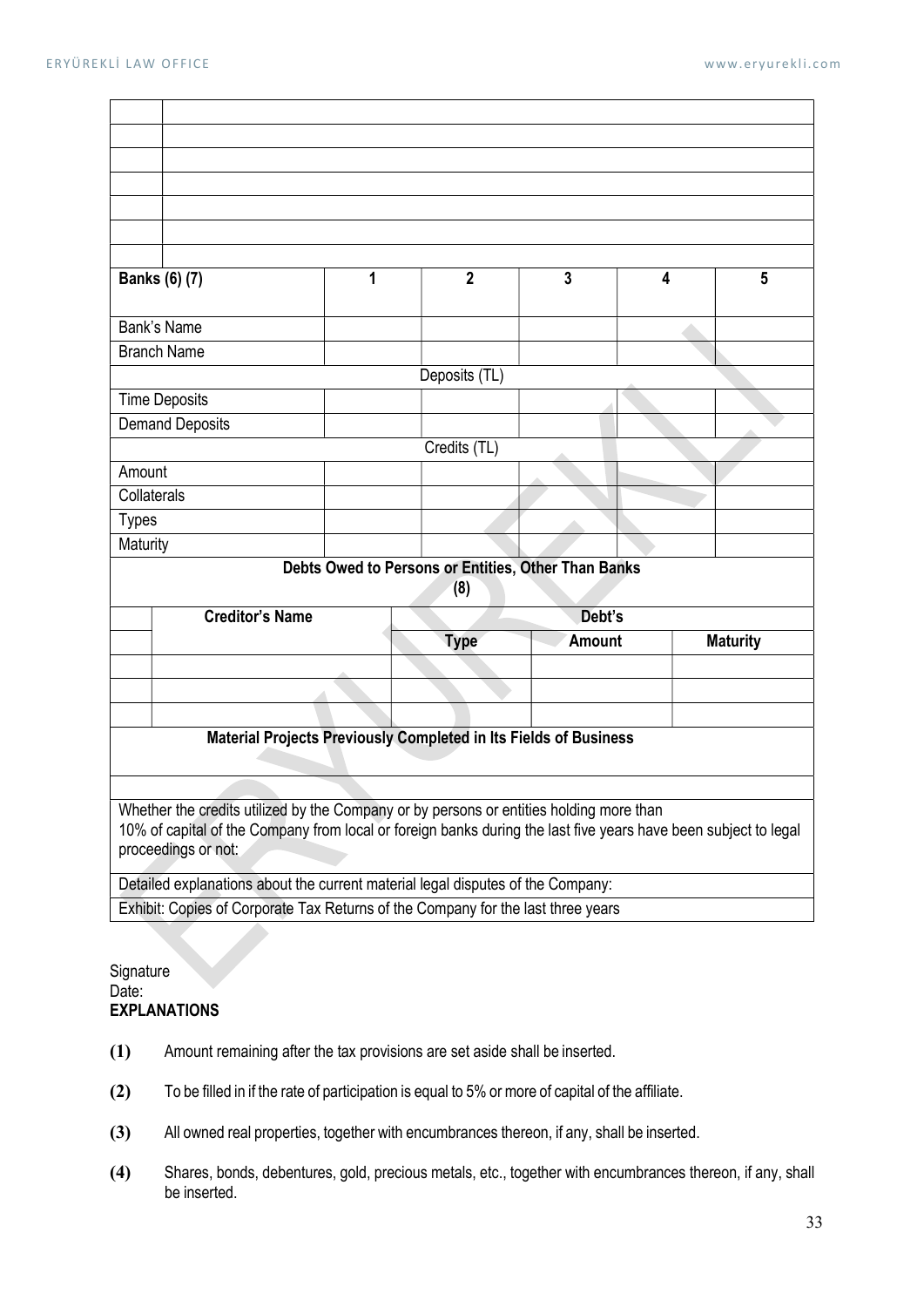- (5) Shares of affiliates shall be excluded.
- (6) If more than one type of credits are used from the same bank, they shall be shown separately.
- (7) In the case of working with more than one branch of the same bank, they shall be shown separately.
- (8) Debts equal to 5% or more of the legal entity capital shall be inserted.

Sums insured of the insured assets shall be specified separately.

Note: An additional form may be used if the boxes of the form do not suffice.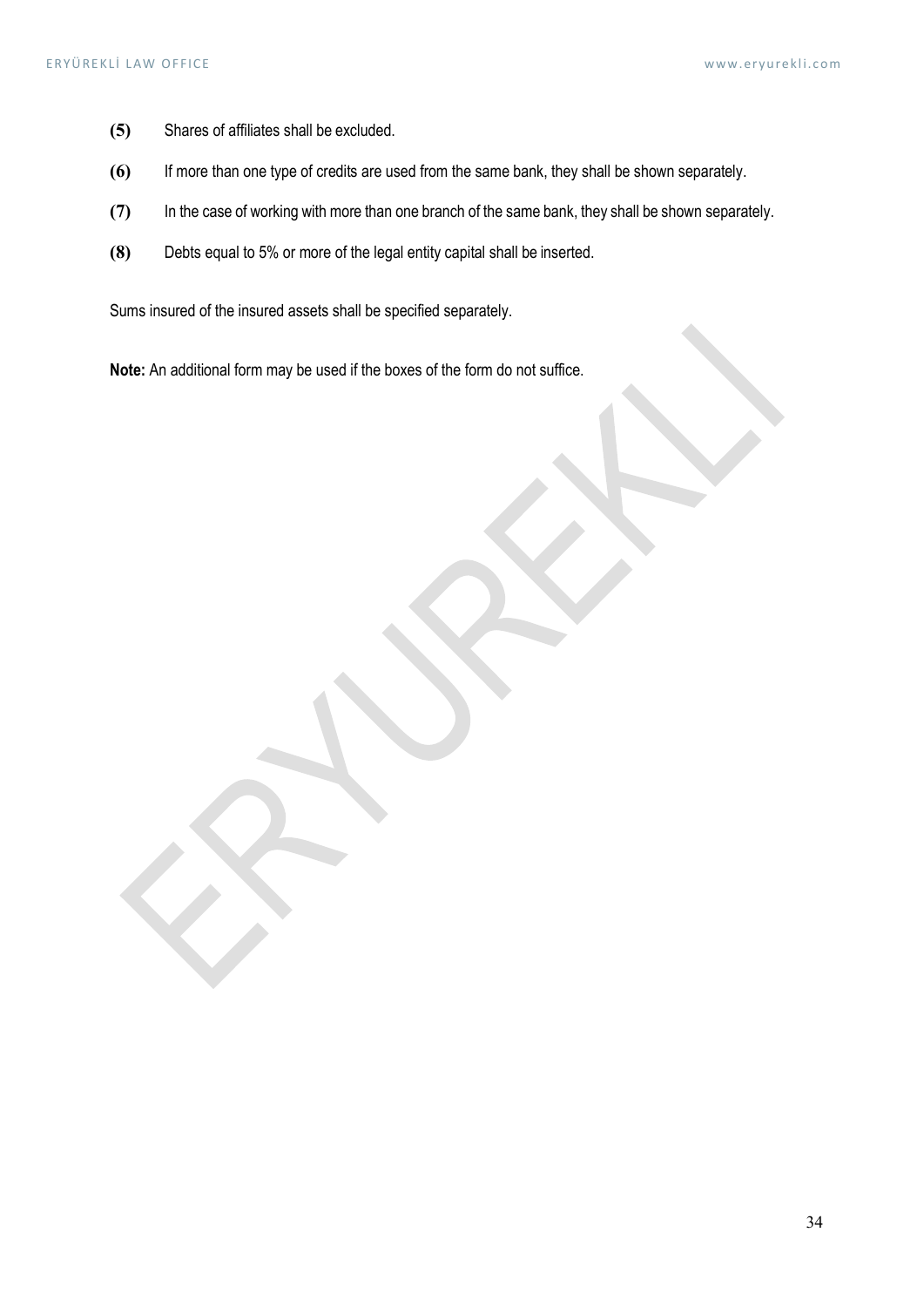# ANNEX 2

# Statement on Founders / Transferees of Shares of Portfolio Management Company (For Natural Persons)

| Name & Surname:                                                                                                |                                               |                  |                                                                   |          |                                  |                      |              |                    |  |              |
|----------------------------------------------------------------------------------------------------------------|-----------------------------------------------|------------------|-------------------------------------------------------------------|----------|----------------------------------|----------------------|--------------|--------------------|--|--------------|
| Birth Place and Date:                                                                                          |                                               |                  |                                                                   |          |                                  |                      |              |                    |  |              |
|                                                                                                                | Nationality:                                  |                  |                                                                   |          |                                  |                      |              |                    |  | Photograph   |
| Mother's Name:                                                                                                 |                                               |                  |                                                                   |          |                                  |                      |              |                    |  |              |
|                                                                                                                | Father's Name:                                |                  |                                                                   |          |                                  |                      |              |                    |  |              |
|                                                                                                                | Residence Address:                            |                  |                                                                   |          |                                  |                      |              |                    |  |              |
|                                                                                                                | Education Status (Detailed):                  |                  |                                                                   |          |                                  |                      |              |                    |  |              |
|                                                                                                                | Name and Address of Present Premises:         |                  |                                                                   |          |                                  |                      |              |                    |  |              |
|                                                                                                                | Profession and Job Position:                  |                  |                                                                   |          |                                  |                      |              |                    |  |              |
|                                                                                                                | T.R. Identity Number:<br>Tax Identity Number: |                  |                                                                   |          |                                  |                      |              |                    |  |              |
|                                                                                                                |                                               |                  | <b>Previous Premises and Employers</b>                            |          |                                  |                      |              |                    |  |              |
|                                                                                                                |                                               | Company Name (1) |                                                                   |          |                                  | Dates of Recruitment |              |                    |  | Job Position |
|                                                                                                                |                                               |                  |                                                                   |          |                                  | & Retirement         |              |                    |  |              |
|                                                                                                                |                                               |                  |                                                                   |          |                                  |                      |              |                    |  |              |
|                                                                                                                |                                               |                  |                                                                   |          |                                  |                      |              |                    |  |              |
|                                                                                                                |                                               |                  | Yearly Income Taxes and Paid Income Taxes of Last Five Years (TL) |          |                                  |                      |              |                    |  |              |
|                                                                                                                | Year                                          |                  | Net Income                                                        |          |                                  |                      |              | Paid Income Tax    |  |              |
|                                                                                                                |                                               |                  |                                                                   |          |                                  |                      |              |                    |  |              |
|                                                                                                                |                                               |                  |                                                                   |          |                                  |                      |              |                    |  |              |
|                                                                                                                |                                               |                  |                                                                   |          |                                  |                      |              |                    |  |              |
|                                                                                                                |                                               |                  |                                                                   |          |                                  |                      |              |                    |  |              |
|                                                                                                                |                                               |                  | <b>Companies Shares of Which Are Held (2)</b>                     |          |                                  |                      |              |                    |  |              |
| <b>Fields of Activity</b><br>Capital<br>Company Name                                                           |                                               |                  |                                                                   |          |                                  |                      |              | <b>Share Price</b> |  |              |
|                                                                                                                |                                               |                  |                                                                   |          |                                  |                      |              |                    |  |              |
|                                                                                                                |                                               |                  |                                                                   |          |                                  |                      |              |                    |  |              |
|                                                                                                                |                                               |                  |                                                                   |          | <b>Owned Real Properties (3)</b> |                      |              |                    |  |              |
|                                                                                                                | Location                                      | Kind             |                                                                   | Plot No. | Parcel No.<br>Block No.          |                      | Encumbrances |                    |  |              |
|                                                                                                                |                                               |                  |                                                                   |          |                                  |                      |              |                    |  |              |
|                                                                                                                |                                               |                  |                                                                   |          |                                  |                      |              |                    |  |              |
|                                                                                                                |                                               |                  | Capital Market Instruments (Detailed) (4) (5)                     |          |                                  |                      |              |                    |  |              |
|                                                                                                                |                                               |                  |                                                                   |          |                                  |                      |              |                    |  |              |
|                                                                                                                |                                               |                  | Detailed List of Sources of the Subscribed Capital                |          |                                  |                      |              |                    |  |              |
|                                                                                                                |                                               |                  |                                                                   |          |                                  |                      |              |                    |  |              |
|                                                                                                                |                                               |                  |                                                                   |          |                                  |                      |              |                    |  |              |
|                                                                                                                |                                               |                  |                                                                   |          |                                  |                      |              |                    |  |              |
| <b>Other Assets Owned</b><br>$\mathbf{3}$<br>$5\phantom{.0}$<br><b>Banks (6) (7)</b><br>4<br>1<br>$\mathbf{2}$ |                                               |                  |                                                                   |          |                                  |                      |              |                    |  |              |
| Bank's Name                                                                                                    |                                               |                  |                                                                   |          |                                  |                      |              |                    |  |              |
|                                                                                                                |                                               |                  |                                                                   |          |                                  |                      |              |                    |  |              |
| <b>Branch Name</b><br>Deposits (TL)                                                                            |                                               |                  |                                                                   |          |                                  |                      |              |                    |  |              |
| <b>Time Deposits</b>                                                                                           |                                               |                  |                                                                   |          |                                  |                      |              |                    |  |              |
| <b>Demand Deposits</b>                                                                                         |                                               |                  |                                                                   |          |                                  |                      |              |                    |  |              |
|                                                                                                                |                                               |                  |                                                                   |          | Credits (TL)                     |                      |              |                    |  |              |
| Amount                                                                                                         |                                               |                  |                                                                   |          |                                  |                      |              |                    |  |              |
|                                                                                                                | Collaterals                                   |                  |                                                                   |          |                                  |                      |              |                    |  |              |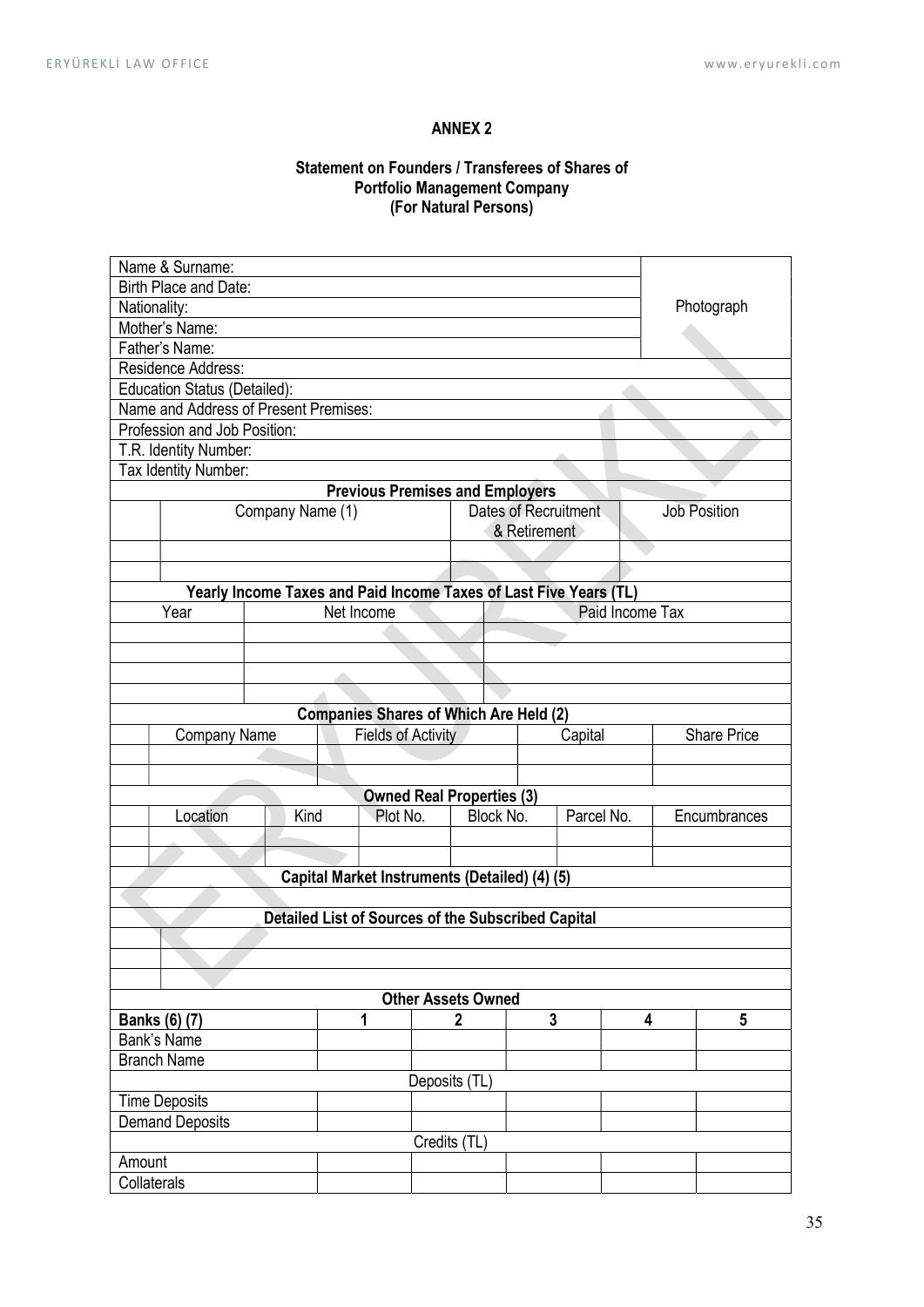| Types                                                                                                           |                                                                                    |  |             |        |  |                 |  |  |  |  |
|-----------------------------------------------------------------------------------------------------------------|------------------------------------------------------------------------------------|--|-------------|--------|--|-----------------|--|--|--|--|
| Maturity                                                                                                        |                                                                                    |  |             |        |  |                 |  |  |  |  |
| Debts Owed to Persons or Entities, Other Than Banks                                                             |                                                                                    |  |             |        |  |                 |  |  |  |  |
| <b>Creditor's Name</b><br>Debt'                                                                                 |                                                                                    |  |             |        |  |                 |  |  |  |  |
|                                                                                                                 | s                                                                                  |  |             |        |  |                 |  |  |  |  |
|                                                                                                                 |                                                                                    |  | <b>Type</b> | Amount |  | <b>Maturity</b> |  |  |  |  |
|                                                                                                                 |                                                                                    |  |             |        |  |                 |  |  |  |  |
|                                                                                                                 |                                                                                    |  |             |        |  |                 |  |  |  |  |
|                                                                                                                 |                                                                                    |  |             |        |  |                 |  |  |  |  |
| For which financial sector has the applicant previously applied for an operating license in Turkey or in        |                                                                                    |  |             |        |  |                 |  |  |  |  |
|                                                                                                                 | another country, and if the application has been refused, or the operating license |  |             |        |  |                 |  |  |  |  |
| has been cancelled, the reasons thereof (8):                                                                    |                                                                                    |  |             |        |  |                 |  |  |  |  |
| Whether the credits or other financial sources utilized by the applicant from local or foreign                  |                                                                                    |  |             |        |  |                 |  |  |  |  |
| banks or other financial institutions during the last five years have been subject to legal proceedings or not: |                                                                                    |  |             |        |  |                 |  |  |  |  |
| Whether the credits utilized by companies, shares of which are held by the applicant, from                      |                                                                                    |  |             |        |  |                 |  |  |  |  |
| local or foreign banks or other financial institutions during the last five years have been subject to legal    |                                                                                    |  |             |        |  |                 |  |  |  |  |
| proceedings or not:                                                                                             |                                                                                    |  |             |        |  |                 |  |  |  |  |
| Whether there is a pending public action brought forward against the applicant or not; if                       |                                                                                    |  |             |        |  |                 |  |  |  |  |
| any, subject matter of the public action:                                                                       |                                                                                    |  |             |        |  |                 |  |  |  |  |
| Whether there is a pending action, other than public actions, brought forward against the                       |                                                                                    |  |             |        |  |                 |  |  |  |  |
| applicant or not; if any, subject matter of the action:                                                         |                                                                                    |  |             |        |  |                 |  |  |  |  |
|                                                                                                                 |                                                                                    |  |             |        |  |                 |  |  |  |  |
| Name & surname, address and telephone numbers of two persons for reference purposes:                            |                                                                                    |  |             |        |  |                 |  |  |  |  |
|                                                                                                                 |                                                                                    |  |             |        |  |                 |  |  |  |  |
| Detailed explanations about the current material legal disputes of the applicant:                               |                                                                                    |  |             |        |  |                 |  |  |  |  |
|                                                                                                                 |                                                                                    |  |             |        |  |                 |  |  |  |  |

**Signature** Date:

# EXPLANATIONS

- (1) Name or trade title of the company, employer or legal entity shall be inserted.
- (2) To be filled in if the rate of participation is equal to 5% or more of capital of the affiliate.
- (3) All owned real properties, together with encumbrances thereon, if any, shall be inserted.
- (4) Shares, bonds, debentures, gold, precious metals, etc., together with encumbrances thereon, if any, shall be inserted.
- (5) Shares of the companies listed under the heading of "Companies Shares of Which Are Held" shall be excluded.
- (6) If more than one type of credits are used from the same bank, they shall be shown separately.
- (7) In the case of working with more than one branch of the same bank, they shall be shown separately.
- (8) Banks, insurance, financial leasing, factoring companies, authorized enterprises and institutions operating according to the Capital Markets Law, etc. shall be inserted. Sums insured of the insured assets shall be separately stated.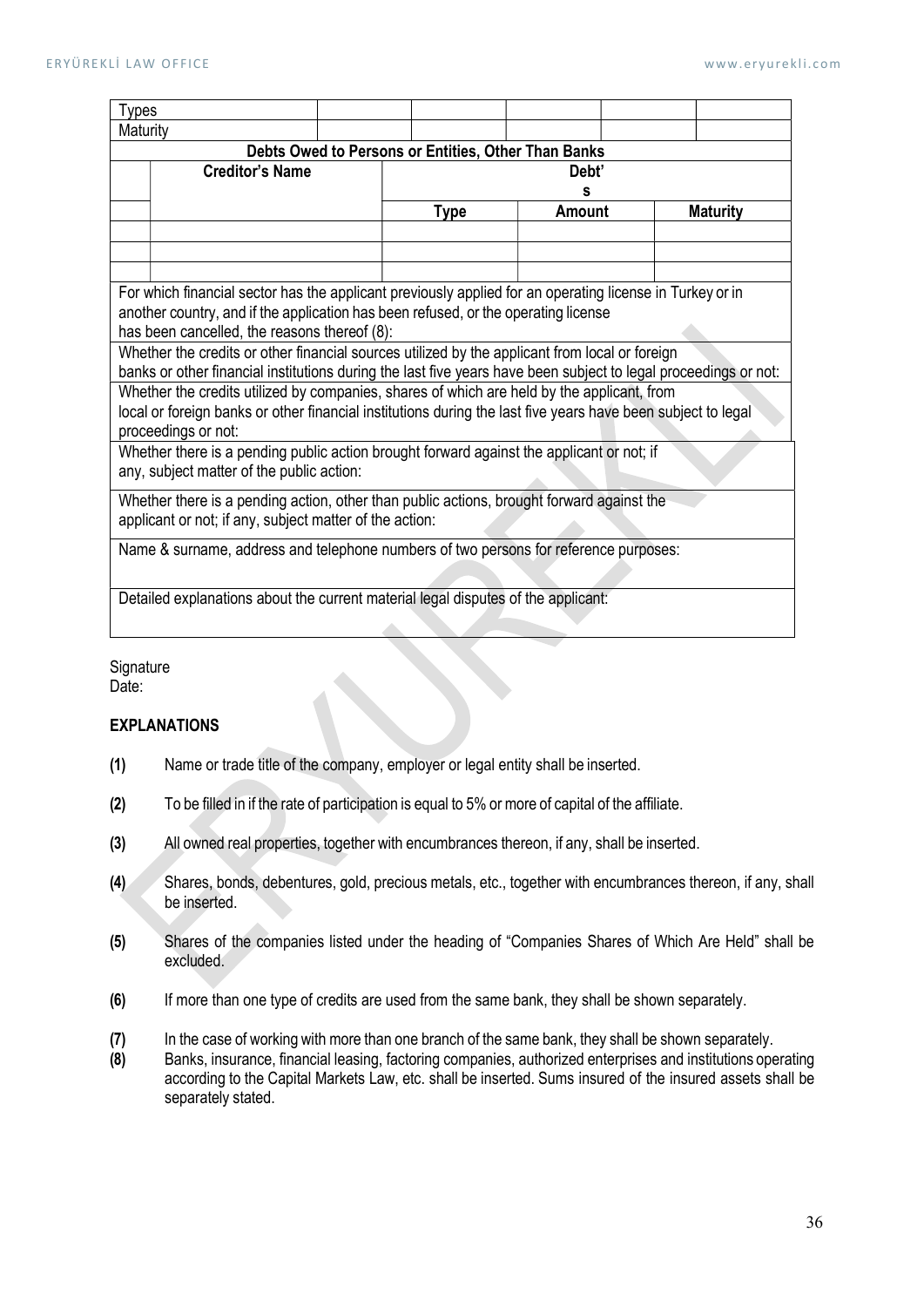#### ANNEX 3

#### Minimum Contents of Portfolio Management Agreement to Be Signed with Collective Investment Schemes and Pension Funds

I. Signature Date and Number of Agreement

#### II. Definitions and Abbreviations Used in Agreement

#### III. Parties

- a) Name of Investment Fund / Pension Fund / Investment Company
- b) Title/name of portfolio management company
- c) Title, and if any, company name, trade registry number and contact data of pension company
- d) Information about authorized signatories of parties, and their representation powers, and change of authorized signatories or limits of representation powers (if any)

### IV. Subject and Scope of Agreement

Clause stating that portfolio of Investment Fund / Pension Fund / Investment Company shall be managed in accordance with and within the frame of investment strategies determined pursuant to the capital markets laws, regulations pertaining to private pension system<sup>1</sup>, and fund rules/prospectus/articles of association.

# V. Introductory Information on Portfolio Management Company

- a) Date of foundation and past activities of the Portfolio Management Company,
- b) Title, address, telephone number and similar other information,
- c) Current issued capital and shareholding structure,
- d) Net profit of period of last three years,
- e) Names of members of the Board of Directors,
- f) Names of portfolio managers, and companies they worked in the last five years, and their job positions therein,
- g) Whether any indictment has been filed about partners, directors and specialized personnel of the Portfolio Management Company in accordance with the capital markets laws and other applicable legislation,
- h) Information about portfolio custodian.
- i) Information on applicable portfolio management fee, brokerage commission and other commissions
- j) Number of customers as individuals, legal entities and collective investment schemes
- k) Size of assets under management
- l) Intermediary institutions it works with

# VI. Principles Relating to Collective Portfolio Management / Portfolio Management of Pension Funds

Principles set down in article 33 of this Communiqué / principles set down in articles 20 and 21 of the Regulation on Principles of Foundation and Activities of Pension Funds promulgated in the Official Gazette dated 13/03/2013 and numbered 28586

# VII. Technical Principles on Portfolio Management

#### VIII. Principles on Portfolio Management Fee and Performance-Based Fees

Method of calculation to be applied in determination of fees or commissions payable to the portfolio management company, and terms of payment thereof

<sup>&</sup>lt;sup>1</sup> It is a must to use this phrase in the portfolio management agreement relating to pension funds.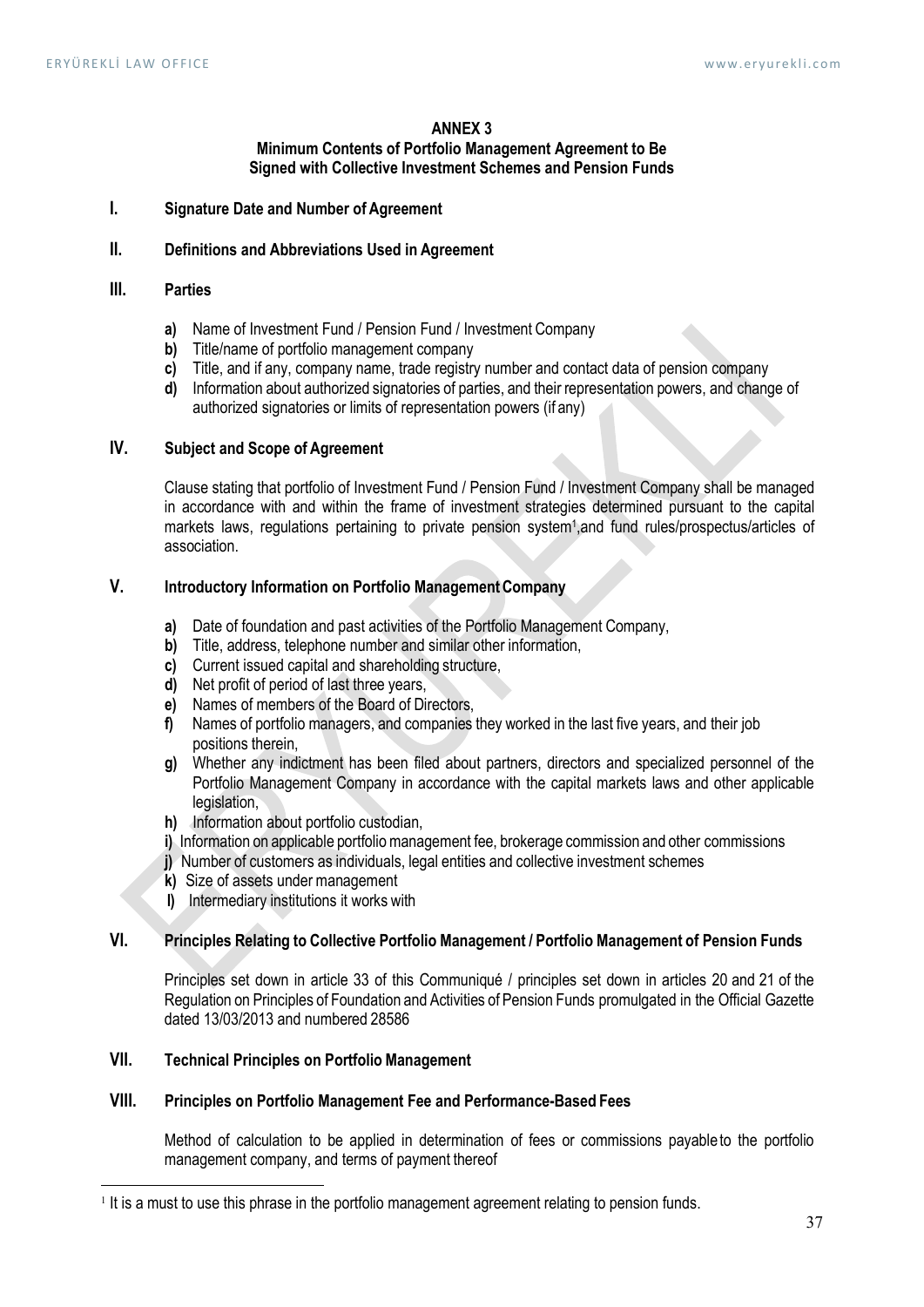- IX. Portfolio Custody Principles
- X. Principles of Use of Managerial and Fiscal Rights Arising out of Capital Market Instruments Kept in Custody in Portfolio Custodian
- XI. Principles of Exchange of Information Between Parties to the Agreement
- XII. Term and Termination of Agreement
- XIII. Amendments to Conditions of Agreement
- XIV. Applicable Provisions

"Provisions of the Agreement in conflict with the Board regulations are not applicable. All and any matters on which the Agreement remains silent shall be governed by the pertinent Board regulations and the laws pertaining to private pension system<sup>2</sup>, and all and any matters on which the said regulations remain silent shall be governed by the general law provisions." Clause will be inserted.

- XV. Competent Courts and Execution Offices
- XV. Authorized Signatures and Notice Addresses

 $2$  It is a must to use this phrase in the portfolio management agreement relating to pension funds.